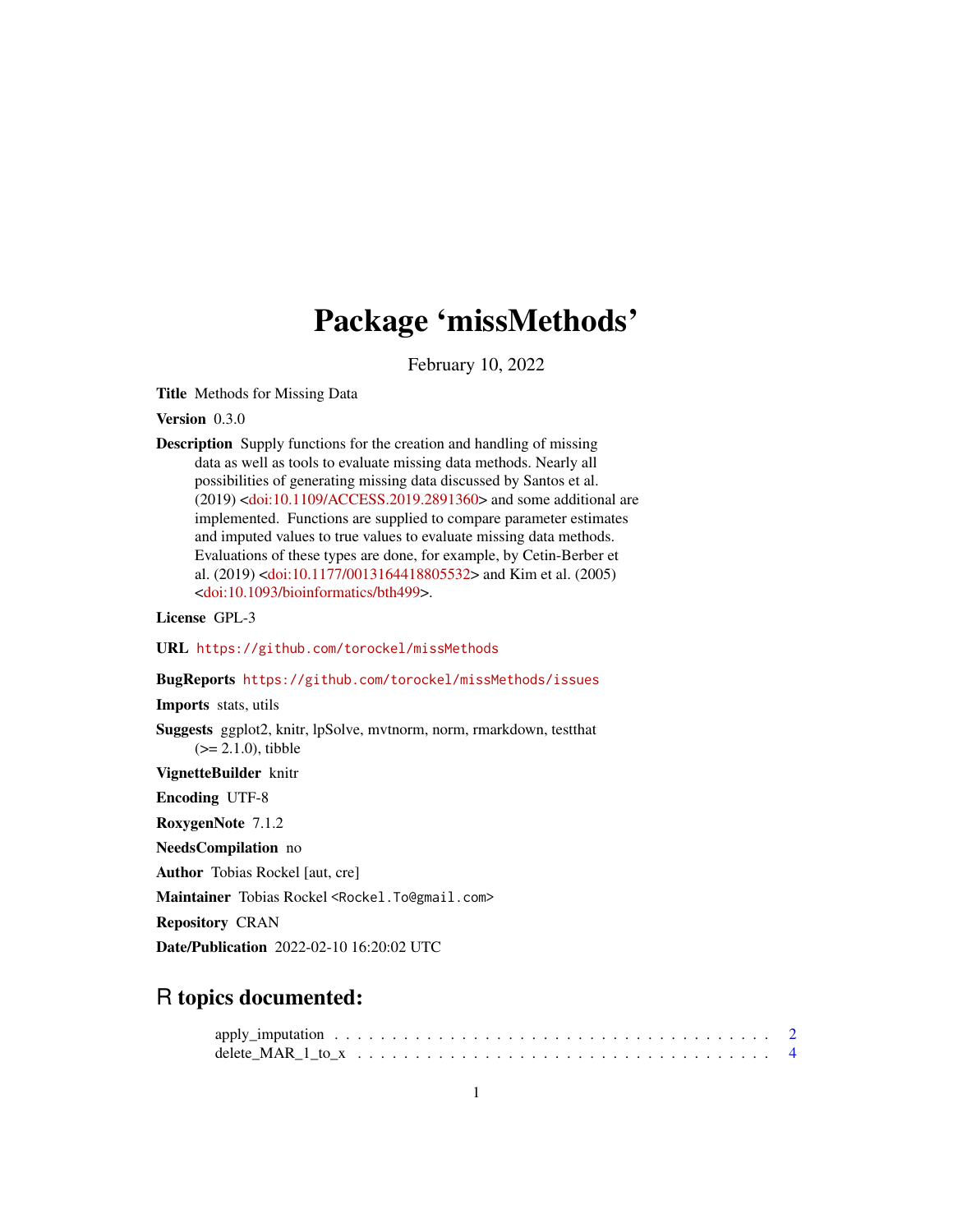<span id="page-1-0"></span>

| Index | 47 |
|-------|----|

<span id="page-1-1"></span>apply\_imputation *Apply a function for imputation*

# Description

Apply a function for imputation over rows, columns or combinations of both

# Usage

```
apply_imputation(ds, FUN = mean, type = "columnwise", ...)
```
# Arguments

| ds        | A data frame or matrix with missing values.                       |
|-----------|-------------------------------------------------------------------|
| FUN       | The function to be applied for imputation.                        |
| type      | A string specifying the values used for imputation (see details). |
| $\ddotsc$ | Further arguments passed to FUN.                                  |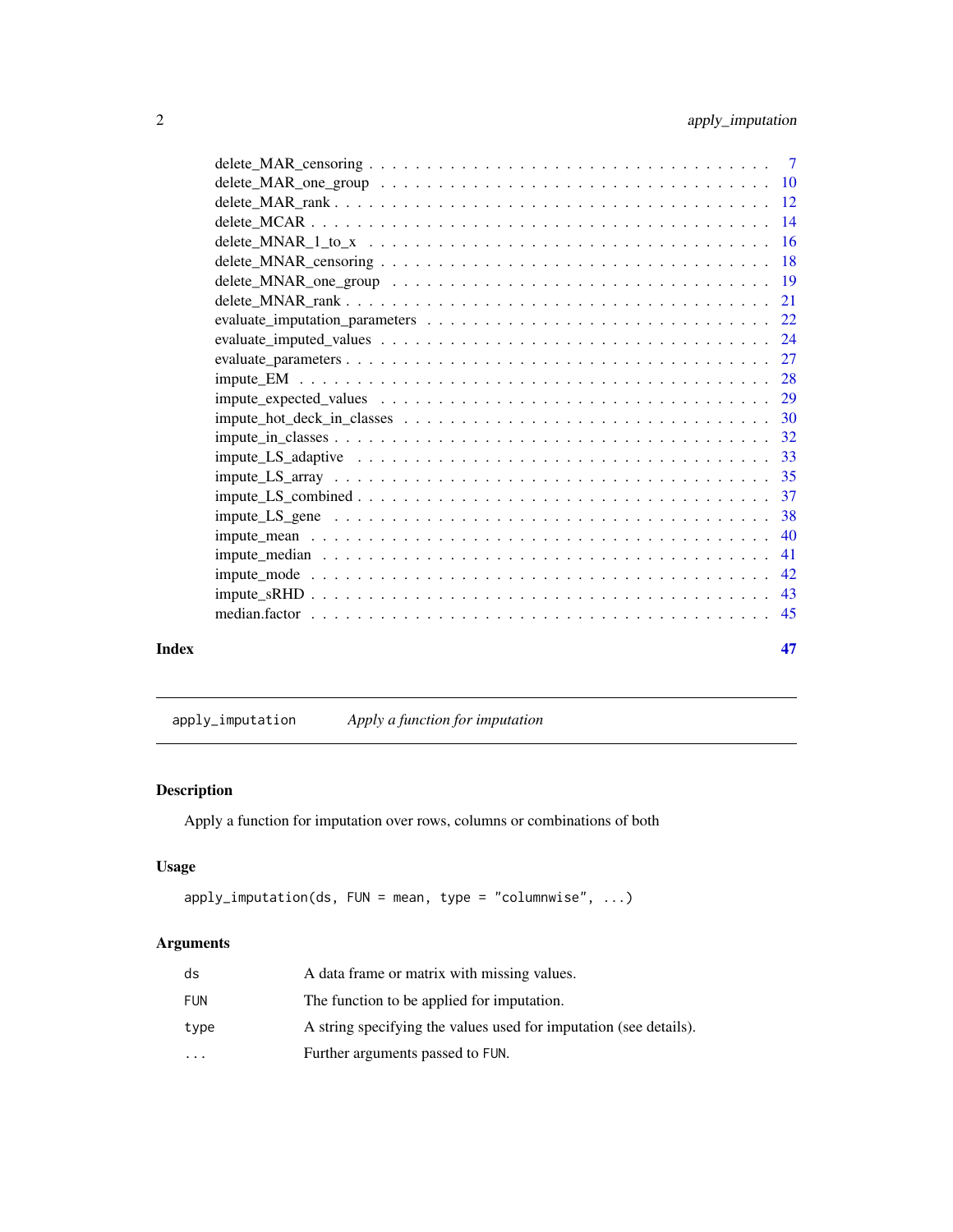#### <span id="page-2-0"></span>Details

The functionality of [apply](#page-0-0)\_imputation is inspired by the apply function. The function applies a function FUN to impute the missing values in ds. FUN must be a function, which takes a vector as input and returns exactly one value. The argument type is comparable to [apply](#page-0-0)'s MARGIN argument. It specifies the values that are used for the calculation of the imputation values. For example, type = "columnwise" and FUN = mean will impute the mean of the observed values in a column for all missing values in this column. In contrast, type = "rowwise" and FUN = mean will impute the mean of the observed values in a row for all missing values in this row.

List of all implemented types:

- "columnwise" (the default): imputes column by column; all observed values of a column are given to FUN and the returned value is used as the imputation value for all missing values of the column.
- "rowwise": imputes row by row; all observed values of a row are given to FUN and the returned value is used as the imputation value for all missing values of the row.
- "total": All observed values of ds are given to FUN and the returned value is used as the imputation value for all missing values of ds.
- "Winer": The mean value from "columnwise" and "rowwise" is used as the imputation value.
- "Two-way": The sum of the values from "columnwise" and "rowwise" minus "total" is used as the imputation value.

If no value can be given to FUN (for example, if no value in a column is observed and type = "columnwise"), then a warning will be issued and no value will be imputed in the corresponding column or row.

# Value

An object of the same class as ds with imputed missing values.

# A Note for tibble users

If you use tibbles and an error like 'Lossy cast from 'value' double to integer' occurs, you will first need to convert all integer columns with missing values to double. Another solution is to convert the tibble with as.data.frame() to a data frame. The data frame will automatically convert integer columns to double columns, if needed.

#### References

Beland, S., Pichette, F., & Jolani, S. (2016). Impact on Cronbach's  $\alpha$  of simple treatment methods for missing data. *The Quantitative Methods for Psychology*, 12(1), 57-73.

#### See Also

A convenient interface exists for common cases like mean imputation: [impute\\_mean](#page-39-1), [impute\\_median](#page-40-1), [impute\\_mode](#page-41-1). All these functions call apply\_imputation.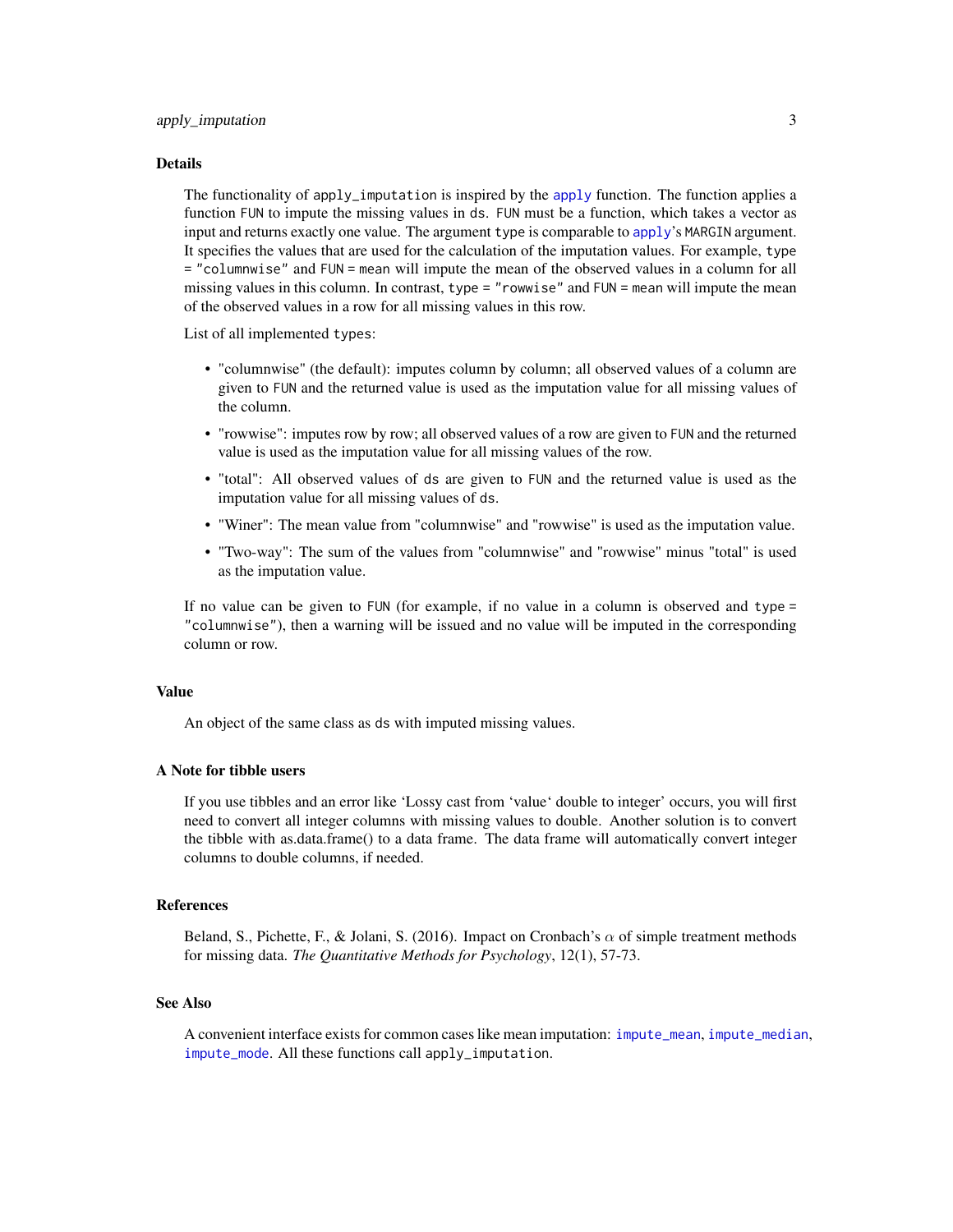# Examples

```
ds <- data.frame(X = 1:20, Y = 101:120)
ds_mis <- delete_MCAR(ds, 0.2)
ds_imp_app <- apply_imputation(ds_mis, FUN = mean, type = "total")
# the same result can be achieved via impute_mean():
ds_imp_mean <- impute_mean(ds_mis, type = "total")
all.equal(ds_imp_app, ds_imp_mean)
```
<span id="page-3-1"></span>delete\_MAR\_1\_to\_x *Create MAR values using MAR1:x*

# Description

Create missing at random (MAR) values using MAR1:x in a data frame or a matrix

#### Usage

```
delete_MAR_1_to_x(
  ds,
 p,
 cols_mis,
 cols_ctrl,
 x,
 cutoff_fun = median,
 prop = 0.5,
 use_lpSolve = TRUE,
 ordered_as_unordered = FALSE,
 n_mis_stochastic = FALSE,
  x_stochastic = FALSE,
 add_realized_x = FALSE,
  ...,
 miss_cols,
 ctrl_cols,
  stochastic
\mathcal{E}
```
# Arguments

| ds        | A data frame or matrix in which missing values will be created.                                                                                       |
|-----------|-------------------------------------------------------------------------------------------------------------------------------------------------------|
| р         | A numeric vector with length one or equal to length cols_mis; the probability<br>that a value is missing.                                             |
| cols_mis  | A vector of column names or indices of columns in which missing values will<br>be created.                                                            |
| cols_ctrl | A vector of column names or indices of columns, which controls the creation of<br>missing values in cols_mis. Must be of the same length as cols_mis. |

<span id="page-3-0"></span>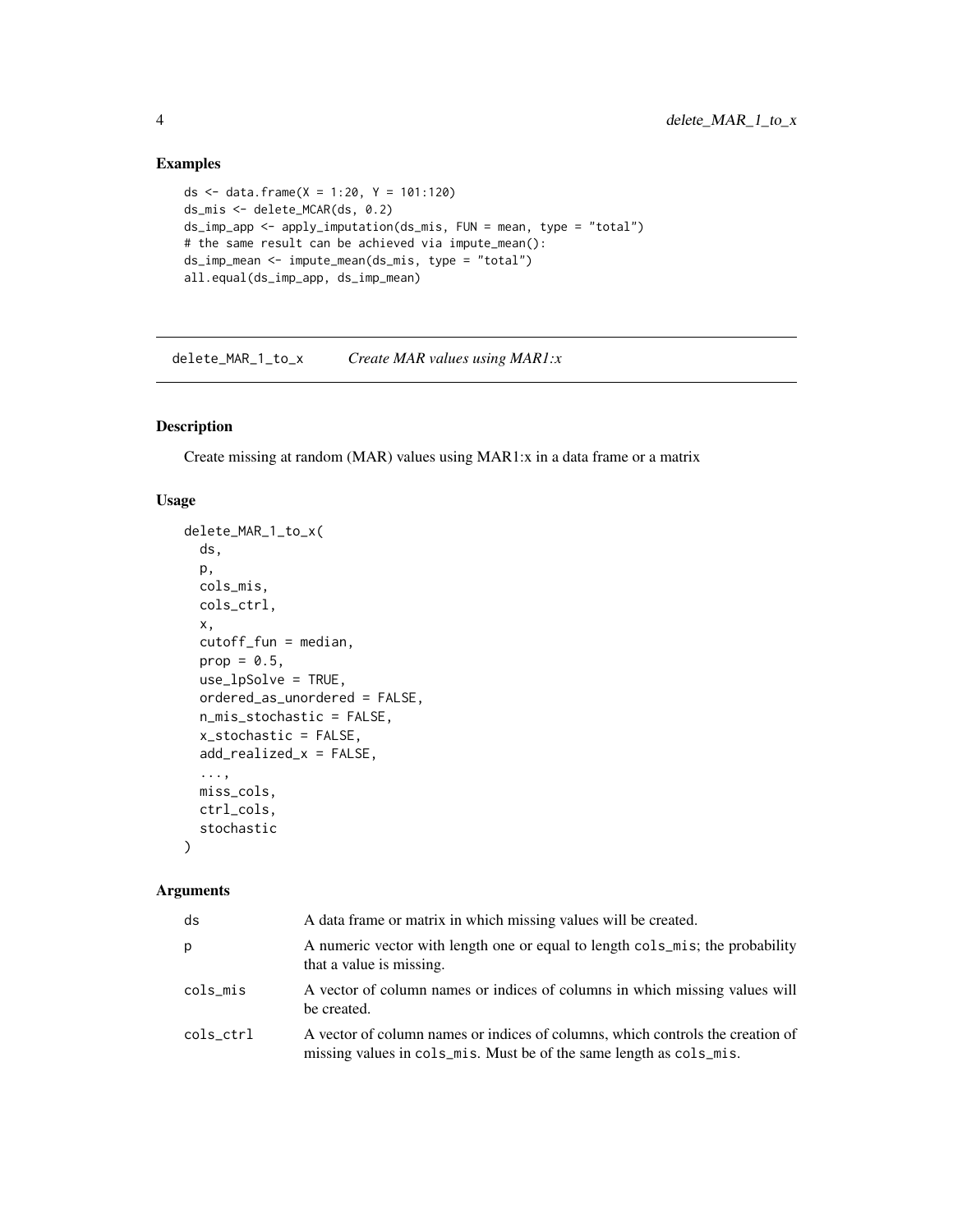| $\boldsymbol{\mathsf{x}}$ | Numeric with length one $(0 < x < \text{Inf})$ ; odds are 1 to x for the probability of a<br>value to be missing in group 1 against the probability of a value to be missing in<br>group 2 (see details).                                                                                                                                                                                                                                                                                                                           |
|---------------------------|-------------------------------------------------------------------------------------------------------------------------------------------------------------------------------------------------------------------------------------------------------------------------------------------------------------------------------------------------------------------------------------------------------------------------------------------------------------------------------------------------------------------------------------|
| cutoff_fun                | Function that calculates the cutoff values in the cols_ctrl.                                                                                                                                                                                                                                                                                                                                                                                                                                                                        |
| prop                      | Numeric of length one; (minimum) proportion of rows in group 1 (only used for<br>unordered factors).                                                                                                                                                                                                                                                                                                                                                                                                                                |
| use_lpSolve               | Logical; should lpSolve be used for the determination of groups, if cols_ctrl[i]<br>is an unordered factor.                                                                                                                                                                                                                                                                                                                                                                                                                         |
| ordered_as_unordered      |                                                                                                                                                                                                                                                                                                                                                                                                                                                                                                                                     |
|                           | Logical; should ordered factors be treated as unordered factors.                                                                                                                                                                                                                                                                                                                                                                                                                                                                    |
| n_mis_stochastic          |                                                                                                                                                                                                                                                                                                                                                                                                                                                                                                                                     |
|                           | Logical, should the number of missing values be stochastic? If n_mis_stochastic<br>= TRUE, the number of missing values for a column with missing values cols_mis[i]<br>is a random variable with expected value $nrow(ds) * p[i]$ . If $n_mis_stochastic$<br>= FALSE, the number of missing values will be deterministic. Normally, the<br>number of missing values for a column with missing values cols_mis[i] is<br>round(nrow(ds) $*$ p[i]). Possible deviations from this value, if any exists,<br>are documented in Details. |
| x_stochastic              | Logical; should the odds be stochastic or deterministic.                                                                                                                                                                                                                                                                                                                                                                                                                                                                            |
|                           | add_realized_x Logical; if TRUE the realized odds for cols_mis will be returned (as attribute).                                                                                                                                                                                                                                                                                                                                                                                                                                     |
| .                         | Further arguments passed to cutoff_fun.                                                                                                                                                                                                                                                                                                                                                                                                                                                                                             |
| miss_cols                 | Deprecated, use cols_mis instead.                                                                                                                                                                                                                                                                                                                                                                                                                                                                                                   |
| ctrl_cols                 | Deprecated, use cols_ctrl instead.                                                                                                                                                                                                                                                                                                                                                                                                                                                                                                  |
| stochastic                | Deprecated, use n_mis_stochastic instead.                                                                                                                                                                                                                                                                                                                                                                                                                                                                                           |

# Details

This function creates missing at random (MAR) values in the columns specified by the argument cols\_mis. The probability for missing values is controlled by p. If  $p$  is a single number, then the overall probability for a value to be missing will be p in all columns of cols\_mis. (Internally p will be replicated to a vector of the same length as cols\_mis. So, all p[i] in the following sections will be equal to the given single number p.) Otherwise, p must be of the same length as cols\_mis. In this case, the overall probability for a value to be missing will be  $p[i]$  in the column cols\_mis[i]. The position of the missing values in  $cols_mis[i]$  is controlled by  $cols_ctr1[i]$ . The following procedure is applied for each pair of cols\_ctrl[i] and cols\_mis[i] to determine the positions of missing values:

At first, the rows of ds are divided into two groups. Therefore, the cutoff\_fun calculates a cutoff value for cols\_ctrl[i] (via cutoff\_fun(ds[,cols\_ctrl[i]],...)). The group 1 consists of the rows, whose values in cols\_ctrl[i] are below the calculated cutoff value. If the so defined group 1 is empty, the rows that have a value equal to the cutoff value will be added to this group (otherwise, these rows will belong to group 2). The group 2 consists of the remaining rows, which are not part of group 1. Now the probabilities for the rows in the two groups are set in the way that the odds are 1:x against a missing value in cols\_mis[i] for the rows in group 1 compared to the rows in group 2. That means, the probability for a value to be missing in group 1 divided by the probability for a value to be missing in group 2 equals 1 divided by x. For example, for two equal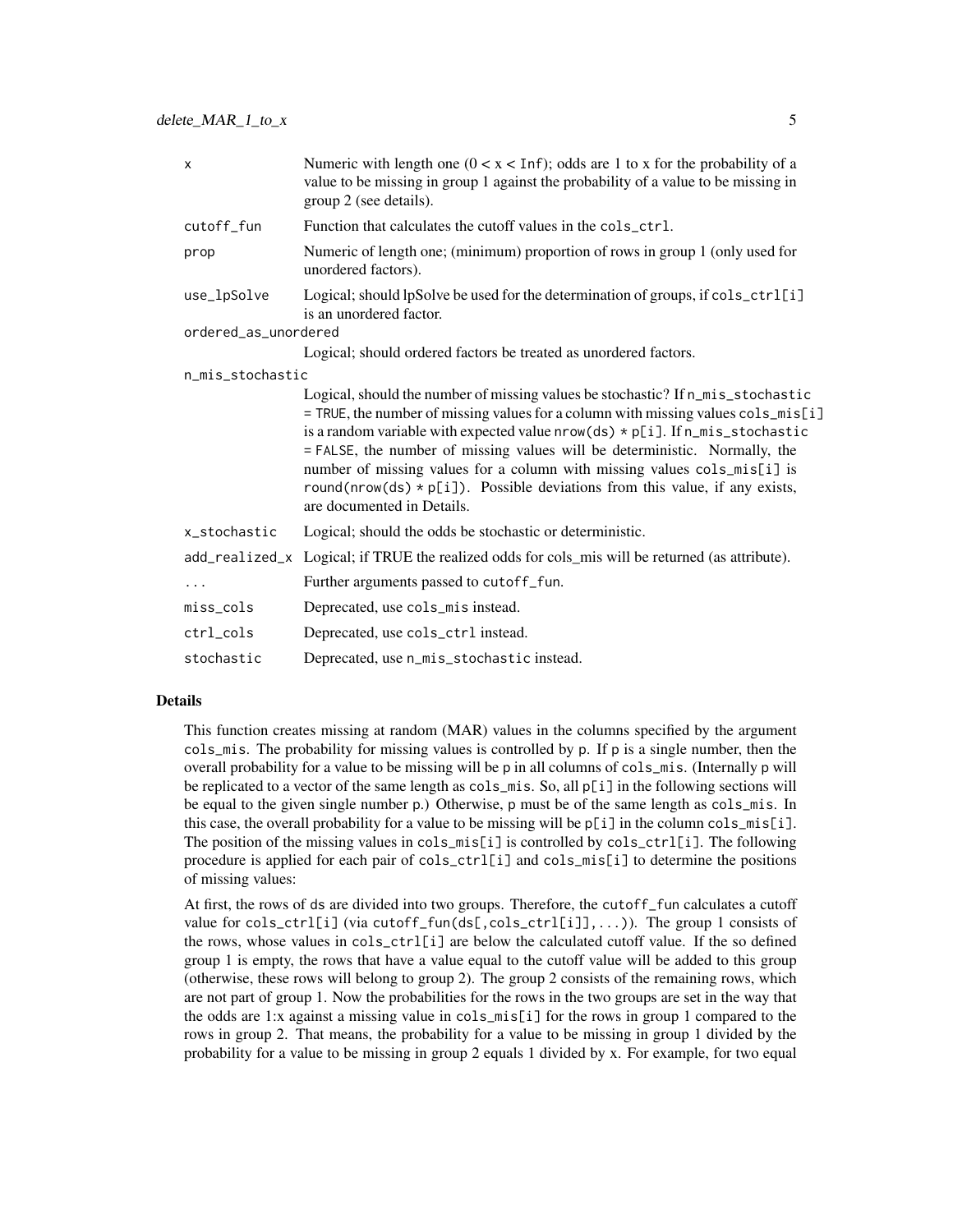<span id="page-5-0"></span>sized groups 1 and 2, ideally the number of NAs in group 1 divided by the number of NAs in group 2 should equal 1 divided by x. But there are some restrictions, which can lead to some deviations from the odds 1:x (see below).

If x\_stochastic and n\_mis\_stochastic are false (the default), then exactly round(nrow(ds)  $\star$  $p[i]$ ) values will be set NA in column cols\_mis[i]. To achieve this, it is possible that the true odds differ from 1:x. The number of observations that are deleted in group 1 and group 2 are chosen to minimize the absolute difference between the realized odds and 1:x. Furthermore, if round(nrow(ds)  $\star$  p[i]) = 0, then no missing value will be created in cols\_mis[i].

If x\_stochastic is true, the rows from the two groups will get sampling weights proportional to 1 (group 1) and x (group 2). If  $n_{mis\_stochastic}$  is false, these weights are given to [sample](#page-0-0) via the argument prob and exactly round(nrow(ds)  $\star$  p[i]) values will be set NA. If n\_mis\_stochastic is true, the sampling weights will be scaled and compared to uniform random numbers. The scaling is done in such a way to get expected nrow(ds)  $\star$  p[i] missing values in cols\_mis[i].

If p is high and  $x$  is too high or too low, it is possible that the odds 1: $x$  and the proportion of missing values p cannot be realized together. For example, if  $p[i] = 0.9$ , then a maximum of  $x = 1.25$  is possible (assuming that exactly 50 % of the values are below and 50 % of the values are above the cutoff value in  $cols_{\text{c}t}$ . If a combination of p and x that cannot be realized together is given to delete\_MAR\_1\_to\_x, then a warning will be generated and x will be adjusted in such a way that p can be realized as given to the function. The warning can be silenced by setting the option missMethods.warn.too.high.p to false.

The argument add\_realized\_x controls whether the x of the realized odds are added to the return value or not. If add\_realized\_x = TRUE, then the realized x values for all cols\_mis will be added as an attribute to the returned object. For x\_stochastic = TRUE these realized x will differ from the given x most of the time and will change if the function is rerun without setting a seed. For x\_stochastic = FALSE, it is also possible that the realized odds differ (see above). However, the realized odds will be constant over multiple runs.

# Value

An object of the same class as ds with missing values.

#### Treatment of factors

If ds[,cols\_ctrl[i]] is an unordered factor, then the concept of a cutoff value is not meaningful and cannot be applied. Instead, a combinations of the levels of the unordered factor is searched that

- guarantees at least a proportion of prop rows are in group 1
- minimize the difference between prop and the proportion of rows in group 1.

This can be seen as a binary search problem, which is solved by the solver from the package lpSolve, if use\_lpSolve = TRUE. If use\_lpSolve = FALSE, a very simple heuristic is applied. The heuristic only guarantees that at least a proportion of prop rows are in group 1. The choice use\_lpSolve = FALSE is not recommend and should only be considered, if the solver of lpSolve fails.

If ordered\_as\_unordered = TRUE, then ordered factors will be treated like unordered factors and the same binary search problem will be solved for both types of factors. If ordered\_as\_unordered = FALSE (the default), then ordered factors will be grouped via cutoff\_fun as described in Details.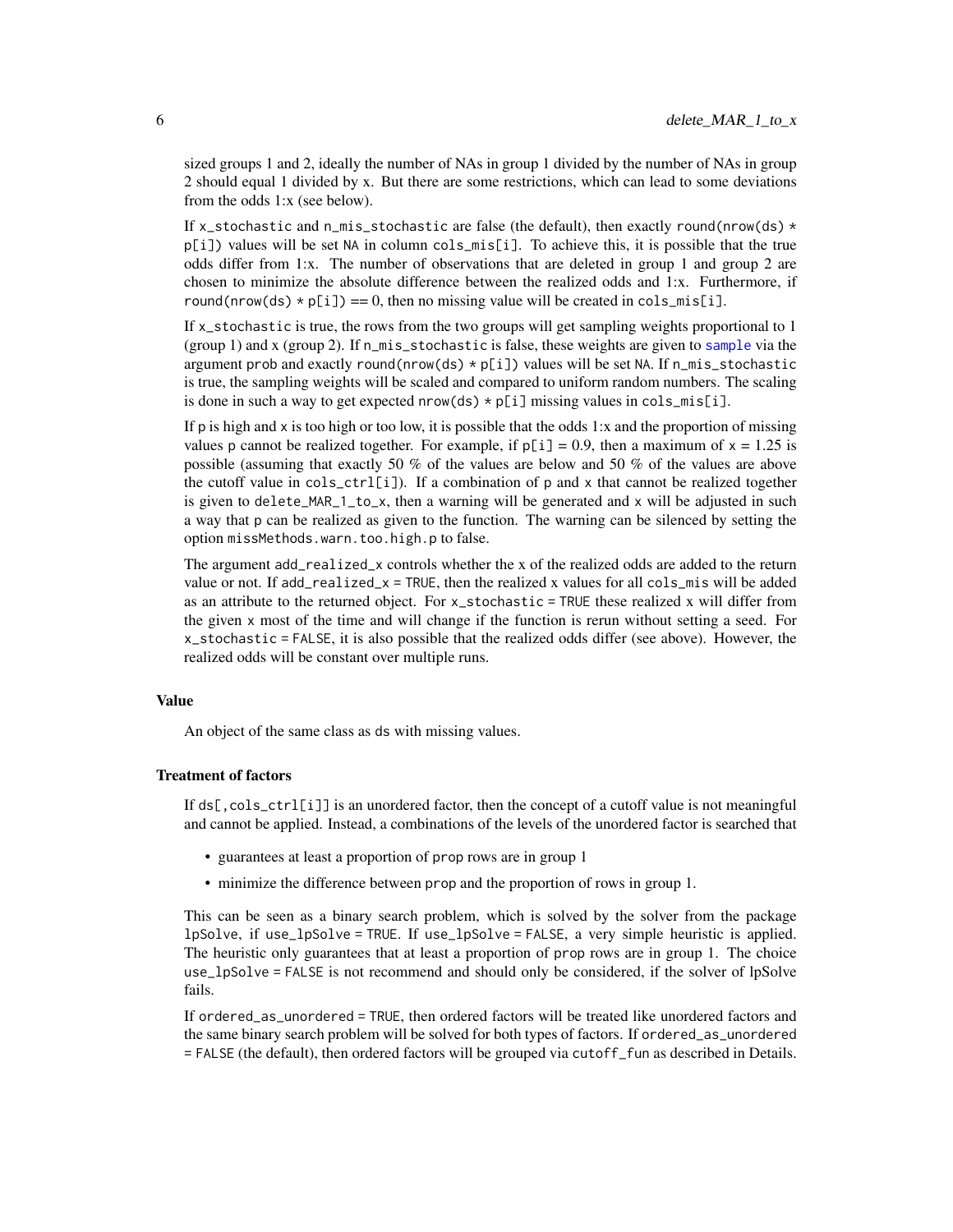#### <span id="page-6-0"></span>References

Santos, M. S., Pereira, R. C., Costa, A. F., Soares, J. P., Santos, J., & Abreu, P. H. (2019). Generating Synthetic Missing Data: A Review by Missing Mechanism. *IEEE Access*, 7, 11651-11667

#### See Also

# [delete\\_MNAR\\_1\\_to\\_x](#page-15-1)

Other functions to create MAR: [delete\\_MAR\\_censoring\(](#page-6-1)), [delete\\_MAR\\_one\\_group\(](#page-9-1)), [delete\\_MAR\\_rank\(](#page-11-1))

#### Examples

```
ds \le data.frame(X = 1:20, Y = 101:120)
delete_MAR_1_to_x(ds, 0.2, "X", "Y", 3)
# beware of small datasets and x_stochastic = FALSE
attr(delete_MAR_1_to_x(ds, 0.4, "X", "Y", 3, add_realized_x = TRUE), "realized_x")
attr(delete_MAR_1_to_x(ds, 0.4, "X", "Y", 4, add_realized_x = TRUE), "realized_x")
attr(delete_MAR_1_to_x(ds, 0.4, "X", "Y", 5, add_realized_x = TRUE), "realized_x")<br>attr(delete_MAR_1_to_x(ds, 0.4, "X", "Y", 5, add_realized_x = TRUE), "realized_x")
attr(delete_MAR_1_to_x(ds, 0.4, "X", "Y", 7, add_realized_x = TRUE), "realized_x")
# p = 0.4 and 20 values -> 8 missing values, possible combinations:
# either 6 above 2 below (x = 3) or
# 7 above and 1 below (x = 7)# Too high combination of p and x:
tryCatch(delete_MAR_1_to_x(ds, 0.9, "X", "Y", 3), warning = function(w) w)
```
<span id="page-6-1"></span>delete\_MAR\_censoring *Create MAR values using a censoring mechanism*

#### **Description**

Create missing at random (MAR) values using a censoring mechanism in a data frame or a matrix

#### Usage

```
delete_MAR_censoring(
  ds,
  p,
  cols_mis,
  cols_ctrl,
  n_mis_stochastic = FALSE,
 where = "lower",
  sorting = TRUE,
 miss_cols,
  ctrl_cols
)
```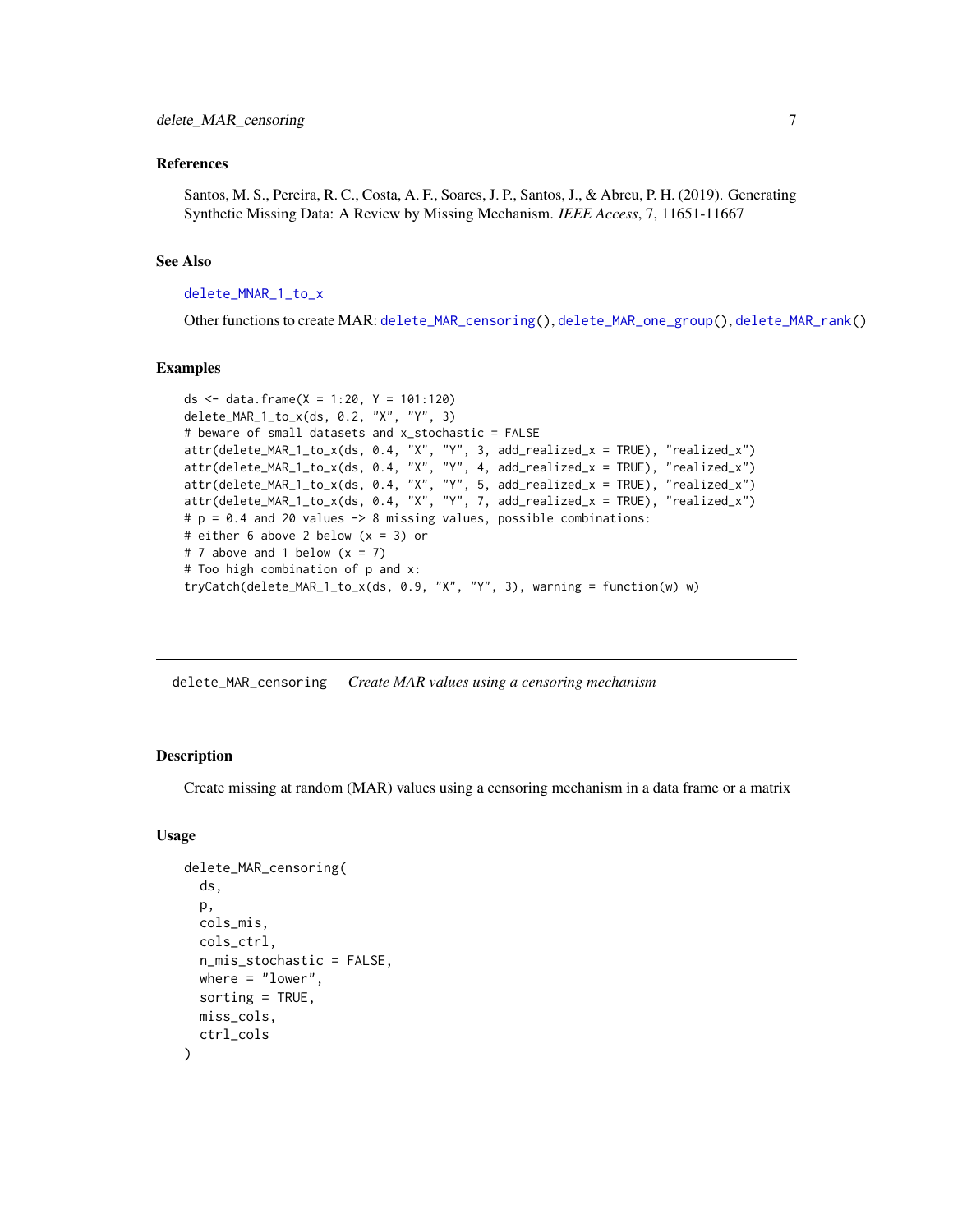### **Arguments**

| A data frame or matrix in which missing values will be created.                                                                                                                                                                                                                                                                                                                                                                                                                                                                     |
|-------------------------------------------------------------------------------------------------------------------------------------------------------------------------------------------------------------------------------------------------------------------------------------------------------------------------------------------------------------------------------------------------------------------------------------------------------------------------------------------------------------------------------------|
| A numeric vector with length one or equal to length cols_mis; the probability<br>that a value is missing.                                                                                                                                                                                                                                                                                                                                                                                                                           |
| A vector of column names or indices of columns in which missing values will<br>be created.                                                                                                                                                                                                                                                                                                                                                                                                                                          |
| A vector of column names or indices of columns, which controls the creation of<br>missing values in cols_mis. Must be of the same length as cols_mis.                                                                                                                                                                                                                                                                                                                                                                               |
| n_mis_stochastic                                                                                                                                                                                                                                                                                                                                                                                                                                                                                                                    |
| Logical, should the number of missing values be stochastic? If n_mis_stochastic<br>= TRUE, the number of missing values for a column with missing values cols_mis[i]<br>is a random variable with expected value $nrow(ds) * p[i]$ . If $n_mis_stochastic$<br>= FALSE, the number of missing values will be deterministic. Normally, the<br>number of missing values for a column with missing values cols_mis[i] is<br>round(nrow(ds) $*$ p[i]). Possible deviations from this value, if any exists,<br>are documented in Details. |
| Controls where missing values are created; one of "lower", "upper" or "both"<br>(see details).                                                                                                                                                                                                                                                                                                                                                                                                                                      |
| Logical; should sorting be used or a quantile as a threshold.                                                                                                                                                                                                                                                                                                                                                                                                                                                                       |
| Deprecated, use cols_mis instead.                                                                                                                                                                                                                                                                                                                                                                                                                                                                                                   |
| Deprecated, use cols_ctrl instead.                                                                                                                                                                                                                                                                                                                                                                                                                                                                                                  |
|                                                                                                                                                                                                                                                                                                                                                                                                                                                                                                                                     |

# Details

This function creates missing at random (MAR) values in the columns specified by the argument cols\_mis. The probability for missing values is controlled by p. If p is a single number, then the overall probability for a value to be missing will be p in all columns of cols\_mis. (Internally p will be replicated to a vector of the same length as cols\_mis. So, all p[i] in the following sections will be equal to the given single number p.) Otherwise, p must be of the same length as cols\_mis. In this case, the overall probability for a value to be missing will be  $p[i]$  in the column cols\_mis[i]. The position of the missing values in cols\_mis[i] is controlled by cols\_ctrl[i]. The following procedure is applied for each pair of cols\_ctrl[i] and cols\_mis[i] to determine the positions of missing values:

The default behavior (sorting = TRUE) of this function is to first sort the column cols\_ctrl[i]. Then missing values in cols\_mis[i] are created in the rows with the round(nrow(ds)  $*\overline{p[i]}$ ) smallest values. This censors approximately the proportion of  $p[i]$  rows of smallest values in cols\_ctrl[i] in cols\_mis[i]. Hence, the name of the function.

If where = "upper", instead of the rows with the smallest values, the rows with the highest values will be selected. For where = "both", the one half of the round(nrow(ds)  $\star$  p[i]) rows with missing values will be the rows with the smallest values and the other half will be the rows with the highest values. So the censoring rows are dived to the highest and smallest values of cols\_ctrl[i]. For odd round(nrow(ds)  $\star$  p[i]) one more value is set NA among the smallest values.

If n\_mis\_stochastic = TRUE and sorting = TRUE the procedure is lightly altered. In this case, at first the floor(nrow(ds)  $\star$  p[i]) rows with the smallest values (where = "lower") are set NA. If  $nrow(ds) * p[i] > floor(nrow(ds) * p[i]),$  the row with the next greater value will be set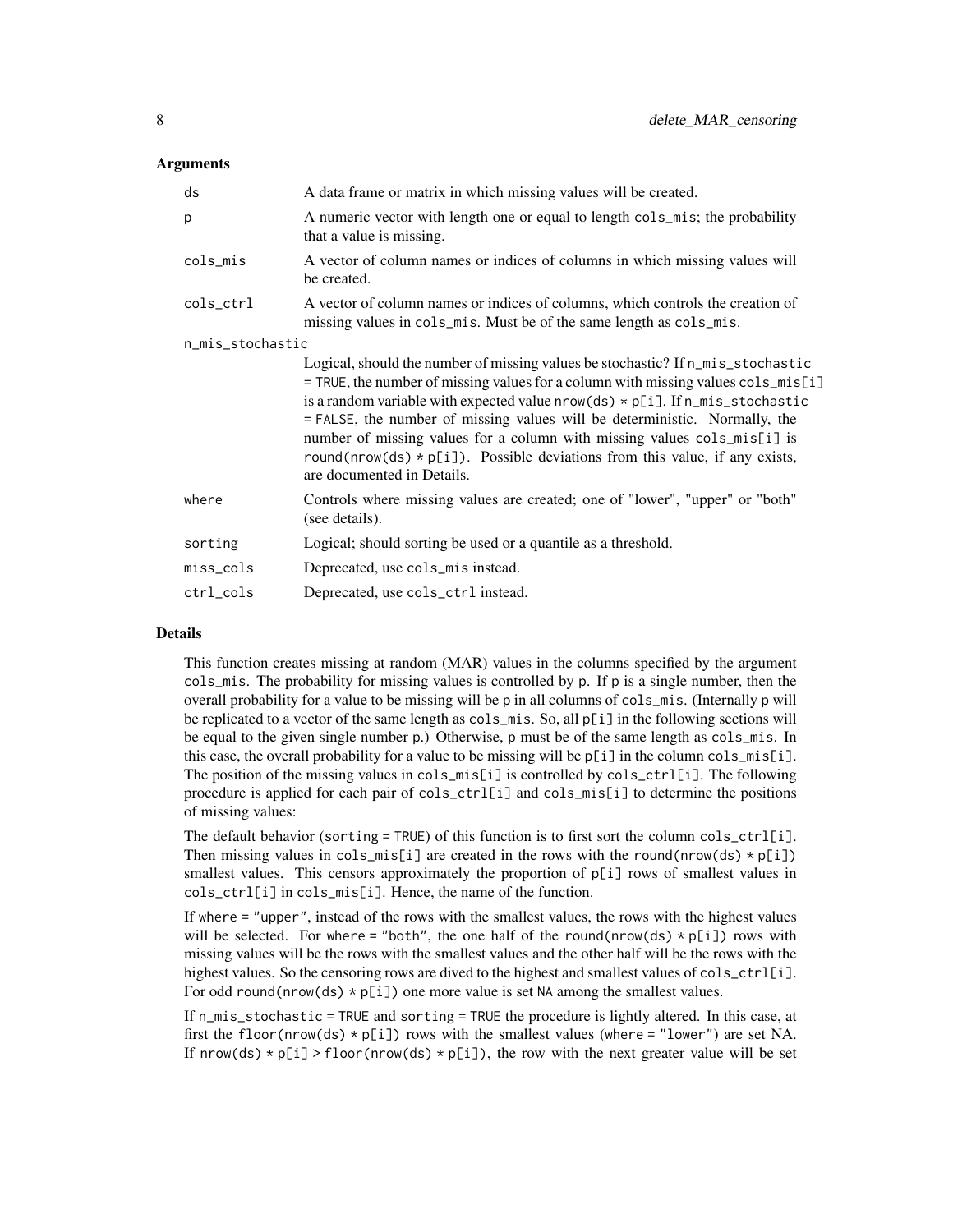<span id="page-8-0"></span>NA with a probability to get expected nrow(ds)  $\star$  p[i] missing values. For where = "upper" this "random" missing value will be the next smallest. For where = "both" this "random" missing value will be the next greatest of the smallest values.

If sorting = FALSE, the rows of ds will not be sorted. Instead, a quantile will be calculated (using [quantile](#page-0-0)). If where = "lower", the quantile(ds[,cols\_ctrl[i]],p[i]) will be calculated and all rows with values in  $ds[$ ,  $cols_ctrl[i]$ ] below this quantile will have missing values in  $cols\_mis[i]$ . For where = "upper", the quantile( $ds[$ , $cols\_ctrl[i]]$ , 1 -p[i]) will be calculated and all rows with values above this quantile will have missing values. For where = "both", the quantile(ds[,cols\_ctrl[i]],p[i] / 2) and quantile(ds[,cols\_ctrl[i]],1 -p[i] / 2) will be calculated. All rows with values in  $cols_ctrl[i]$  below the first quantile or above the second quantile will have missing values in cols\_mis[i].

For sorting = FALSE only n\_mis\_stochastic = FALSE is implemented at the moment.

The option sorting = TRUE with n\_mis\_stochastic = FALSE will always create exactly round(nrow(ds) \* p[i]) missing values in cols\_mis[i]. With n\_mis\_stochastic = TRUE) sorting will result in floor(nrow(ds)  $\star$  p[i]) or ceiling(nrow(ds)  $\star$  p[i]) missing values in cols\_mis[i]. For sorting = FALSE, the number of missing values will normally be close to nrow(ds)  $\star$  p[i]. But for cols\_ctrl with many duplicates the choice sorting = FALSE can be problematic, because of the calculation of quantile(ds[,cols\_ctrl[i]],p[i]) and setting values NA below this threshold (see examples). So, in most cases sorting = TRUE is recommended.

#### Value

An object of the same class as ds with missing values.

# References

Santos, M. S., Pereira, R. C., Costa, A. F., Soares, J. P., Santos, J., & Abreu, P. H. (2019). Generating Synthetic Missing Data: A Review by Missing Mechanism. *IEEE Access*, 7, 11651-11667

#### See Also

#### [delete\\_MNAR\\_censoring](#page-17-1)

Other functions to create MAR: [delete\\_MAR\\_1\\_to\\_x\(](#page-3-1)), [delete\\_MAR\\_one\\_group\(](#page-9-1)), [delete\\_MAR\\_rank\(](#page-11-1))

#### Examples

```
ds \le data.frame(X = 1:20, Y = 101:120)
delete_MAR_censoring(ds, 0.2, "X", "Y")
# many dupplicated values can be problematic for sorting = FALSE:
ds_many_dup <- data.frame(X = 1:20, Y = c(rep(0, 10), rep(1, 10)))delete_MAR_censoring(ds_many_dup, 0.2, "X", "Y") # 4 NAs as expected
quantile(ds_many_dup$Y, 0.2) # 0
# No value is BELOW 0 in ds_many_dup$Y, so no missing values will be created:
delete_MAR_censoring(ds_many_dup, 0.2, "X", "Y", sorting = FALSE) # No NA!
```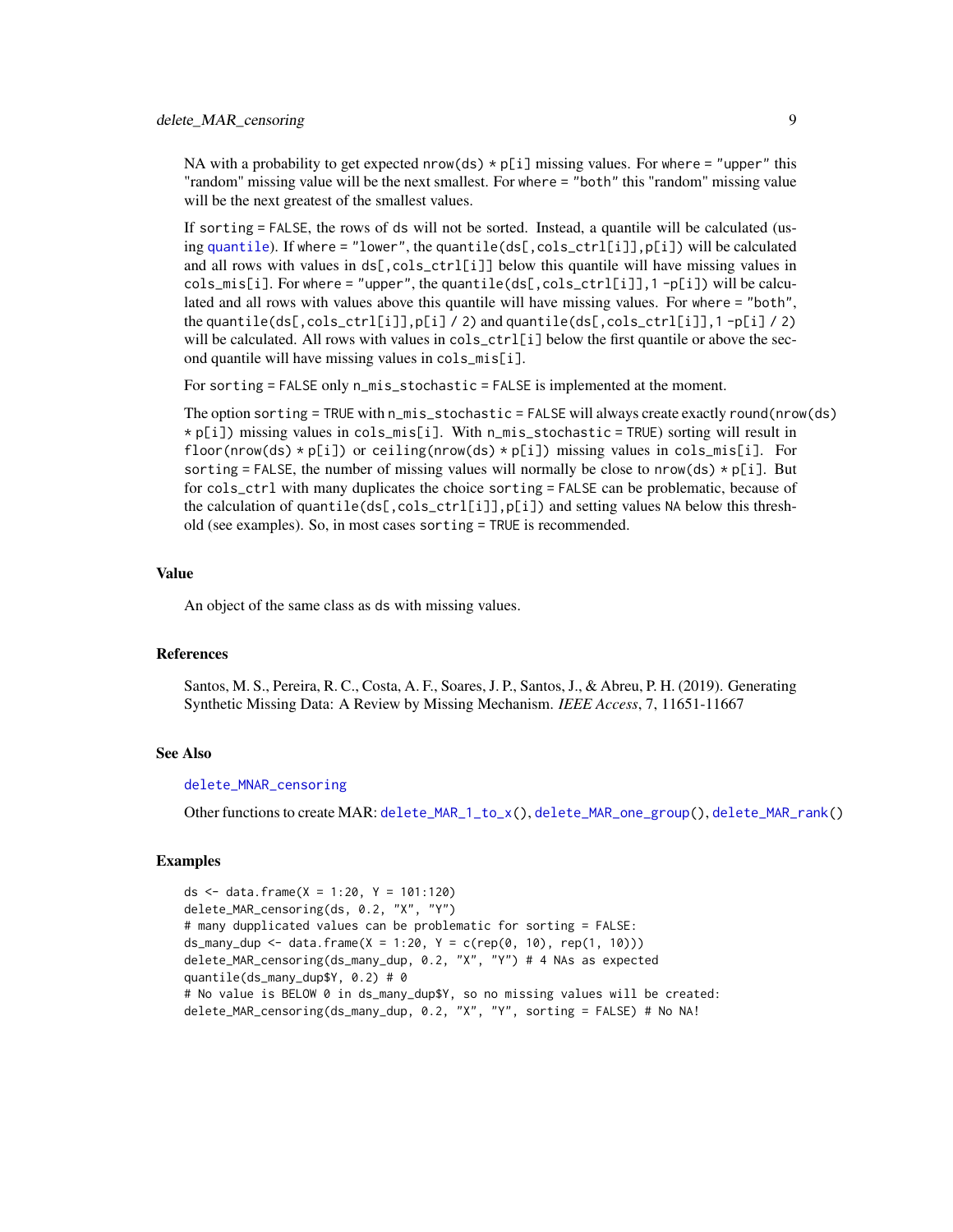<span id="page-9-1"></span><span id="page-9-0"></span>delete\_MAR\_one\_group *Create MAR values by deleting values in one of two groups*

# Description

Create missing at random (MAR) values by deleting values in one of two groups in a data frame or a matrix

# Usage

```
delete_MAR_one_group(
 ds,
 p,
 cols_mis,
 cols_ctrl,
 cutoff_fun = median,
 prop = 0.5,
 use_lpSolve = TRUE,
 ordered_as_unordered = FALSE,
 n_mis_stochastic = FALSE,
  ...,
 miss_cols,
 ctrl_cols,
  stochastic
\mathcal{L}
```
# Arguments

| ds                   | A data frame or matrix in which missing values will be created.                                                                                                        |
|----------------------|------------------------------------------------------------------------------------------------------------------------------------------------------------------------|
| p                    | A numeric vector with length one or equal to length cols_mis; the probability<br>that a value is missing.                                                              |
| cols_mis             | A vector of column names or indices of columns in which missing values will<br>be created.                                                                             |
| cols_ctrl            | A vector of column names or indices of columns, which controls the creation of<br>missing values in cols_mis. Must be of the same length as cols_mis.                  |
| cutoff_fun           | Function that calculates the cutoff values in the cols_ctrl.                                                                                                           |
| prop                 | Numeric of length one; (minimum) proportion of rows in group 1 (only used for<br>unordered factors).                                                                   |
| use_lpSolve          | Logical; should lpSolve be used for the determination of groups, if $\text{cols}\_{\text{ctrl}}[i]$<br>is an unordered factor.                                         |
| ordered_as_unordered |                                                                                                                                                                        |
|                      | Logical; should ordered factors be treated as unordered factors.                                                                                                       |
| n_mis_stochastic     |                                                                                                                                                                        |
|                      | Logical, should the number of missing values be stochastic? If n_mis_stochastic<br>$=$ TRUE, the number of missing values for a column with missing values cols_mis[i] |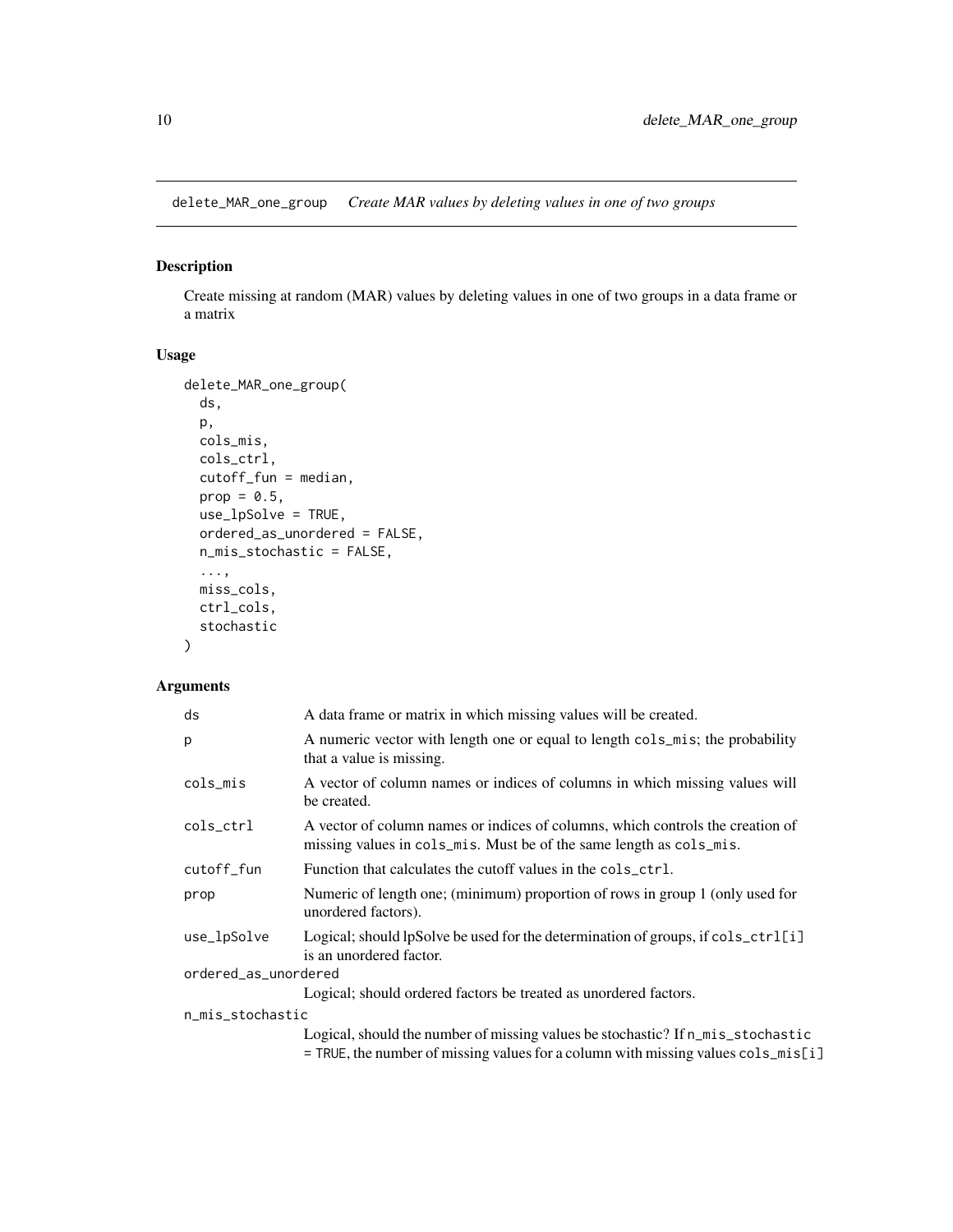|           | is a random variable with expected value $nrow(ds) * p[i]$ . If $n_m$ is_stochastic                         |
|-----------|-------------------------------------------------------------------------------------------------------------|
|           | $=$ FALSE, the number of missing values will be deterministic. Normally, the                                |
|           | number of missing values for a column with missing values cols_mis[i] is                                    |
|           | round(nrow(ds) $*$ p[i]). Possible deviations from this value, if any exists,<br>are documented in Details. |
| $\cdots$  | Further arguments passed to cutoff fun.                                                                     |
| miss_cols | Deprecated, use cols_mis instead.                                                                           |
|           |                                                                                                             |

| ctrl_cols | Deprecated, use cols_ctrl instead. |
|-----------|------------------------------------|
|-----------|------------------------------------|

stochastic Deprecated, use n\_mis\_stochastic instead.

#### Details

This function creates missing at random (MAR) values in the columns specified by the argument cols\_mis. The probability for missing values is controlled by p. If p is a single number, then the overall probability for a value to be missing will be p in all columns of cols\_mis. (Internally p will be replicated to a vector of the same length as cols\_mis. So, all p[i] in the following sections will be equal to the given single number p.) Otherwise, p must be of the same length as cols\_mis. In this case, the overall probability for a value to be missing will be  $p[i]$  in the column cols\_mis[i]. The position of the missing values in  $cols_m$  is  $[1]$  is controlled by  $cols_c$   $ctrl[i]$ . The following procedure is applied for each pair of cols\_ctrl[i] and cols\_mis[i] to determine the positions of missing values:

At first, the rows of ds are divided into two groups. Therefore, the cutoff\_fun calculates a cutoff value for cols\_ctrl[i] (via cutoff\_fun(ds[,cols\_ctrl[i]],...). The group 1 consists of the rows, whose values in cols\_ctrl[i] are below the calculated cutoff value. If the so defined group 1 is empty, the rows that are equal to the cutoff value will be added to this group (otherwise, these rows will belong to group 2). The group 2 consists of the remaining rows, which are not part of group 1. Now one of these two groups is chosen randomly. In the chosen group, values are deleted in cols\_mis[i]. In the other group, no missing values will be created in cols\_mis[i].

If p is too high, it is possible that a group contains not enough objects to reach nrow(ds)  $\star$  p missing values. In this case, p is reduced to the maximum possible value (given the (random) group with missing data) and a warning is given. Obviously this case will occur regularly, if  $p > 0.5$ . Therefore, this function should normally not be called with  $p > 0.5$ . However, this can occur for smaller values of p, too (depending on the grouping). The warning can be silenced by setting the option missMethods.warn.too.high.p to false.

#### Value

An object of the same class as ds with missing values.

#### Treatment of factors

If  $ds[$ ,  $cols_ctr1[i]$  is an unordered factor, then the concept of a cutoff value is not meaningful and cannot be applied. Instead, a combinations of the levels of the unordered factor is searched that

- guarantees at least a proportion of prop rows are in group 1
- minimize the difference between prop and the proportion of rows in group 1.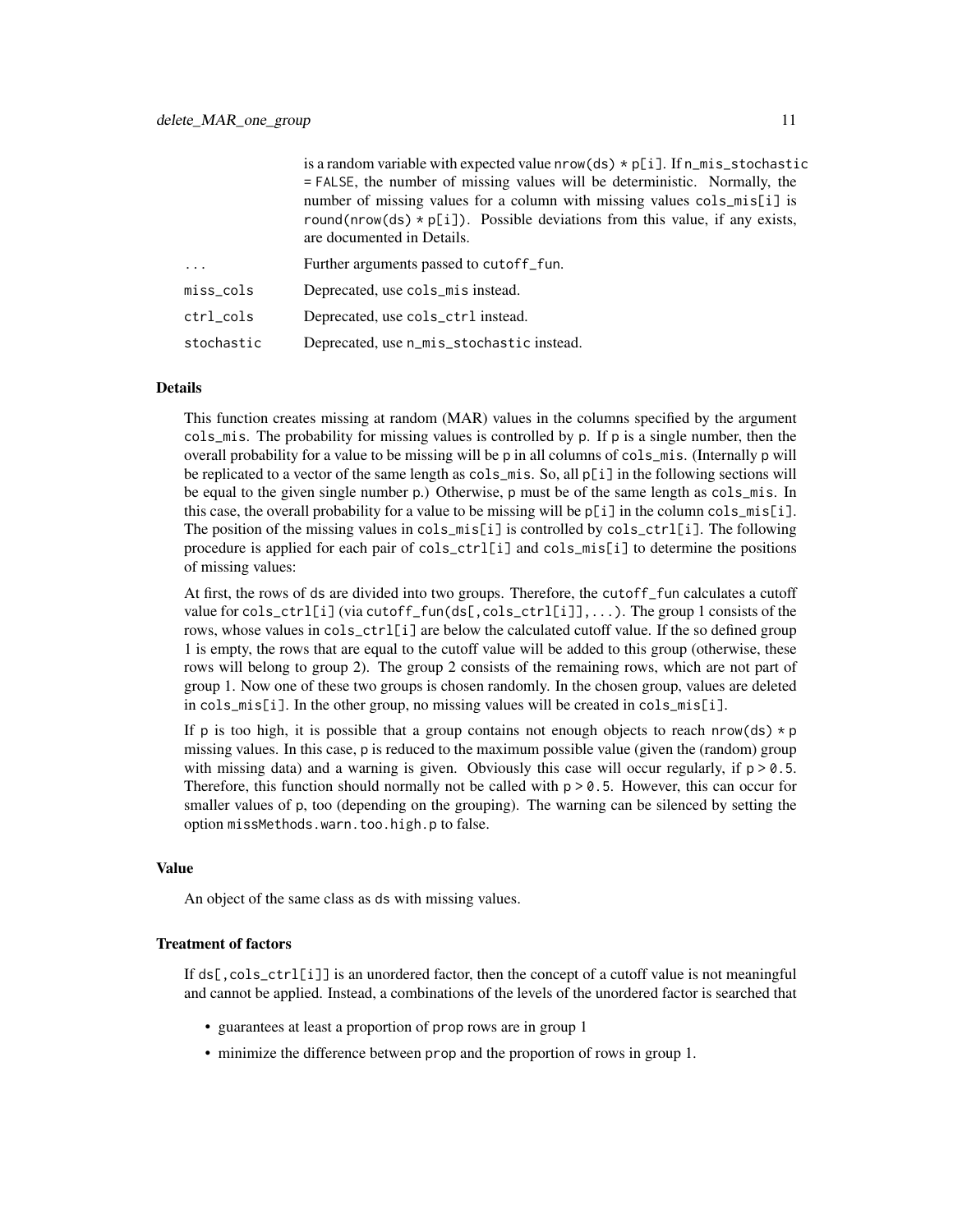This can be seen as a binary search problem, which is solved by the solver from the package lpSolve, if use\_lpSolve = TRUE. If use\_lpSolve = FALSE, a very simple heuristic is applied. The heuristic only guarantees that at least a proportion of prop rows are in group 1. The choice use\_lpSolve = FALSE is not recommend and should only be considered, if the solver of lpSolve fails.

If ordered\_as\_unordered = TRUE, then ordered factors will be treated like unordered factors and the same binary search problem will be solved for both types of factors. If ordered\_as\_unordered = FALSE (the default), then ordered factors will be grouped via cutoff\_fun as described in Details.

# References

Santos, M. S., Pereira, R. C., Costa, A. F., Soares, J. P., Santos, J., & Abreu, P. H. (2019). Generating Synthetic Missing Data: A Review by Missing Mechanism. *IEEE Access*, 7, 11651-11667

#### See Also

[delete\\_MNAR\\_one\\_group](#page-18-1)

Other functions to create MAR: [delete\\_MAR\\_1\\_to\\_x\(](#page-3-1)), [delete\\_MAR\\_censoring\(](#page-6-1)), [delete\\_MAR\\_rank\(](#page-11-1))

#### Examples

ds  $\le$  data.frame(X = 1:20, Y = 101:120) delete\_MAR\_one\_group(ds, 0.2, "X", "Y")

<span id="page-11-1"></span>delete\_MAR\_rank *Create MAR values using a ranking mechanism*

#### Description

Create missing at random (MAR) values using a ranking mechanism in a data frame or a matrix

#### Usage

```
delete_MAR_rank(
  ds,
  p,
  cols_mis,
  cols_ctrl,
  n_mis_stochastic = FALSE,
  ties.method = "average",
 miss_cols,
  ctrl_cols
)
```
<span id="page-11-0"></span>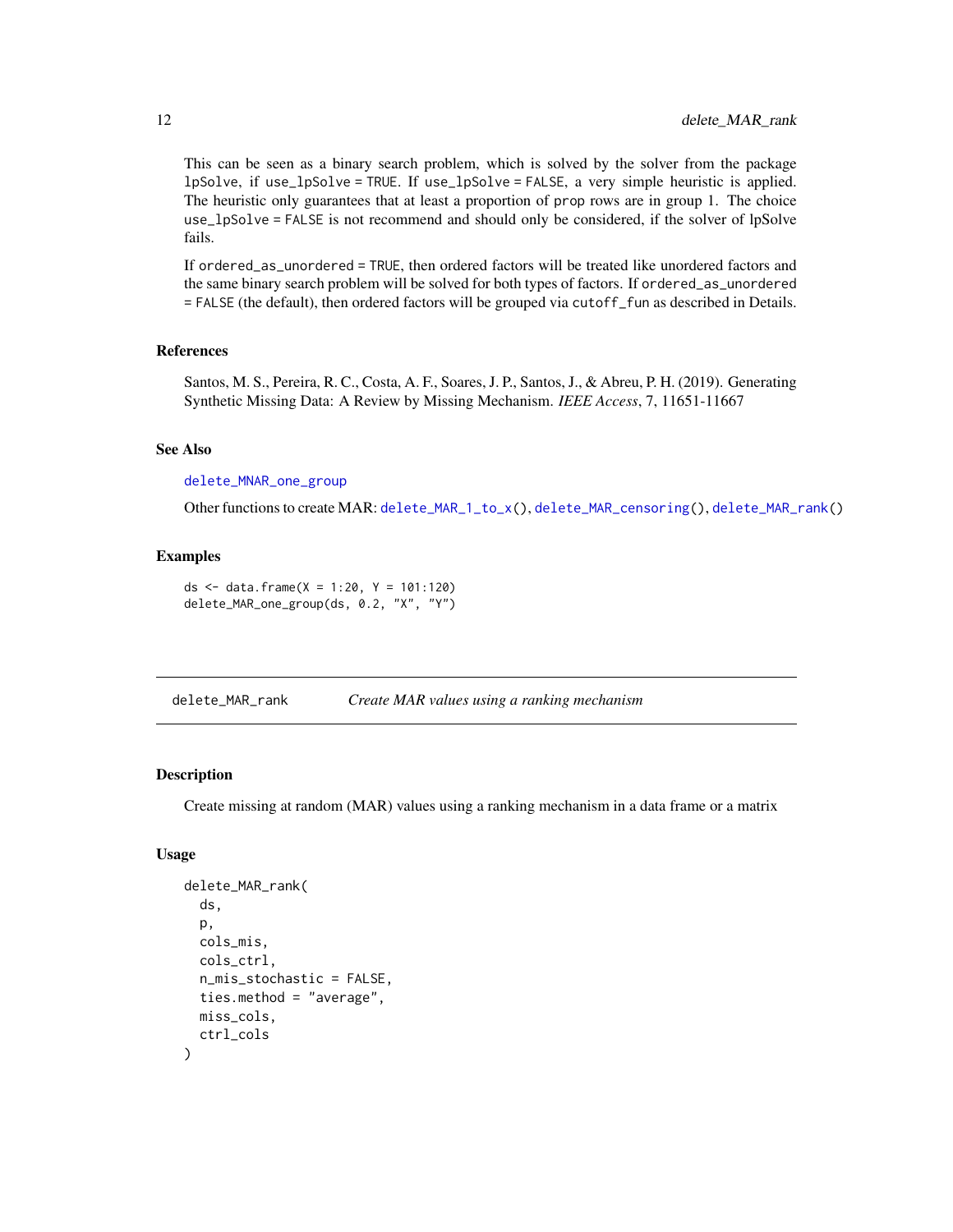#### <span id="page-12-0"></span>**Arguments**

| ds               | A data frame or matrix in which missing values will be created.                                                                                                                                                                                                                                                                                                                                                                                                                                                                                  |
|------------------|--------------------------------------------------------------------------------------------------------------------------------------------------------------------------------------------------------------------------------------------------------------------------------------------------------------------------------------------------------------------------------------------------------------------------------------------------------------------------------------------------------------------------------------------------|
| p                | A numeric vector with length one or equal to length cols_mis; the probability<br>that a value is missing.                                                                                                                                                                                                                                                                                                                                                                                                                                        |
| cols_mis         | A vector of column names or indices of columns in which missing values will<br>be created.                                                                                                                                                                                                                                                                                                                                                                                                                                                       |
| cols_ctrl        | A vector of column names or indices of columns, which controls the creation of<br>missing values in cols_mis. Must be of the same length as cols_mis.                                                                                                                                                                                                                                                                                                                                                                                            |
| n_mis_stochastic |                                                                                                                                                                                                                                                                                                                                                                                                                                                                                                                                                  |
|                  | Logical, should the number of missing values be stochastic? If n_mis_stochastic<br>$=$ TRUE, the number of missing values for a column with missing values $\text{cols\_mis}[i]$<br>is a random variable with expected value $nrow(ds) * p[i]$ . If $n_m$ is stochastic<br>= FALSE, the number of missing values will be deterministic. Normally, the<br>number of missing values for a column with missing values cols_mis[i] is<br>round(nrow(ds) $*$ p[i]). Possible deviations from this value, if any exists,<br>are documented in Details. |
| ties.method      | How ties are handled. Passed to rank.                                                                                                                                                                                                                                                                                                                                                                                                                                                                                                            |
| miss_cols        | Deprecated, use cols_mis instead.                                                                                                                                                                                                                                                                                                                                                                                                                                                                                                                |
| ctrl_cols        | Deprecated, use cols_ctrl instead.                                                                                                                                                                                                                                                                                                                                                                                                                                                                                                               |
|                  |                                                                                                                                                                                                                                                                                                                                                                                                                                                                                                                                                  |

### Details

This function creates missing at random (MAR) values in the columns specified by the argument  $cols_m$  The probability for missing values is controlled by p. If p is a single number, then the overall probability for a value to be missing will be p in all columns of cols\_mis. (Internally p will be replicated to a vector of the same length as cols\_mis. So, all p[i] in the following sections will be equal to the given single number p.) Otherwise, p must be of the same length as cols\_mis. In this case, the overall probability for a value to be missing will be  $p[i]$  in the column cols  $mis[i]$ . The position of the missing values in cols\_mis[i] is controlled by cols\_ctrl[i]. The following procedure is applied for each pair of cols\_ctrl[i] and cols\_mis[i] to determine the positions of missing values:

At first, the probability for a value to be missing is calculated. This probability for a missing value in a row of cols\_mis[i] is proportional to the rank of the value in cols\_ctrl[i] in the same row. If n\_mis\_stochastic = FALSE these probabilities are given to the prob argument of [sample](#page-0-0). If n\_mis\_stochastic = TRUE, they are scaled to sum up to nrow(ds)  $*$  p[i]. Then for each probability a uniformly distributed random number is generated. If this random number is less than the probability, the value in cols\_mis[i] is set NA.

The [rank](#page-0-0)s are calculated via rank. The argument ties method is directly passed to this function. Possible choices for ties.method are documented in [rank](#page-0-0).

For high values of p it is mathematically not possible to get probabilities proportional to the ranks. In this case, a warning is given. This warning can be silenced by setting the option missMethods.warn.too.high.p to false.

#### Value

An object of the same class as ds with missing values.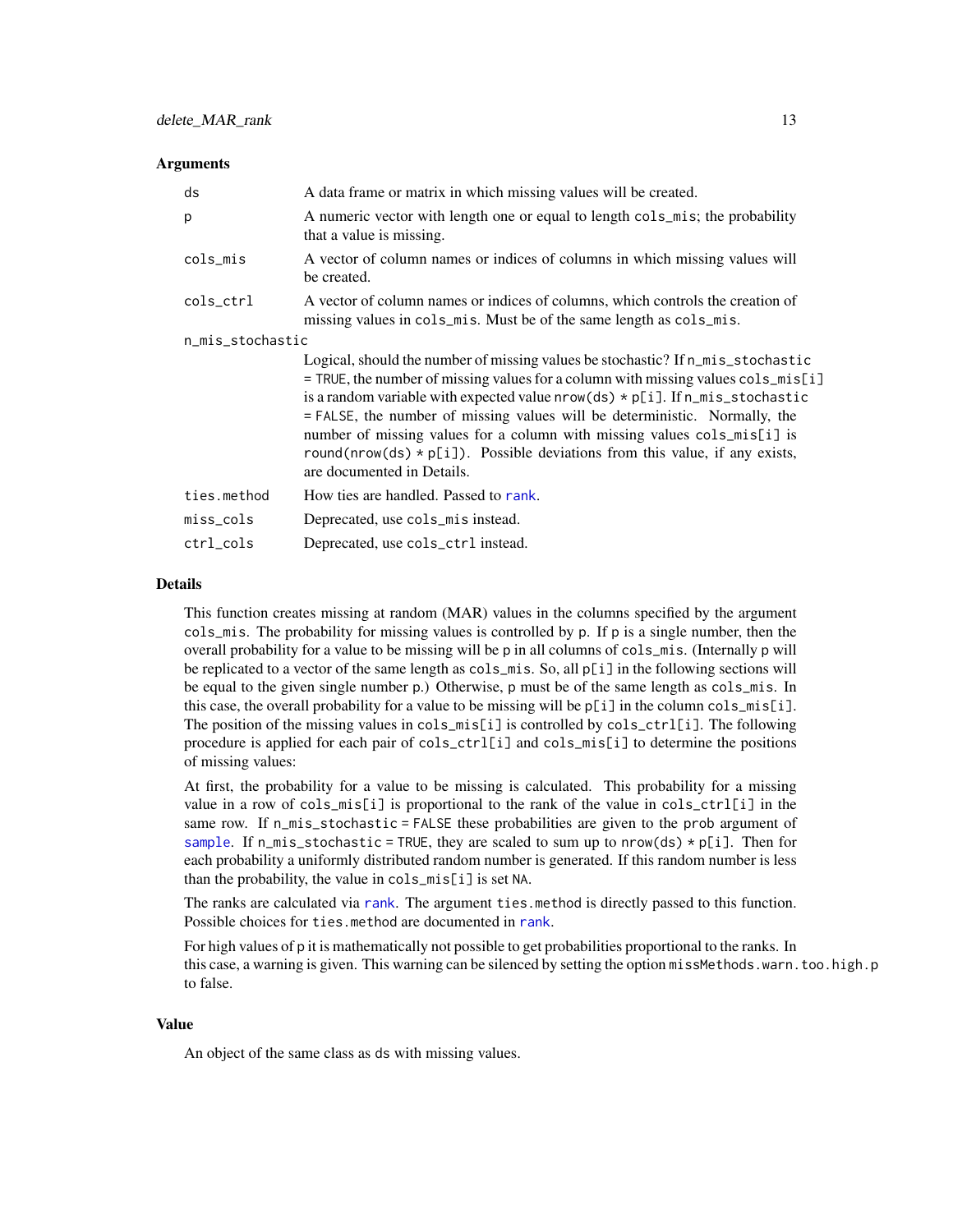# <span id="page-13-0"></span>References

Santos, M. S., Pereira, R. C., Costa, A. F., Soares, J. P., Santos, J., & Abreu, P. H. (2019). Generating Synthetic Missing Data: A Review by Missing Mechanism. *IEEE Access*, 7, 11651-11667

# See Also

# [rank](#page-0-0), [delete\\_MNAR\\_rank](#page-20-1)

Other functions to create MAR: [delete\\_MAR\\_1\\_to\\_x\(](#page-3-1)), [delete\\_MAR\\_censoring\(](#page-6-1)), [delete\\_MAR\\_one\\_group\(](#page-9-1))

# Examples

```
ds <- data.frame(X = 1:20, Y = 101:120)
delete_MAR_rank(ds, 0.2, "X", "Y")
```
delete\_MCAR *Create MCAR values*

# Description

Create missing completely at random (MCAR) values in a data frame or a matrix

# Usage

```
delete_MCAR(
  ds,
  p,
  cols_mis = seq\_len(ncol(ds)),
  n_mis_stochastic = FALSE,
  p_overall = FALSE,
  miss_cols,
  stochastic
\mathcal{E}
```
# Arguments

| ds               | A data frame or matrix in which missing values will be created.                                                                                                                                                                                                                                                                                                                                                                                                                                                                           |
|------------------|-------------------------------------------------------------------------------------------------------------------------------------------------------------------------------------------------------------------------------------------------------------------------------------------------------------------------------------------------------------------------------------------------------------------------------------------------------------------------------------------------------------------------------------------|
| b.               | A numeric vector with length one or equal to length cols_mis; the probability<br>that a value is missing.                                                                                                                                                                                                                                                                                                                                                                                                                                 |
| cols_mis         | A vector of column names or indices of columns in which missing values will<br>be created.                                                                                                                                                                                                                                                                                                                                                                                                                                                |
| n_mis_stochastic |                                                                                                                                                                                                                                                                                                                                                                                                                                                                                                                                           |
|                  | Logical, should the number of missing values be stochastic? If n_mis_stochastic<br>$=$ TRUE, the number of missing values for a column with missing values cols_mis[i]<br>is a random variable with expected value $nrow(ds) * p[i]$ . If $n\_mis\_stochastic$<br>$=$ FALSE, the number of missing values will be deterministic. Normally, the<br>number of missing values for a column with missing values cols_mis[i] is<br>round(nrow(ds) $*$ p[i]). Possible deviations from this value, if any exists,<br>are documented in Details. |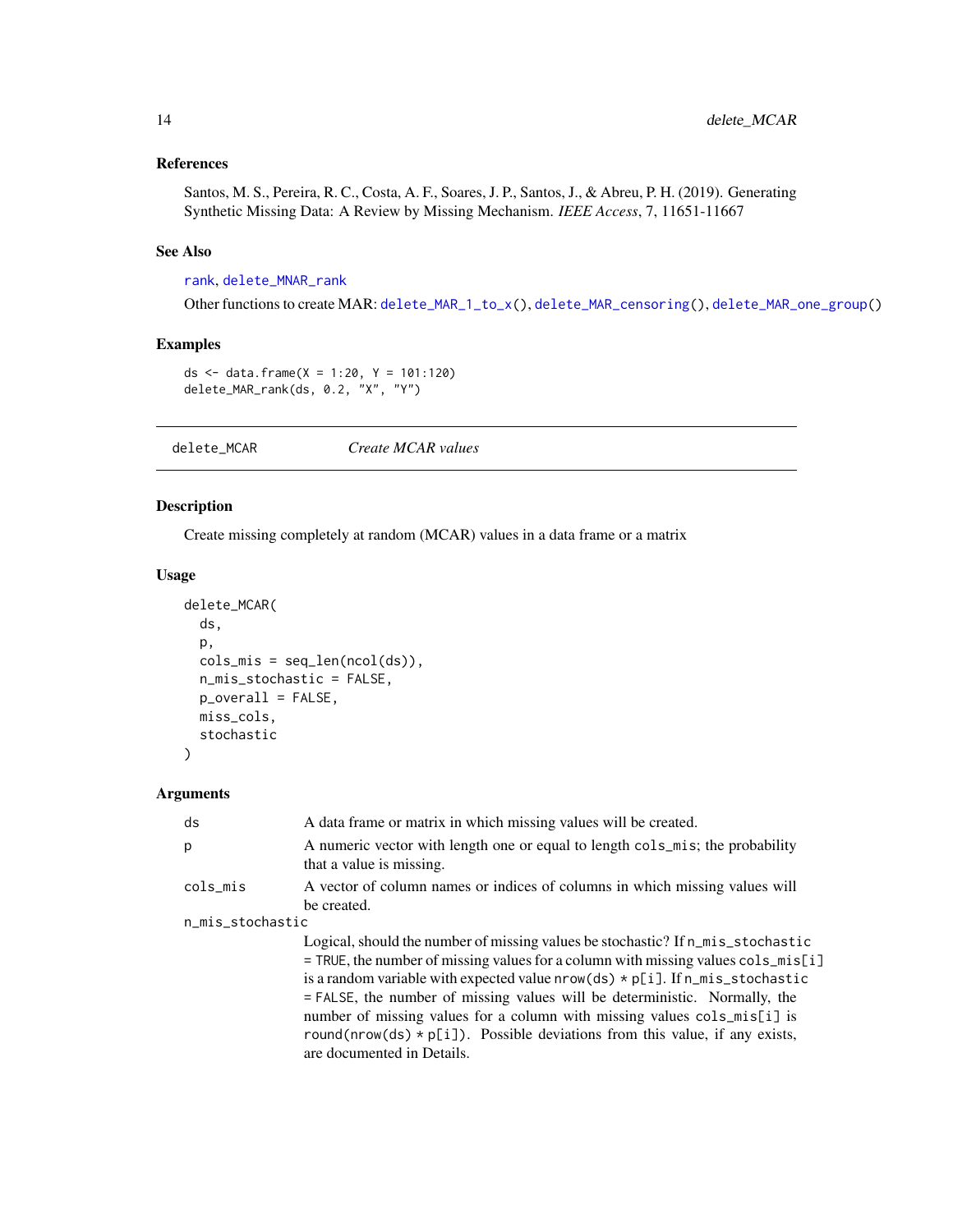| p_overall  | Logical; see details.                     |
|------------|-------------------------------------------|
| miss_cols  | Deprecated, use cols_mis instead.         |
| stochastic | Deprecated, use n_mis_stochastic instead. |

## Details

This function creates missing completely at random (MCAR) values in the dataset ds. The proportion of missing values is specified with p. The columns in which missing values are created can be set via cols\_mis. If cols\_mis is not specified, then missing values are created in all columns of ds.

The probability for missing values is controlled by p. If p is a single number, then the overall probability for a value to be missing will be p in all columns of cols\_mis. (Internally p will be replicated to a vector of the same length as cols\_mis. So, all p[i] in the following sections will be equal to the given single number p.) Otherwise, p must be of the same length as cols\_mis. In this case, the overall probability for a value to be missing will be  $p[i]$  in the column cols\_mis[i].

If  $n_m$  is stochastic = FALSE and  $p_overall$  = FALSE (the default), then exactly round(nrow(ds) \* p[i]) values will be set NA in column cols\_mis[i]. If n\_mis\_stochastic = FALSE and p\_overall = TRUE, then p must be of length one and exactly round(nrow(ds)  $\star$  p  $\star$  length(cols\_mis)) values will be set NA (over all columns in cols\_mis). This can result in a proportion of missing values in every miss\_col unequal to p, but the proportion of missing values in all columns together will be close to p.

If  $n_m$  is\_stochastic = TRUE, then each value in column cols\_mis[i] has probability  $p[i]$  to be missing (independently of all other values). Therefore, the number of missing values in cols\_mis[i] is a random variable with a binomial distribution  $B(nrow(ds), p[i])$ . This can (and will most of the time) lead to more or less missing values than round(nrow(ds)  $\star$  p[i]) in column cols\_mis[i]. If n\_mis\_stochastic = TRUE, then the argument p\_overall is ignored because it is superfluous.

# Value

An object of the same class as ds with missing values.

#### References

Santos, M. S., Pereira, R. C., Costa, A. F., Soares, J. P., Santos, J., & Abreu, P. H. (2019). Generating Synthetic Missing Data: A Review by Missing Mechanism. *IEEE Access*, 7, 11651-11667

# Examples

```
ds \le data.frame(X = 1:20, Y = 101:120)
delete_MCAR(ds, 0.2)
```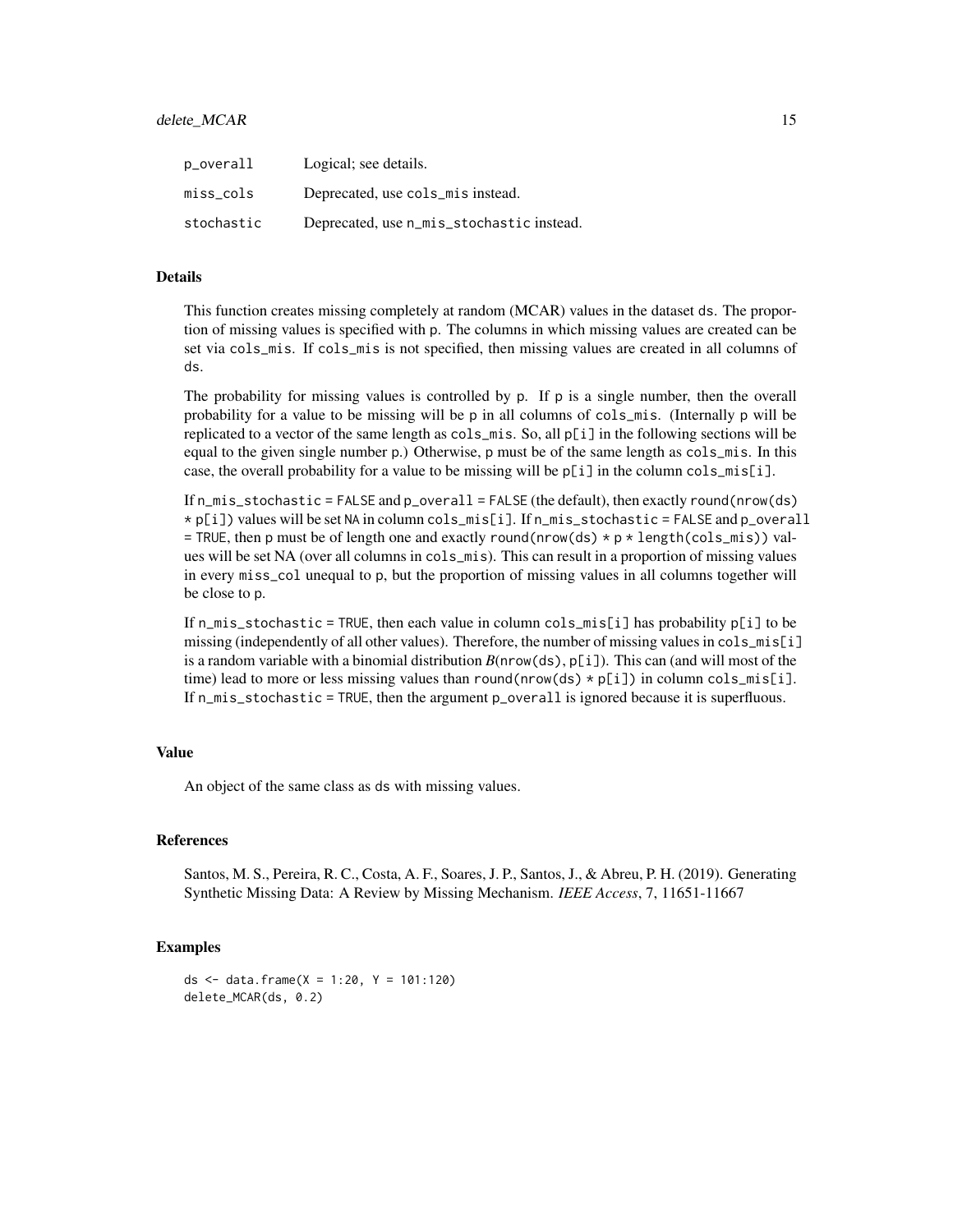<span id="page-15-1"></span><span id="page-15-0"></span>delete\_MNAR\_1\_to\_x *Create MNAR values using MNAR1:x*

# Description

Create missing not at random (MNAR) values using MNAR1:x in a data frame or a matrix

# Usage

```
delete_MNAR_1_to_x(
  ds,
 p,
  cols_mis,
 x,
  cutoff_fun = median,
 prop = 0.5,
 use_lpSolve = TRUE,
 ordered_as_unordered = FALSE,
  n_mis_stochastic = FALSE,
  x_stochastic = FALSE,
  add_realized_x = FALSE,
  ...,
 miss_cols,
  stochastic
)
```
## Arguments

| ds                   | A data frame or matrix in which missing values will be created.                                                                                                                                           |
|----------------------|-----------------------------------------------------------------------------------------------------------------------------------------------------------------------------------------------------------|
| p                    | A numeric vector with length one or equal to length cols_mis; the probability<br>that a value is missing.                                                                                                 |
| cols_mis             | A vector of column names or indices of columns in which missing values will<br>be created.                                                                                                                |
| $\mathsf{x}$         | Numeric with length one $(0 < x < \text{Inf})$ ; odds are 1 to x for the probability of a<br>value to be missing in group 1 against the probability of a value to be missing in<br>group 2 (see details). |
| cutoff_fun           | Function that calculates the cutoff values in the cols_ctrl.                                                                                                                                              |
| prop                 | Numeric of length one; (minimum) proportion of rows in group 1 (only used for<br>unordered factors).                                                                                                      |
| use_lpSolve          | Logical; should lpSolve be used for the determination of groups, if cols_ctrl[i]<br>is an unordered factor.                                                                                               |
| ordered_as_unordered |                                                                                                                                                                                                           |
|                      | Logical; should ordered factors be treated as unordered factors.                                                                                                                                          |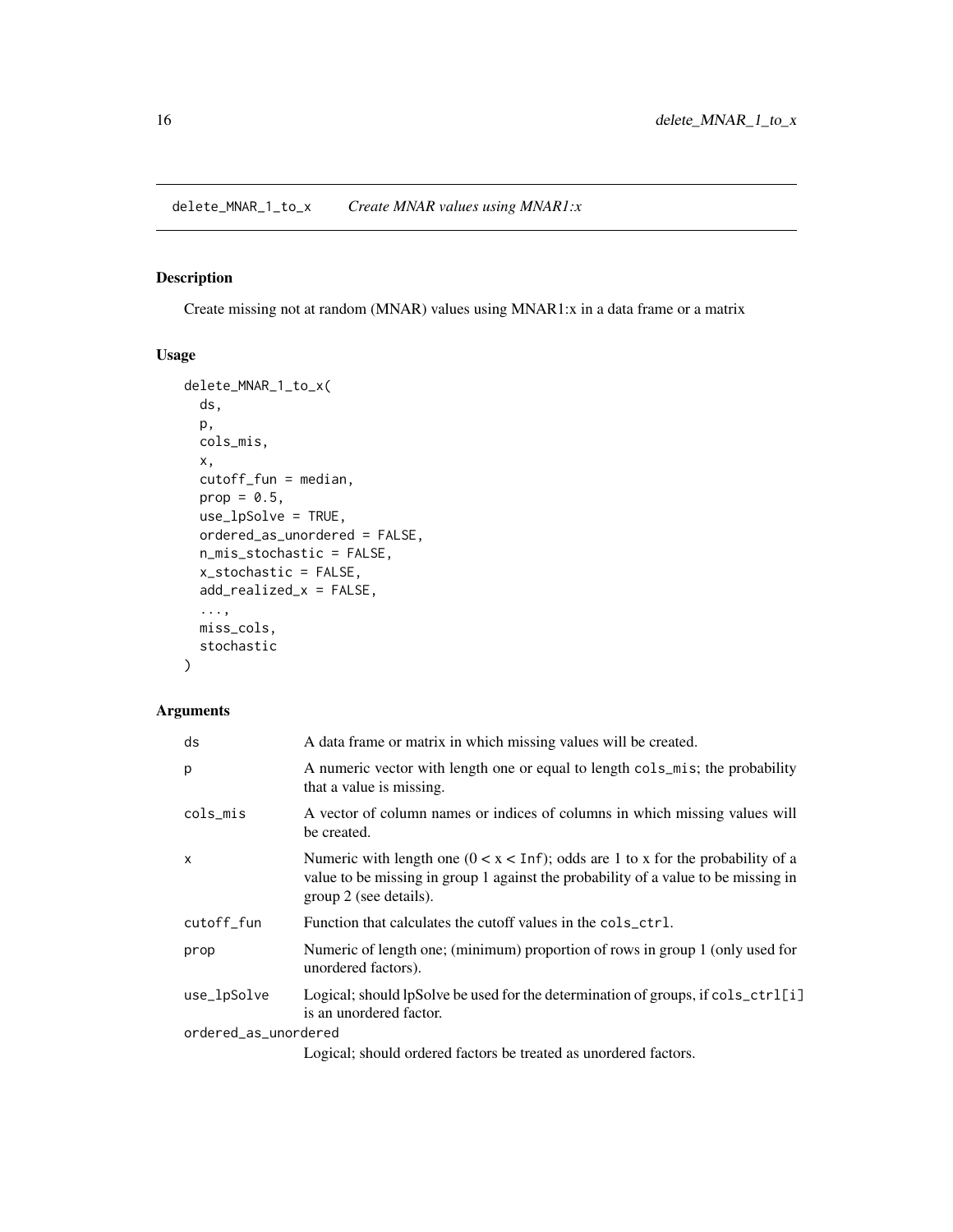<span id="page-16-0"></span>

| n_mis_stochastic |              |                                                                                                                                                                                                                                                                                                                                                                                                                                                                                                                                         |
|------------------|--------------|-----------------------------------------------------------------------------------------------------------------------------------------------------------------------------------------------------------------------------------------------------------------------------------------------------------------------------------------------------------------------------------------------------------------------------------------------------------------------------------------------------------------------------------------|
|                  |              | Logical, should the number of missing values be stochastic? If n_mis_stochastic<br>$=$ TRUE, the number of missing values for a column with missing values cols_mis[i]<br>is a random variable with expected value $nrow(ds) * p[i]$ . If $n\_mis\_stochastic$<br>= FALSE, the number of missing values will be deterministic. Normally, the<br>number of missing values for a column with missing values cols_mis[i] is<br>round(nrow(ds) $*$ p[i]). Possible deviations from this value, if any exists,<br>are documented in Details. |
|                  | x stochastic | Logical; should the odds be stochastic or deterministic.                                                                                                                                                                                                                                                                                                                                                                                                                                                                                |
|                  |              | add_realized_x Logical; if TRUE the realized odds for cols_mis will be returned (as attribute).                                                                                                                                                                                                                                                                                                                                                                                                                                         |
|                  | .            | Further arguments passed to cutoff_fun.                                                                                                                                                                                                                                                                                                                                                                                                                                                                                                 |
|                  | miss cols    | Deprecated, use cols_mis instead.                                                                                                                                                                                                                                                                                                                                                                                                                                                                                                       |
|                  | stochastic   | Deprecated, use n_mis_stochastic instead.                                                                                                                                                                                                                                                                                                                                                                                                                                                                                               |

#### Details

The functions delete\_MNAR\_1\_to\_x and [delete\\_MAR\\_1\\_to\\_x](#page-3-1) are sisters. The only difference between these two functions is the column that controls the generation of missing values. In [delete\\_MAR\\_1\\_to\\_x](#page-3-1) a separate column cols\_ctrl[i] controls the generation of missing values in cols\_mis[i]. In contrast, in delete\_MNAR\_1\_to\_x the generation of missing values in cols\_mis[i] is controlled by cols\_mis[i] itself. All other aspects are identical for both functions. Therefore, further details can be found in [delete\\_MAR\\_1\\_to\\_x](#page-3-1).

#### Value

An object of the same class as ds with missing values.

#### References

Santos, M. S., Pereira, R. C., Costa, A. F., Soares, J. P., Santos, J., & Abreu, P. H. (2019). Generating Synthetic Missing Data: A Review by Missing Mechanism. *IEEE Access*, 7, 11651-11667

## See Also

#### [delete\\_MAR\\_1\\_to\\_x](#page-3-1)

Other functions to create MNAR: [delete\\_MNAR\\_censoring\(](#page-17-1)), [delete\\_MNAR\\_one\\_group\(](#page-18-1)), [delete\\_MNAR\\_rank\(](#page-20-1))

# Examples

ds <- data.frame( $X = 1:20$ ,  $Y = 101:120$ ) delete\_MNAR\_1\_to\_x(ds, 0.2, "X",  $x = 3$ )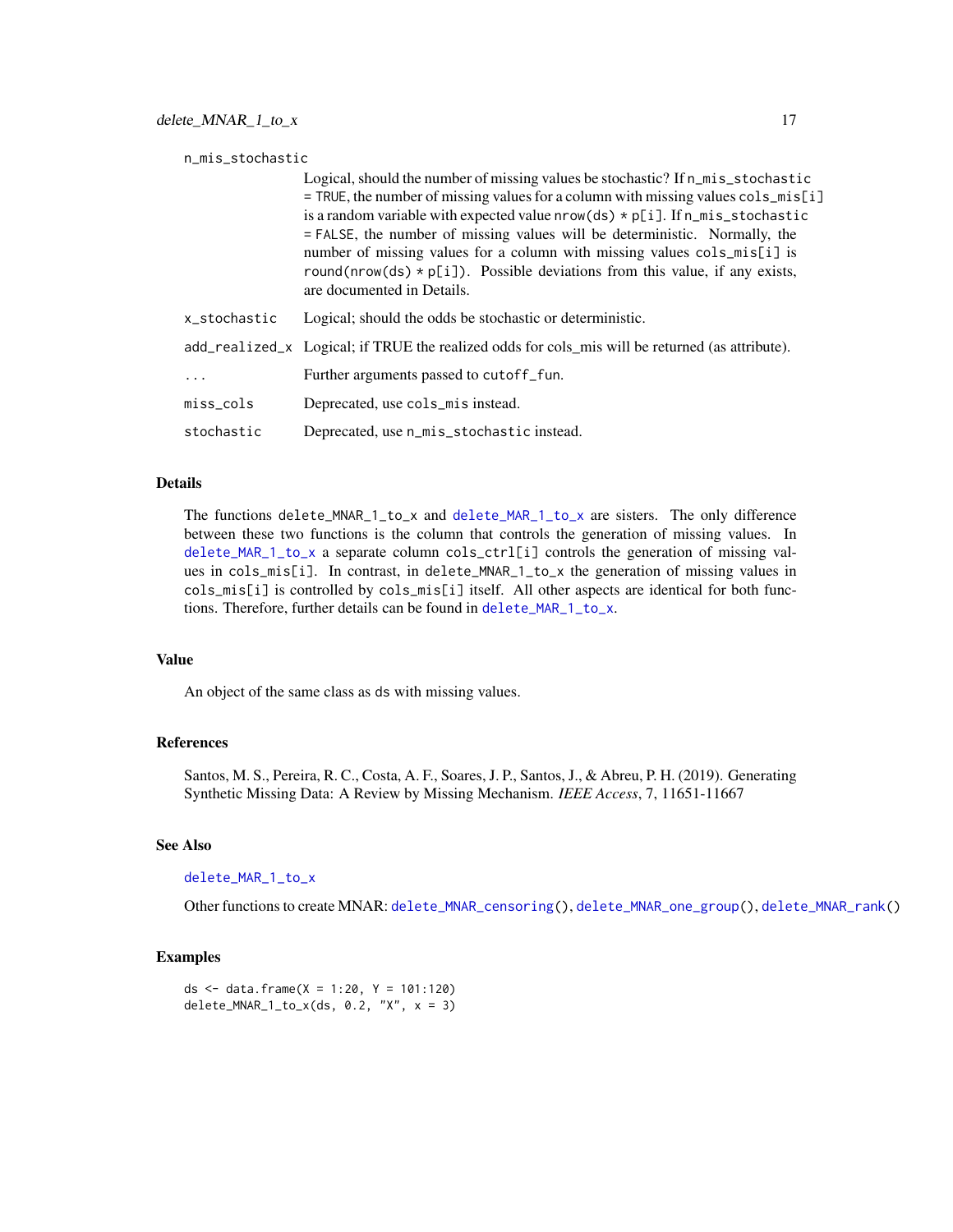<span id="page-17-1"></span><span id="page-17-0"></span>delete\_MNAR\_censoring *Create MNAR values using a censoring mechanism*

# Description

Create missing not at random (MNAR) values using a censoring mechanism in a data frame or a matrix

#### Usage

```
delete_MNAR_censoring(
  ds,
 p,
 cols_mis,
 n_mis_stochastic = FALSE,
 where = "lower",
 sorting = TRUE,
 miss_cols
)
```
# Arguments

| ds               | A data frame or matrix in which missing values will be created.                                                                                                                                                                                                                                                                                                                                                                                                                                                                                     |
|------------------|-----------------------------------------------------------------------------------------------------------------------------------------------------------------------------------------------------------------------------------------------------------------------------------------------------------------------------------------------------------------------------------------------------------------------------------------------------------------------------------------------------------------------------------------------------|
| p                | A numeric vector with length one or equal to length cols_mis; the probability<br>that a value is missing.                                                                                                                                                                                                                                                                                                                                                                                                                                           |
| cols_mis         | A vector of column names or indices of columns in which missing values will<br>be created.                                                                                                                                                                                                                                                                                                                                                                                                                                                          |
| n_mis_stochastic |                                                                                                                                                                                                                                                                                                                                                                                                                                                                                                                                                     |
|                  | Logical, should the number of missing values be stochastic? If n_mis_stochastic<br>$=$ TRUE, the number of missing values for a column with missing values $\text{cols}_m$ is $[i]$<br>is a random variable with expected value $nrow(ds) * p[i]$ . If $n_m$ is stochastic<br>= FALSE, the number of missing values will be deterministic. Normally, the<br>number of missing values for a column with missing values cols_mis[i] is<br>round(nrow(ds) $*$ p[i]). Possible deviations from this value, if any exists,<br>are documented in Details. |
| where            | Controls where missing values are created; one of "lower", "upper" or "both"<br>(see details).                                                                                                                                                                                                                                                                                                                                                                                                                                                      |
| sorting          | Logical; should sorting be used or a quantile as a threshold.                                                                                                                                                                                                                                                                                                                                                                                                                                                                                       |
| miss_cols        | Deprecated, use cols_mis instead.                                                                                                                                                                                                                                                                                                                                                                                                                                                                                                                   |

# Details

The functions delete\_MNAR\_censoring and [delete\\_MAR\\_censoring](#page-6-1) are sisters. The only difference between these two functions is the column that controls the generation of missing values. In [delete\\_MAR\\_censoring](#page-6-1) a separate column cols\_ctrl[i] controls the generation of missing values in cols\_mis[i]. In contrast, in delete\_MNAR\_censoring the generation of missing values in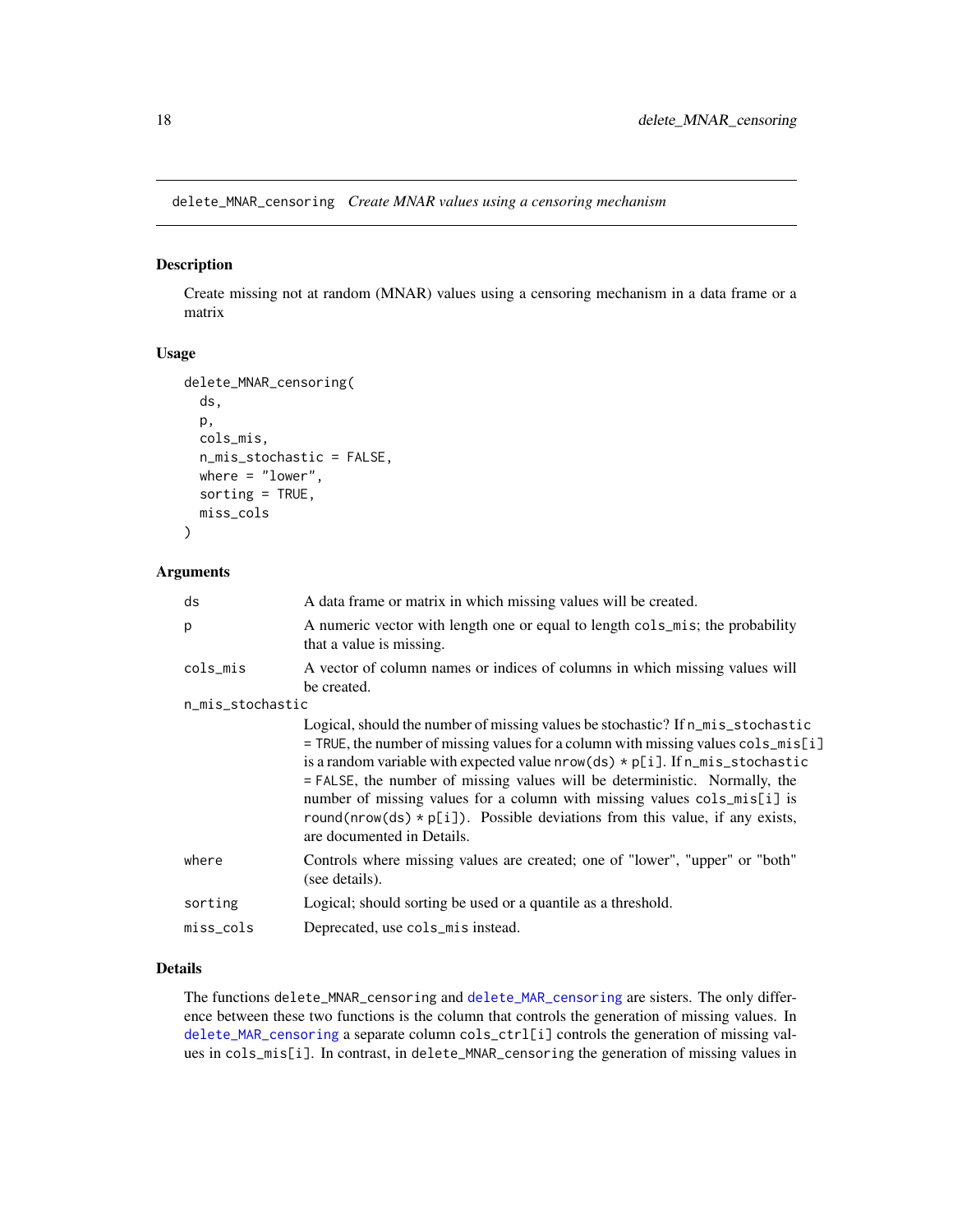# <span id="page-18-0"></span>delete\_MNAR\_one\_group 19

cols\_mis[i] is controlled by cols\_mis[i] itself. All other aspects are identical for both functions. Therefore, further details can be found in [delete\\_MAR\\_censoring](#page-6-1).

# Value

An object of the same class as ds with missing values.

# References

Santos, M. S., Pereira, R. C., Costa, A. F., Soares, J. P., Santos, J., & Abreu, P. H. (2019). Generating Synthetic Missing Data: A Review by Missing Mechanism. *IEEE Access*, 7, 11651-11667

#### See Also

#### [delete\\_MAR\\_censoring](#page-6-1)

Other functions to create MNAR: [delete\\_MNAR\\_1\\_to\\_x\(](#page-15-1)), [delete\\_MNAR\\_one\\_group\(](#page-18-1)), [delete\\_MNAR\\_rank\(](#page-20-1))

#### Examples

```
ds \le data.frame(X = 1:20, Y = 101:120)
delete_MNAR_censoring(ds, 0.2, "X")
```
<span id="page-18-1"></span>delete\_MNAR\_one\_group *Create MNAR values by deleting values in one of two groups*

# Description

Create missing not at random (MNAR) values by deleting values in one of two groups in a data frame or a matrix

#### Usage

```
delete_MNAR_one_group(
  ds,
 p,
  cols_mis,
  cutoff_fun = median,
 prop = 0.5,
  use_lpSolve = TRUE,
  ordered_as_unordered = FALSE,
 n_mis_stochastic = FALSE,
  ...,
 miss_cols,
  stochastic
)
```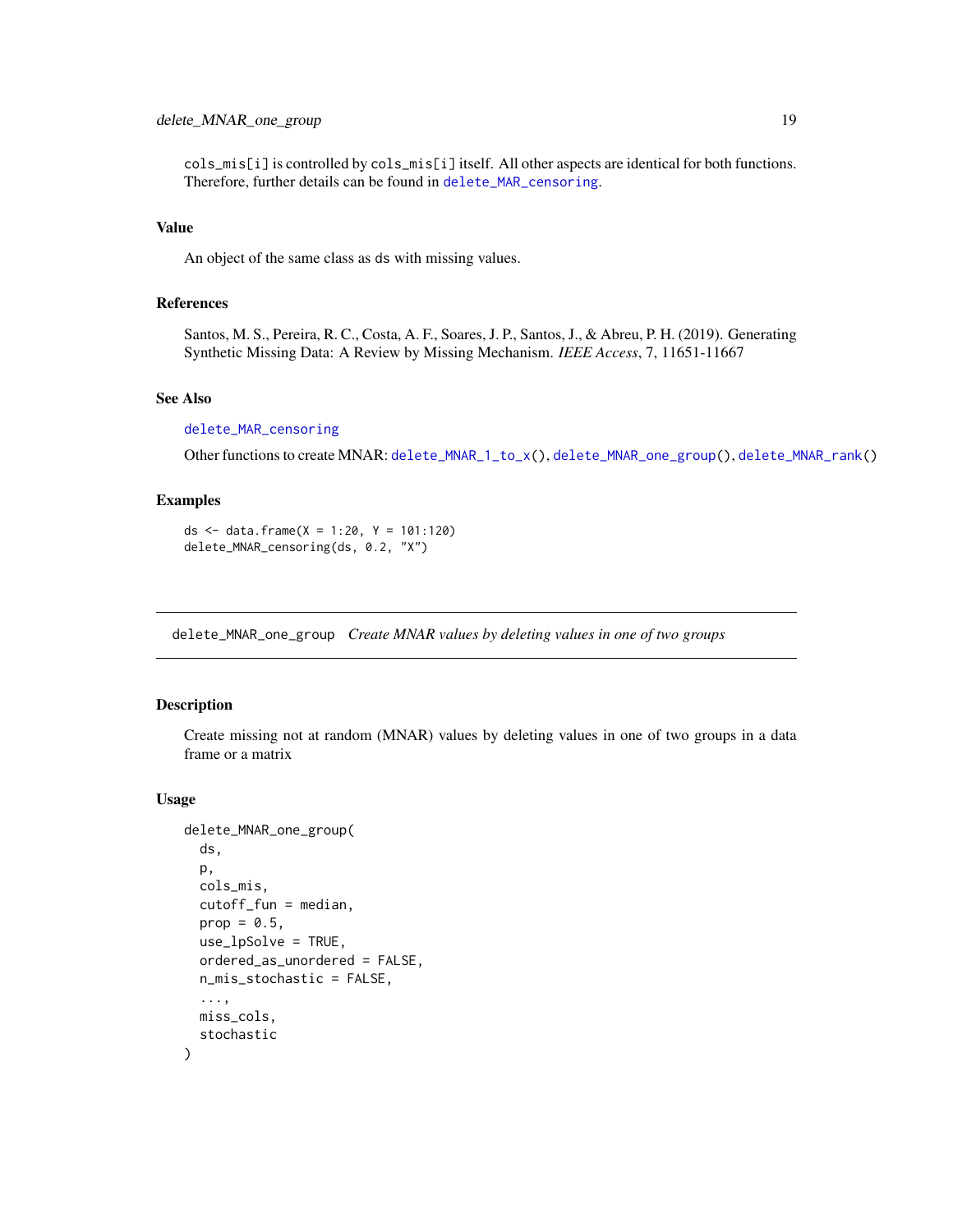### <span id="page-19-0"></span>**Arguments**

| ds                   | A data frame or matrix in which missing values will be created.                                                                                                                                                                                                                                                                                                                                                                                                                                                                       |
|----------------------|---------------------------------------------------------------------------------------------------------------------------------------------------------------------------------------------------------------------------------------------------------------------------------------------------------------------------------------------------------------------------------------------------------------------------------------------------------------------------------------------------------------------------------------|
| р                    | A numeric vector with length one or equal to length cols_mis; the probability<br>that a value is missing.                                                                                                                                                                                                                                                                                                                                                                                                                             |
| cols_mis             | A vector of column names or indices of columns in which missing values will<br>be created.                                                                                                                                                                                                                                                                                                                                                                                                                                            |
| cutoff_fun           | Function that calculates the cutoff values in the cols_ctrl.                                                                                                                                                                                                                                                                                                                                                                                                                                                                          |
| prop                 | Numeric of length one; (minimum) proportion of rows in group 1 (only used for<br>unordered factors).                                                                                                                                                                                                                                                                                                                                                                                                                                  |
| use_lpSolve          | Logical; should lpSolve be used for the determination of groups, if cols_ctrl[i]<br>is an unordered factor.                                                                                                                                                                                                                                                                                                                                                                                                                           |
| ordered_as_unordered |                                                                                                                                                                                                                                                                                                                                                                                                                                                                                                                                       |
|                      | Logical; should ordered factors be treated as unordered factors.                                                                                                                                                                                                                                                                                                                                                                                                                                                                      |
| n_mis_stochastic     |                                                                                                                                                                                                                                                                                                                                                                                                                                                                                                                                       |
|                      | Logical, should the number of missing values be stochastic? If n_mis_stochastic<br>= TRUE, the number of missing values for a column with missing values cols_mis[i]<br>is a random variable with expected value $nrow(ds) * p[i]$ . If $n\_mis\_stochastic$<br>= FALSE, the number of missing values will be deterministic. Normally, the<br>number of missing values for a column with missing values cols_mis[i] is<br>round(nrow(ds) $*$ p[i]). Possible deviations from this value, if any exists,<br>are documented in Details. |
| $\ddots$             | Further arguments passed to cutoff_fun.                                                                                                                                                                                                                                                                                                                                                                                                                                                                                               |
| miss_cols            | Deprecated, use cols_mis instead.                                                                                                                                                                                                                                                                                                                                                                                                                                                                                                     |
| stochastic           | Deprecated, use n_mis_stochastic instead.                                                                                                                                                                                                                                                                                                                                                                                                                                                                                             |

# Details

The functions delete\_MNAR\_one\_group and [delete\\_MAR\\_one\\_group](#page-9-1) are sisters. The only difference between these two functions is the column that controls the generation of missing values. In [delete\\_MAR\\_one\\_group](#page-9-1) a separate column cols\_ctrl[i] controls the generation of missing values in cols\_mis[i]. In contrast, in delete\_MNAR\_one\_group the generation of missing values in cols\_mis[i] is controlled by cols\_mis[i] itself. All other aspects are identical for both functions. Therefore, further details can be found in [delete\\_MAR\\_one\\_group](#page-9-1).

#### Value

An object of the same class as ds with missing values.

# References

Santos, M. S., Pereira, R. C., Costa, A. F., Soares, J. P., Santos, J., & Abreu, P. H. (2019). Generating Synthetic Missing Data: A Review by Missing Mechanism. *IEEE Access*, 7, 11651-11667

# See Also

[delete\\_MAR\\_one\\_group](#page-9-1)

Other functions to create MNAR: [delete\\_MNAR\\_1\\_to\\_x\(](#page-15-1)), [delete\\_MNAR\\_censoring\(](#page-17-1)), [delete\\_MNAR\\_rank\(](#page-20-1))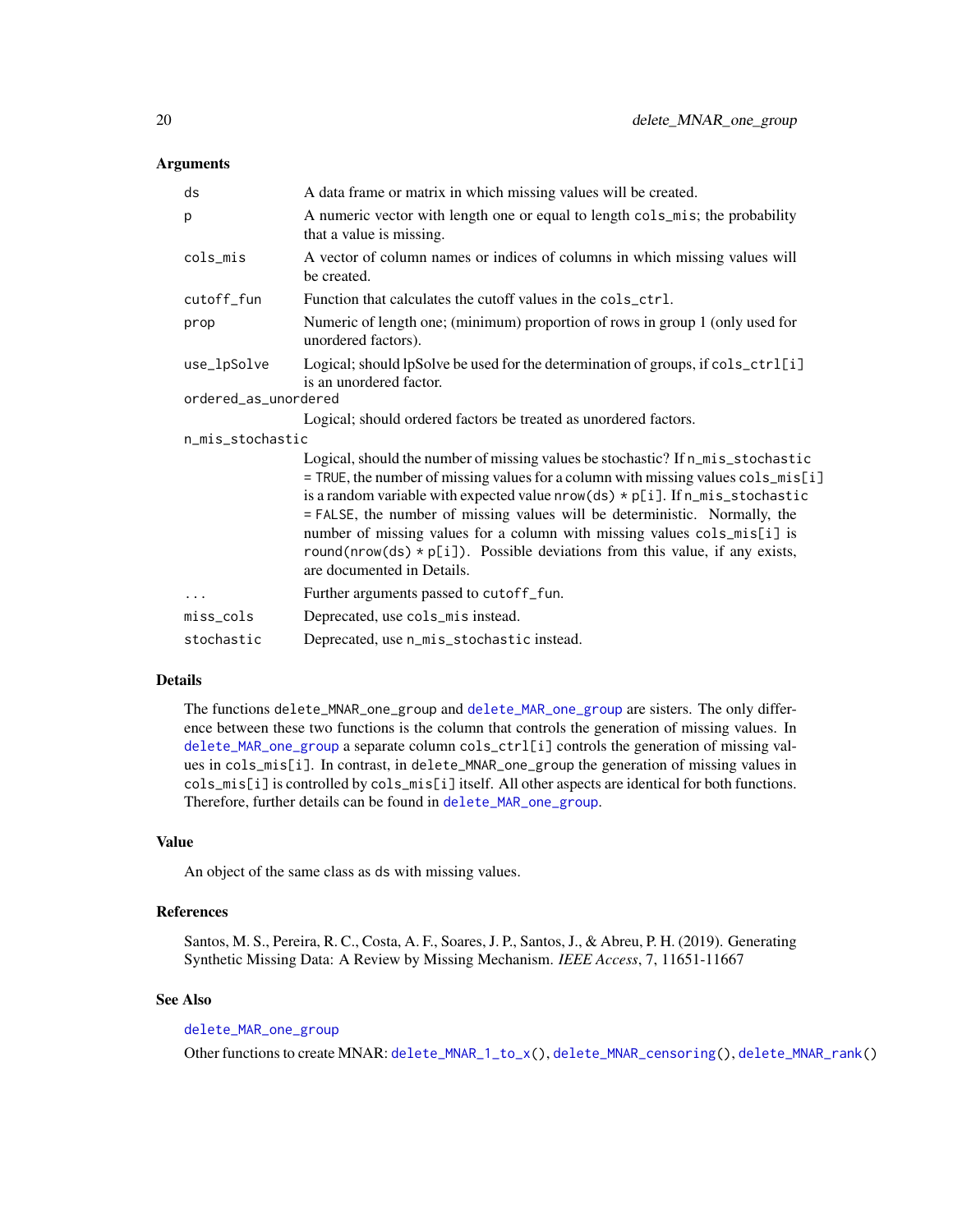# <span id="page-20-0"></span>delete\_MNAR\_rank 21

# Examples

```
ds <- data.frame(X = 1:20, Y = 101:120)
delete_MNAR_one_group(ds, 0.2, "X")
```
<span id="page-20-1"></span>delete\_MNAR\_rank *Create MNAR values using a ranking mechanism*

# Description

Create missing not at random (MNAR) values using a ranking mechanism in a data frame or a matrix

# Usage

```
delete_MNAR_rank(
  ds,
  p,
  cols_mis,
  n_mis_stochastic = FALSE,
  ties.method = "average",
  miss_cols
\mathcal{L}
```
# Arguments

| ds               | A data frame or matrix in which missing values will be created.                                                                                                                                                                                                                                                                                                                                                                                                                                                                         |  |
|------------------|-----------------------------------------------------------------------------------------------------------------------------------------------------------------------------------------------------------------------------------------------------------------------------------------------------------------------------------------------------------------------------------------------------------------------------------------------------------------------------------------------------------------------------------------|--|
| p                | A numeric vector with length one or equal to length cols_mis; the probability<br>that a value is missing.                                                                                                                                                                                                                                                                                                                                                                                                                               |  |
| cols_mis         | A vector of column names or indices of columns in which missing values will<br>be created.                                                                                                                                                                                                                                                                                                                                                                                                                                              |  |
| n_mis_stochastic |                                                                                                                                                                                                                                                                                                                                                                                                                                                                                                                                         |  |
|                  | Logical, should the number of missing values be stochastic? If n_mis_stochastic<br>$=$ TRUE, the number of missing values for a column with missing values cols_mis[i]<br>is a random variable with expected value $nrow(ds) * p[i]$ . If $n\_mis\_stochastic$<br>= FALSE, the number of missing values will be deterministic. Normally, the<br>number of missing values for a column with missing values cols_mis[i] is<br>round(nrow(ds) $*$ p[i]). Possible deviations from this value, if any exists,<br>are documented in Details. |  |
| ties.method      | How ties are handled. Passed to rank.                                                                                                                                                                                                                                                                                                                                                                                                                                                                                                   |  |
| miss_cols        | Deprecated, use cols_mis instead.                                                                                                                                                                                                                                                                                                                                                                                                                                                                                                       |  |
|                  |                                                                                                                                                                                                                                                                                                                                                                                                                                                                                                                                         |  |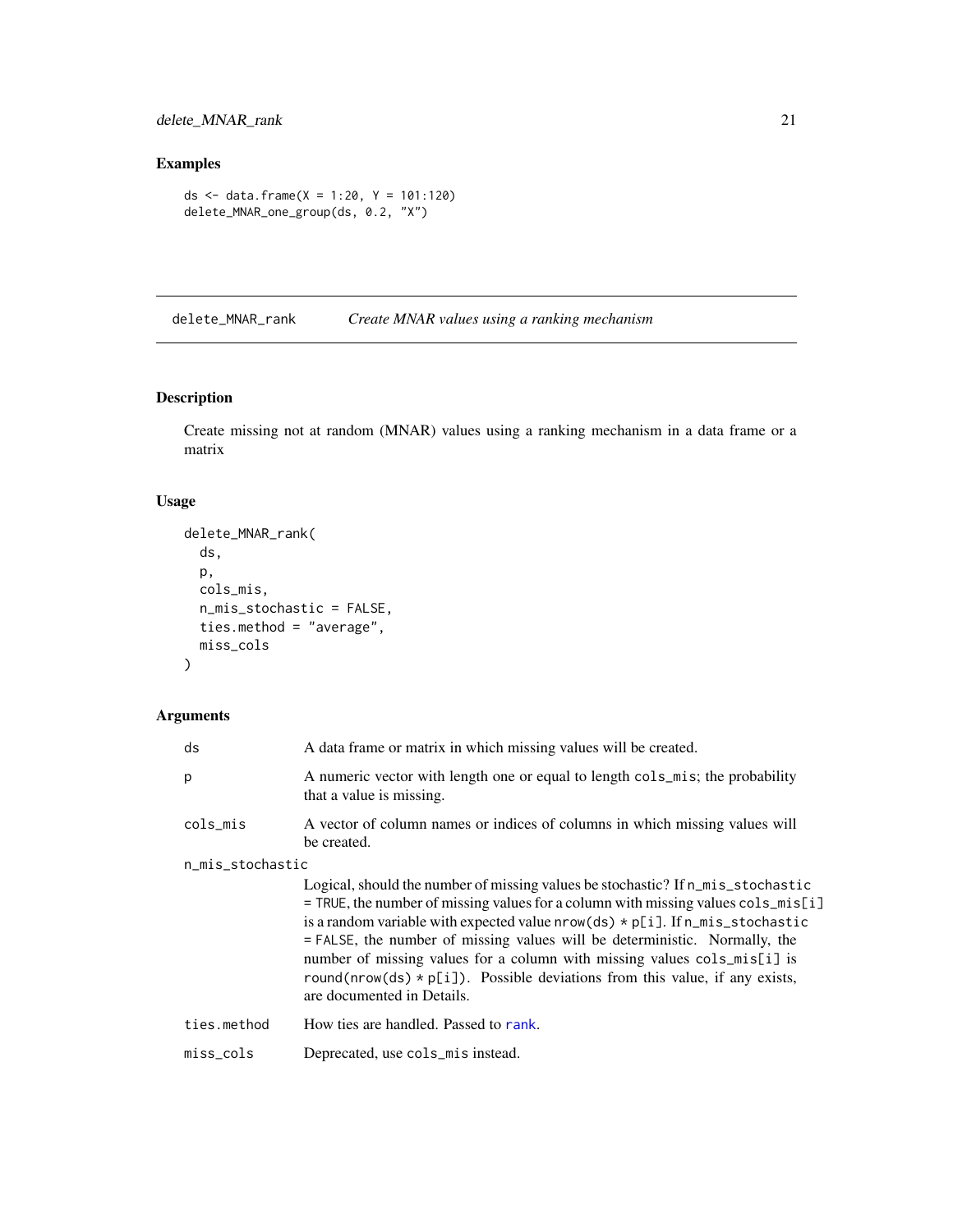#### <span id="page-21-0"></span>Details

The functions delete\_MNAR\_rank and [delete\\_MAR\\_rank](#page-11-1) are sisters. The only difference between these two functions is the column that controls the generation of missing values. In [delete\\_MAR\\_rank](#page-11-1) a separate column cols\_ctrl[i] controls the generation of missing values in cols\_mis[i]. In contrast, in delete\_MNAR\_rank the generation of missing values in cols\_mis[i] is controlled by cols\_mis[i] itself. All other aspects are identical for both functions. Therefore, further details can be found in [delete\\_MAR\\_rank](#page-11-1).

#### Value

An object of the same class as ds with missing values.

#### References

Santos, M. S., Pereira, R. C., Costa, A. F., Soares, J. P., Santos, J., & Abreu, P. H. (2019). Generating Synthetic Missing Data: A Review by Missing Mechanism. *IEEE Access*, 7, 11651-11667

#### See Also

#### [delete\\_MAR\\_rank](#page-11-1)

Other functions to create MNAR: [delete\\_MNAR\\_1\\_to\\_x\(](#page-15-1)), [delete\\_MNAR\\_censoring\(](#page-17-1)), [delete\\_MNAR\\_one\\_group\(](#page-18-1))

#### Examples

```
ds <- data.frame(X = 1:20, Y = 101:120)
delete_MNAR_rank(ds, 0.2, "X")
```
<span id="page-21-1"></span>evaluate\_imputation\_parameters

*Evaluate estimated parameters after imputation*

#### Description

Compares estimated parameters after imputation to true parameters or estimates based on the original dataset

#### Usage

```
evaluate_imputation_parameters(
  ds_imp,
  ds_orig = NULL,
  pars_true = NULL,
  parameter = "mean",
  criterion = "RMSE",
  \text{cols\_which} = \text{seq\_len}(\text{ncol}(ds\_imp)),tolerance = sqrt(.Machine$double.eps),
  ...,
```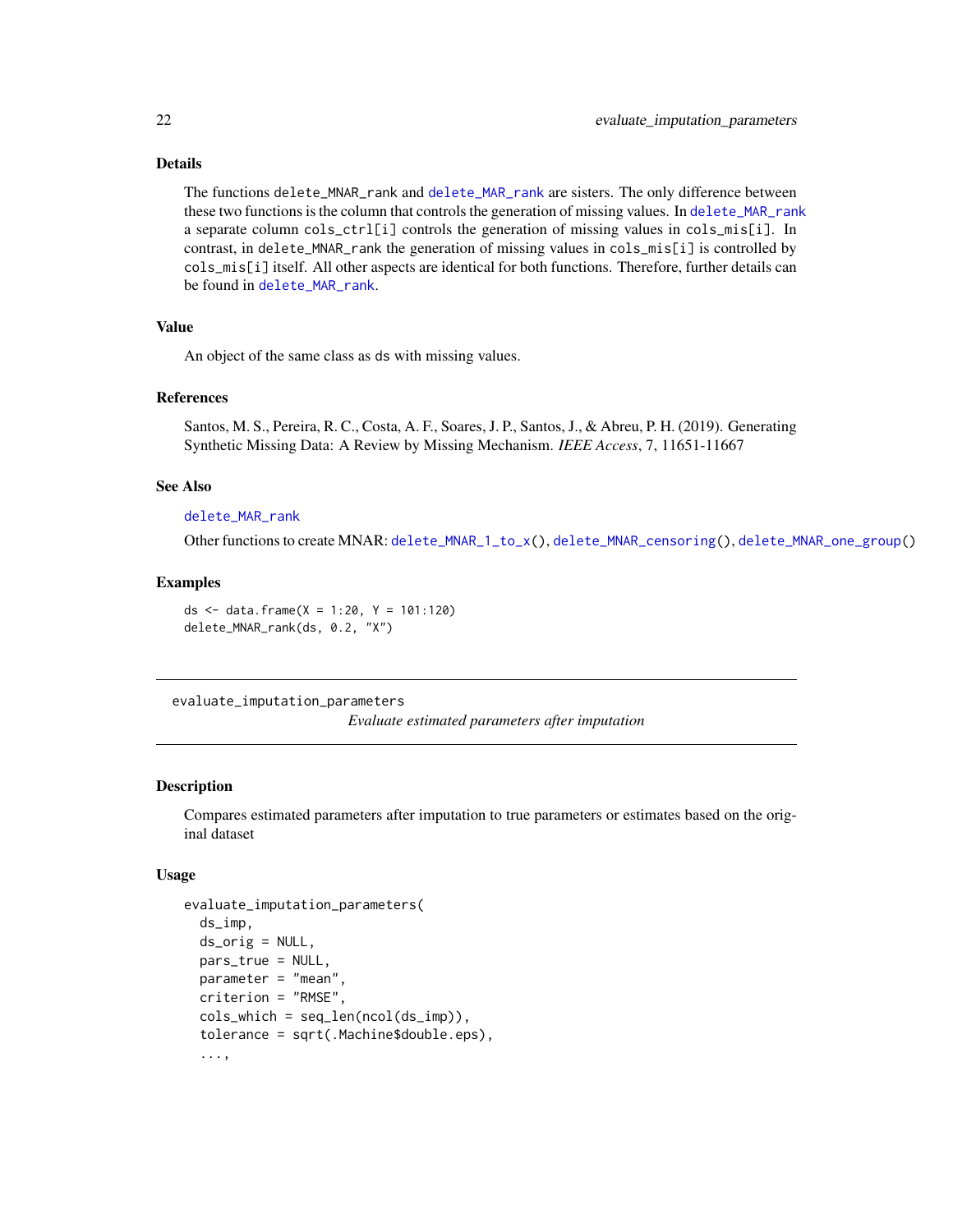```
imp_ds,
  true_pars,
  which_cols
\lambda
```
#### Arguments

| ds_imp     | A data frame or matrix with imputed values.                                                                              |
|------------|--------------------------------------------------------------------------------------------------------------------------|
| ds_orig    | A data frame or matrix with original (true) values.                                                                      |
| pars_true  | True parameters, normally a vector or a matrix.                                                                          |
| parameter  | A string specifying the estimated parameters for comparison.                                                             |
| criterion  | A string specifying the used criterion for comparing the imputed and original<br>values.                                 |
| cols_which | Indices or names of columns used for evaluation.                                                                         |
| tolerance  | Numeric, only used for criterion = "precision": numeric differences smaller<br>than tolerance are treated as zero/equal. |
|            | Further arguments passed to the function for parameter estimation.                                                       |
| imp_ds     | Deprecated, renamed to ds_imp.                                                                                           |
| true_pars  | Deprecated, renamed to pars_true.                                                                                        |
| which_cols | Deprecated, renamed to cols_which.                                                                                       |

#### Details

Either ds\_orig or pars\_true must be supplied and the other one must be NULL (default: both are NULL, just supply one, see examples). The following parameters are implemented: "mean", "median", "var", "sd", "quantile", "cov", "cov\_only", cor", "cor\_only". Some details follow:

- "var", "cov" and "cov\_only": For "var" only the variances of the columns (the diagonal elements of the covariance matrix) are compared. For "cov" the whole covariance matrix is compared. For "cov\_only" only the upper triangle (excluding the diagonal) of the covariance matrix is compared.
- "cor", "cor\_only": For "cor" the whole correlation matrix is compared. For "cor\_only" only the upper triangle (excluding the diagonal) of the correlation matrix is compared.
- "quantile": the quantiles can be set via the additional argument probs (see examples). Otherwise, the default quantiles from [quantile](#page-0-0) will be used.

The argument cols\_which allows the selection of columns for comparison (see examples). If pars\_true is used, it is assumed that only relevant parameters are supplied (see examples).

Possible choices for the argument criterion are documented in [evaluate\\_imputed\\_values](#page-23-1)

#### Value

A numeric vector of length one.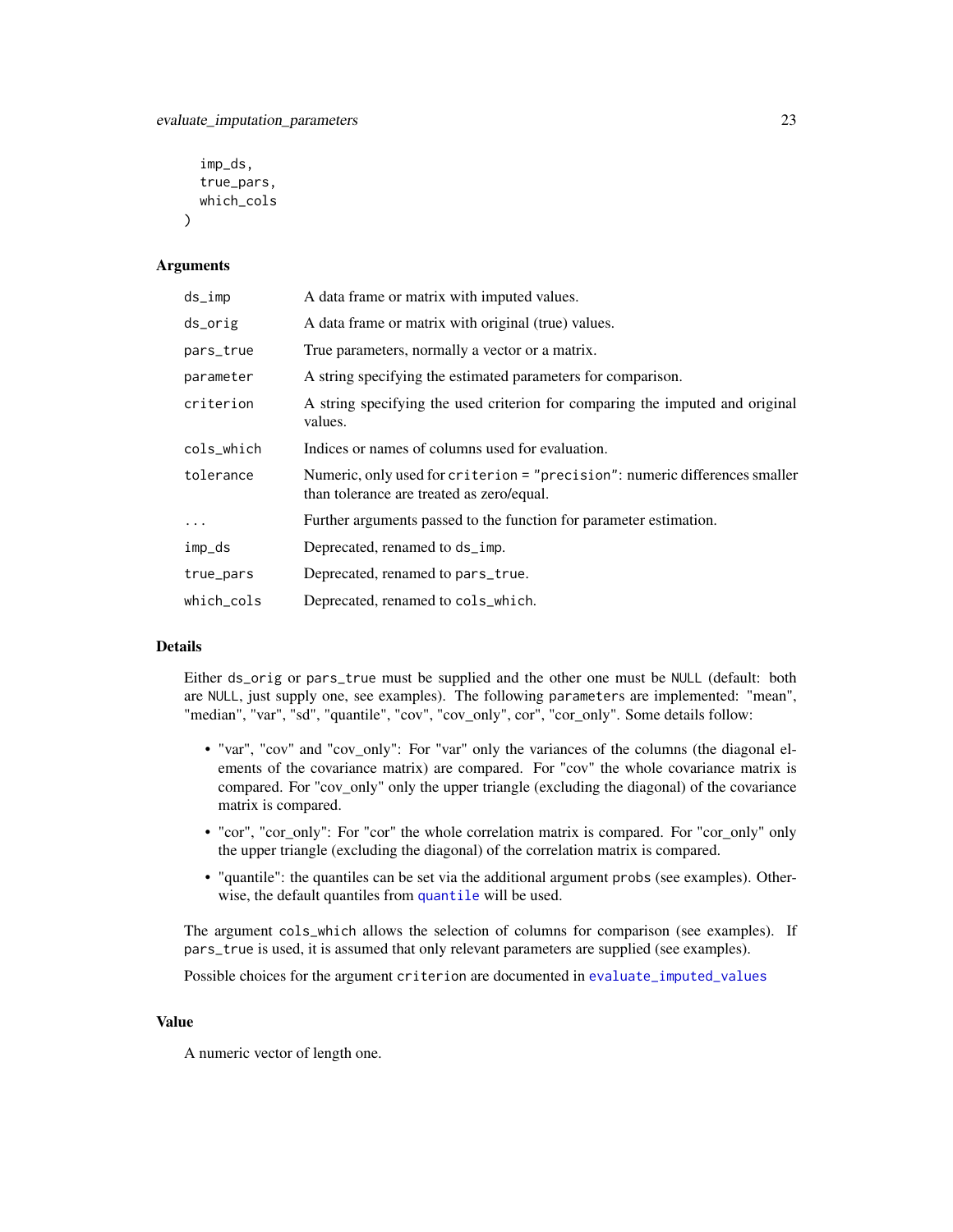#### <span id="page-23-0"></span>References

Cetin-Berber, D. D., Sari, H. I., & Huggins-Manley, A. C. (2019). Imputation Methods to Deal With Missing Responses in Computerized Adaptive Multistage Testing. *Educational and psychological measurement*, 79(3), 495-511.

#### See Also

Other evaluation functions: [evaluate\\_imputed\\_values\(](#page-23-1)), [evaluate\\_parameters\(](#page-26-1))

#### Examples

```
# only ds_orig known
ds_orig <- data.frame(X = 1:10, Y = 101:101)
ds_imp <- impute_mean(delete_MCAR(ds_orig, 0.4))
evaluate_imputation_parameters(ds_imp, ds_orig = ds_orig)
# true parameters known
ds_orig \le data.frame(X = rnorm(100), Y = rnorm(100, mean = 10))
ds_imp <- impute_mean(delete_MCAR(ds_orig, 0.3))
evaluate_imputation_parameters(ds_imp, pars_true = c(0, 10), parameter = "mean")
evaluate_imputation_parameters(ds_imp, pars_true = c(1, 1), parameter = "var")
# set quantiles
evaluate_imputation_parameters(ds_imp,
 pars_true = c(qnorm(0.3), qnorm(0.3, mean = 10)),parameter = "quantile", probs = 0.3\mathcal{L}# compare only column Y
evaluate_imputation_parameters(ds_imp,
 pars\_true = c(Y = 10), parameter = "mean",cols_which = "Y"
\mathcal{L}
```
<span id="page-23-1"></span>evaluate\_imputed\_values

*Evaluate imputed values*

# Description

Compare imputed to true values

# Usage

```
evaluate_imputed_values(
  ds_imp,
  ds_orig,
  criterion = "RMSE",
  M = NULL,
```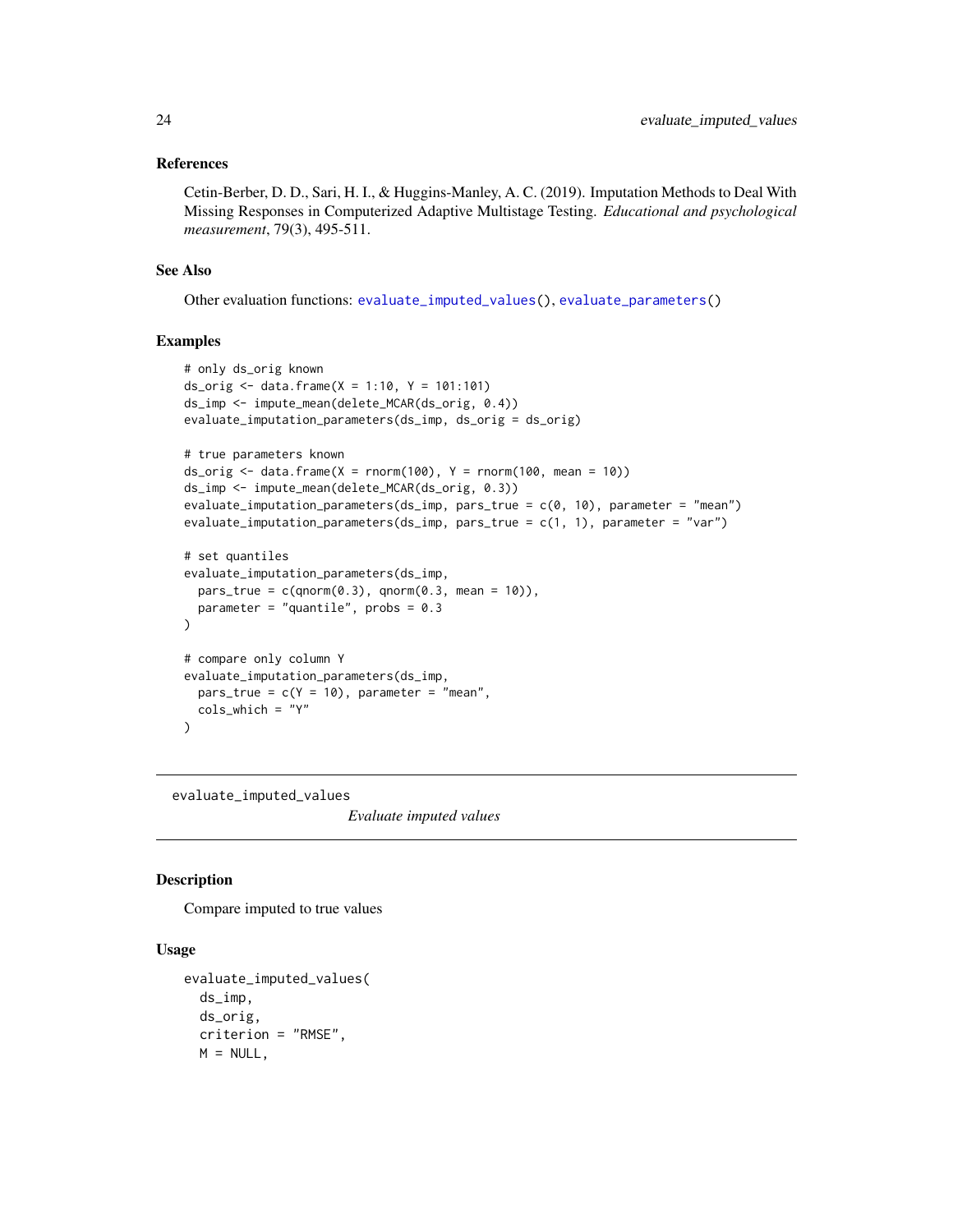# evaluate\_imputed\_values 25

```
\text{cols\_which} = \text{seq\_len}(\text{ncol}(ds\_imp)),tolerance = sqrt(.Machine$double.eps),
imp_ds,
orig_ds,
which_cols
```
# **Arguments**

)

| $ds_imp$   | A data frame or matrix with imputed values.                                                                                                                                                              |
|------------|----------------------------------------------------------------------------------------------------------------------------------------------------------------------------------------------------------|
| ds_orig    | A data frame or matrix with original (true) values.                                                                                                                                                      |
| criterion  | A string specifying the used criterion for comparing the imputed and original<br>values.                                                                                                                 |
| M          | NULL (the default) or a missing data indicator matrix. The missing data indica-<br>tor matrix is normally created via is. na(ds_mis), where ds_mis is the dataset<br>after deleting values from ds_orig. |
| cols_which | Indices or names of columns used for evaluation.                                                                                                                                                         |
| tolerance  | Numeric, only used for criterion = "precision": numeric differences smaller<br>than tolerance are treated as zero/equal.                                                                                 |
| imp_ds     | Deprecated, renamed to ds_imp.                                                                                                                                                                           |
| orig_ds    | Deprecated, renamed to ds_orig.                                                                                                                                                                          |
| which cols | Deprecated, renamed to cols_which.                                                                                                                                                                       |

#### Details

The following criterions are implemented to compare the imputed values to the true values:

- "RMSE" (the default): The Root Mean Squared Error between the imputed and true values
- "bias": The mean difference between the imputed and the true values
- "cor": The correlation between the imputed and true values
- "MAE": The Mean Absolute Error between the imputed and true values
- "MSE": The Mean Squared Error between the imputed and true values
- "NRMSE\_col\_mean": For every column the RMSE divided by the mean of the true values is calculated. Then these columnwise values are squared and averaged. Finally, the square root of this average is returned.
- "NRMSE\_col\_mean\_sq": For every column the RMSE divided by the square root of the mean of the squared true values is calculated. Then these columnwise values are squared and averaged. Finally, the square root of this average is returned.
- "NRMSE\_col\_sd": For every column the RMSE divided by the standard deviation of all true values is calculated. Then these columnwise values are squared and averaged. Finally, the square root of this average is returned.
- "NRMSE\_tot\_mean": RMSE divided by the mean of all true values
- "NRMSE\_tot\_mean\_sq": RMSE divided by the square root of the mean of all squared true values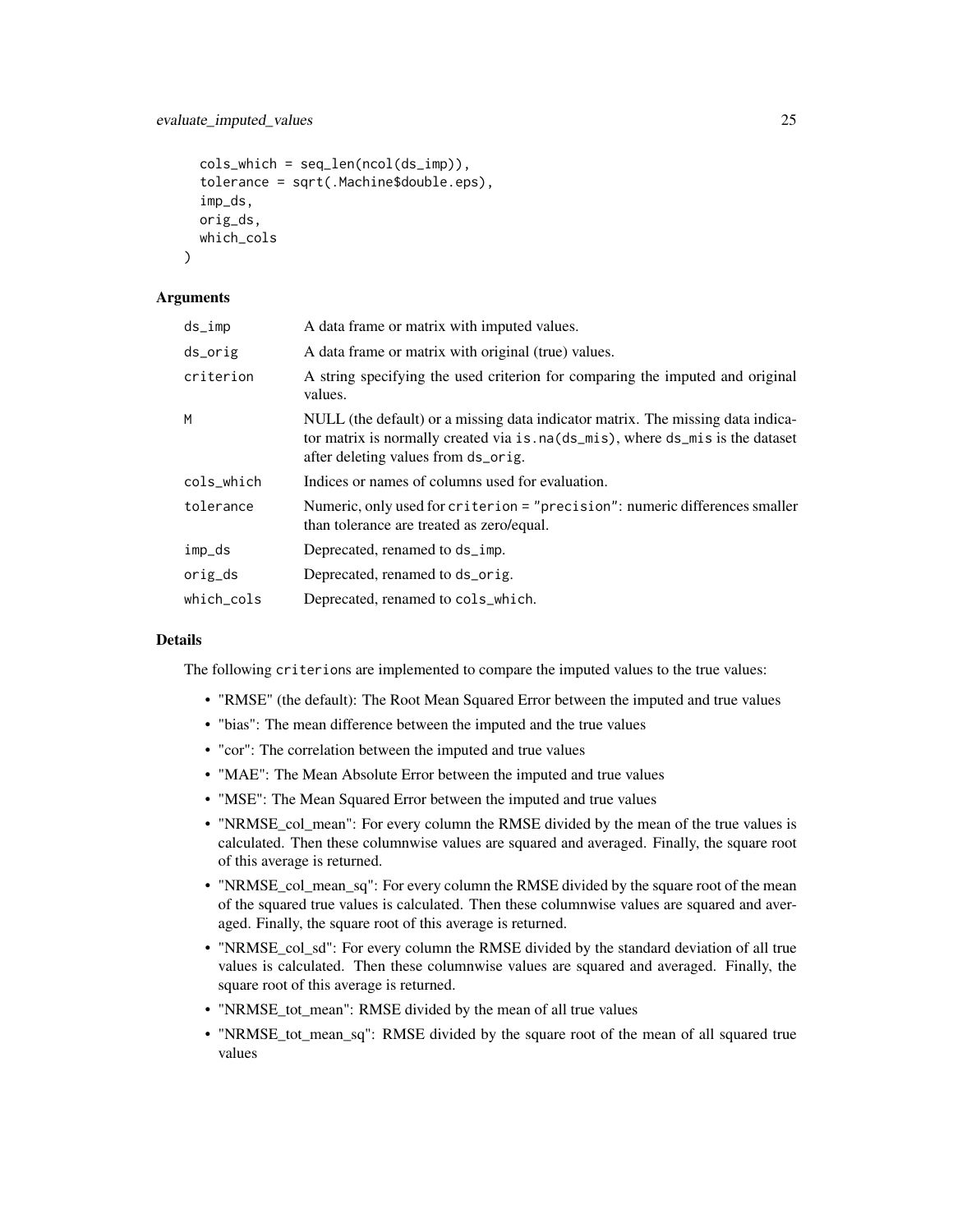- <span id="page-25-0"></span>• "NRMSE\_tot\_sd": RMSE divided by the standard deviation of all true values
- "nr\_equal": number of imputed values that are equal to the true values
- "nr\_NA": number of values in ds\_imp that are NA (not imputed)
- "precision": proportion of imputed values that are equal to the true values

Additionally there are relative versions of bias and MAE implemented. In the relative versions, the differences are divided by the absolute values of the true values. These relative versions can be selected via "bias\_rel" and "MAE\_rel". The "NRMSE\_tot\_" and "NRMSE\_col\_" are equal, if the columnwise normalization values are equal to the total normalization value (see examples).

The argument cols\_which allows the selection of columns for comparison (see examples).

If M = NULL (the default), then all values of ds\_imp and ds\_orig will be used for the calculation of the evaluation criterion. If a missing data indicator matrix is given via M, only the truly imputed values (values that are marked as missing via M) will be used for the calculation. If you want to provide M, M must be a logical matrix of the same dimensions as ds\_orig and missing values must be coded as TRUE. This is the standard behavior, if you use is, na on a dataset with missing values to generate M (see examples). It is possible to combine M and cols\_which.

# Value

A numeric vector of length one.

#### References

Kim, H., Golub, G. H., & Park, H. (2005). Missing value estimation for DNA microarray gene expression data: local least squares imputation. *Bioinformatics*, 21(2), 187-198.

#### See Also

Other evaluation functions: [evaluate\\_imputation\\_parameters\(](#page-21-1)), [evaluate\\_parameters\(](#page-26-1))

# **Examples**

```
ds_orig <- data.frame(X = 1:10, Y = 101:110)
ds_mis <- delete_MCAR(ds_orig, 0.3)
ds_imp <- impute_mean(ds_mis)
# compare all values from ds_orig and ds_imp
evaluate_imputed_values(ds_imp, ds_orig)
# compare only the imputed values
M <- is.na(ds_mis)
evaluate_imputed_values(ds_imp, ds_orig, M = M)
# compare only the imputed values in column X
evaluate_imputed_values(ds_imp, ds_orig, M = M, cols_which = "X")
# NRMSE_tot_mean and NRMSE_col_mean are equal, if columnwise means are equal
ds_orig \le data.frame(X = 1:10, Y = 10:1)
ds_mis <- delete_MCAR(ds_orig, 0.3)
ds_imp <- impute_mean(ds_mis)
evaluate_imputed_values(ds_imp, ds_orig, "NRMSE_tot_mean")
evaluate_imputed_values(ds_imp, ds_orig, "NRMSE_col_mean")
```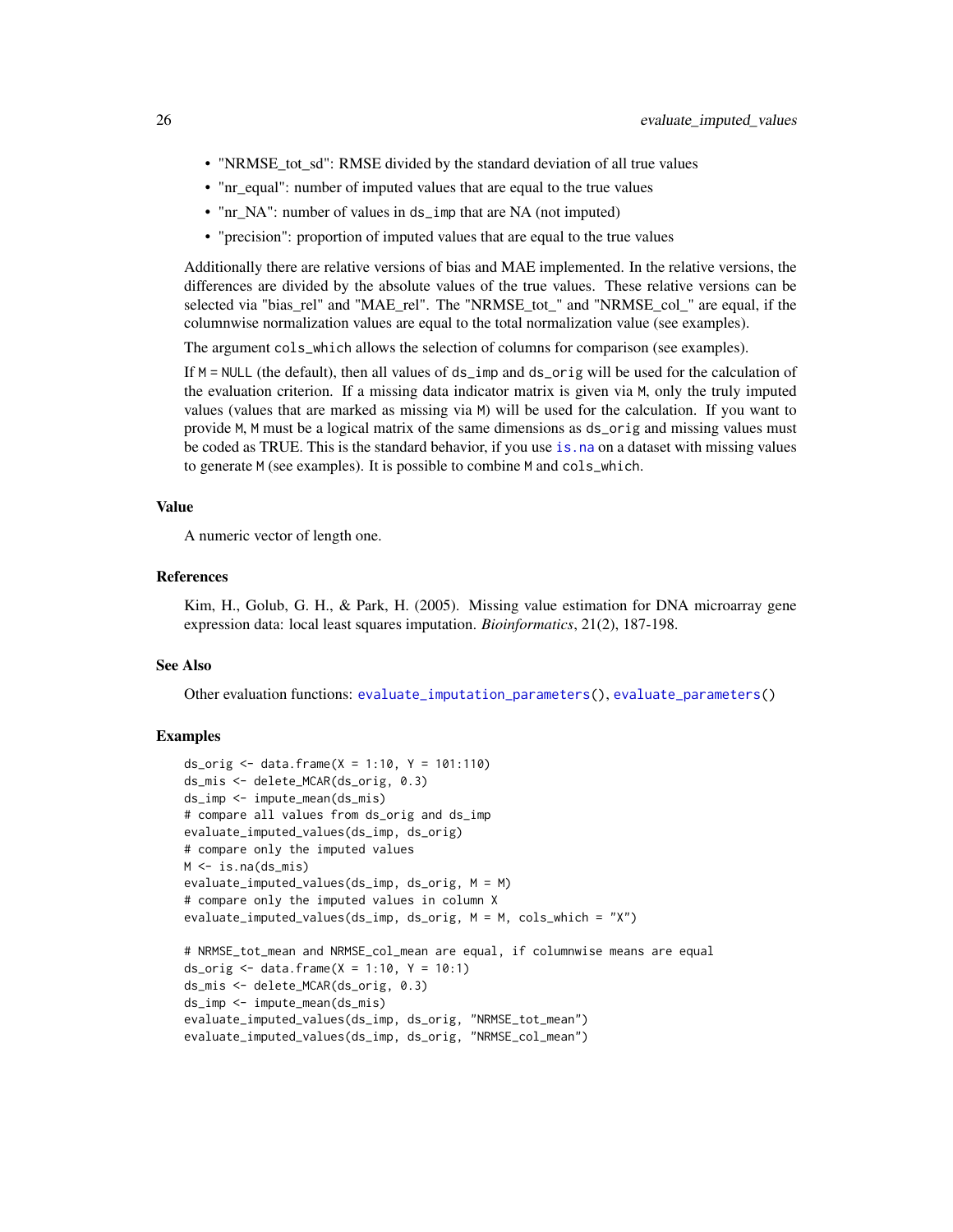<span id="page-26-1"></span><span id="page-26-0"></span>evaluate\_parameters *Evaluate estimated parameters*

#### Description

Compare estimated parameters to true parameters

# Usage

```
evaluate_parameters(
 pars_est,
 pars_true,
  criterion = "RMSE",
  tolerance = sqrt(.Machine$double.eps),
  est_pars,
  true_pars
\lambda
```
#### Arguments

| pars_est  | A vector or matrix of estimated parameters.                                                                              |
|-----------|--------------------------------------------------------------------------------------------------------------------------|
| pars_true | True parameters, normally a vector or a matrix.                                                                          |
| criterion | A string specifying the used criterion for comparing the imputed and original<br>values.                                 |
| tolerance | Numeric, only used for criterion = "precision": numeric differences smaller<br>than tolerance are treated as zero/equal. |
| est_pars  | Deprecated, renamed to pars_est.                                                                                         |
| true_pars | Deprecated, renamed to pars_true.                                                                                        |
|           |                                                                                                                          |

#### Details

The same criterions are implemented for evaluate\_parameters and [evaluate\\_imputed\\_values](#page-23-1). The possible choices are documented in [evaluate\\_imputed\\_values](#page-23-1).

# Value

A numeric vector of length one.

# References

Cetin-Berber, D. D., Sari, H. I., & Huggins-Manley, A. C. (2019). Imputation Methods to Deal With Missing Responses in Computerized Adaptive Multistage Testing. *Educational and psychological measurement*, 79(3), 495-511.

# See Also

Other evaluation functions: [evaluate\\_imputation\\_parameters\(](#page-21-1)), [evaluate\\_imputed\\_values\(](#page-23-1))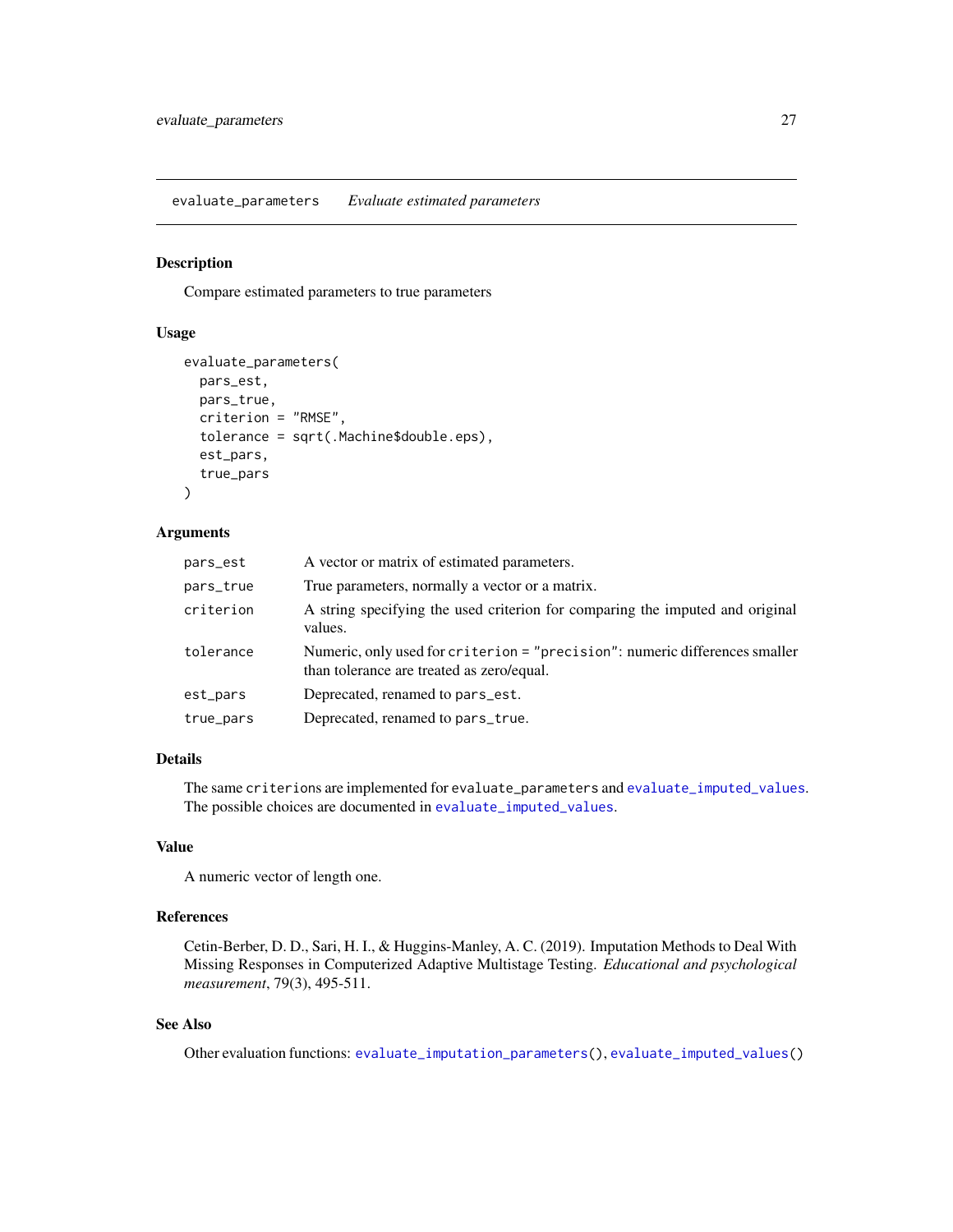#### Examples

```
evaluate_parameters(1:4, 2:5, "RMSE")
```
impute\_EM *EM imputation*

#### Description

Impute missing values in a data frame or a matrix using parameters estimated via EM

#### Usage

```
impute_EM(
 ds,
  stochastic = TRUE,
 maxits = 1000,
 criterion = 1e-04,
  verbose = FALSE
```
#### Arguments

)

| ds         | A data frame or matrix with missing values.                                                                                                                    |
|------------|----------------------------------------------------------------------------------------------------------------------------------------------------------------|
| stochastic | Logical; see details.                                                                                                                                          |
| maxits     | Maximum number of iterations for the EM, passed to norm: : $em. norm()$ .                                                                                      |
| criterion  | If maximum relative difference in parameter estimates is below this threshold,<br>the EM algorithm stops. Argument is directly passed to norm: : $em.norm()$ . |
| verbose    | Should messages be given for special cases (see details)?                                                                                                      |

# Details

At first parameters are estimated via [norm::em.norm\(\)](#page-0-0). Then these parameters are used in regression like models to impute the missing values. If stochachstic = FALSE, the expected values (given the observed values and the estimated parameters via EM) are imputed for the missing values of an object. If stochastic = TRUE, residuals from a multivariate normal distribution are added to these expected values.

If all values in a row are NA or the required part of the covariance matrix for the calculation of the expected values is not invertible, parts of the estimated mean vector will be imputed. If stochastic = TRUE, residuals will be added to these values. If verbose = TRUE, a message will be given for these rows.

# Value

An object of the same class as ds with imputed missing values.

The number of EM iterations are added as an attribute (iterations).

<span id="page-27-0"></span>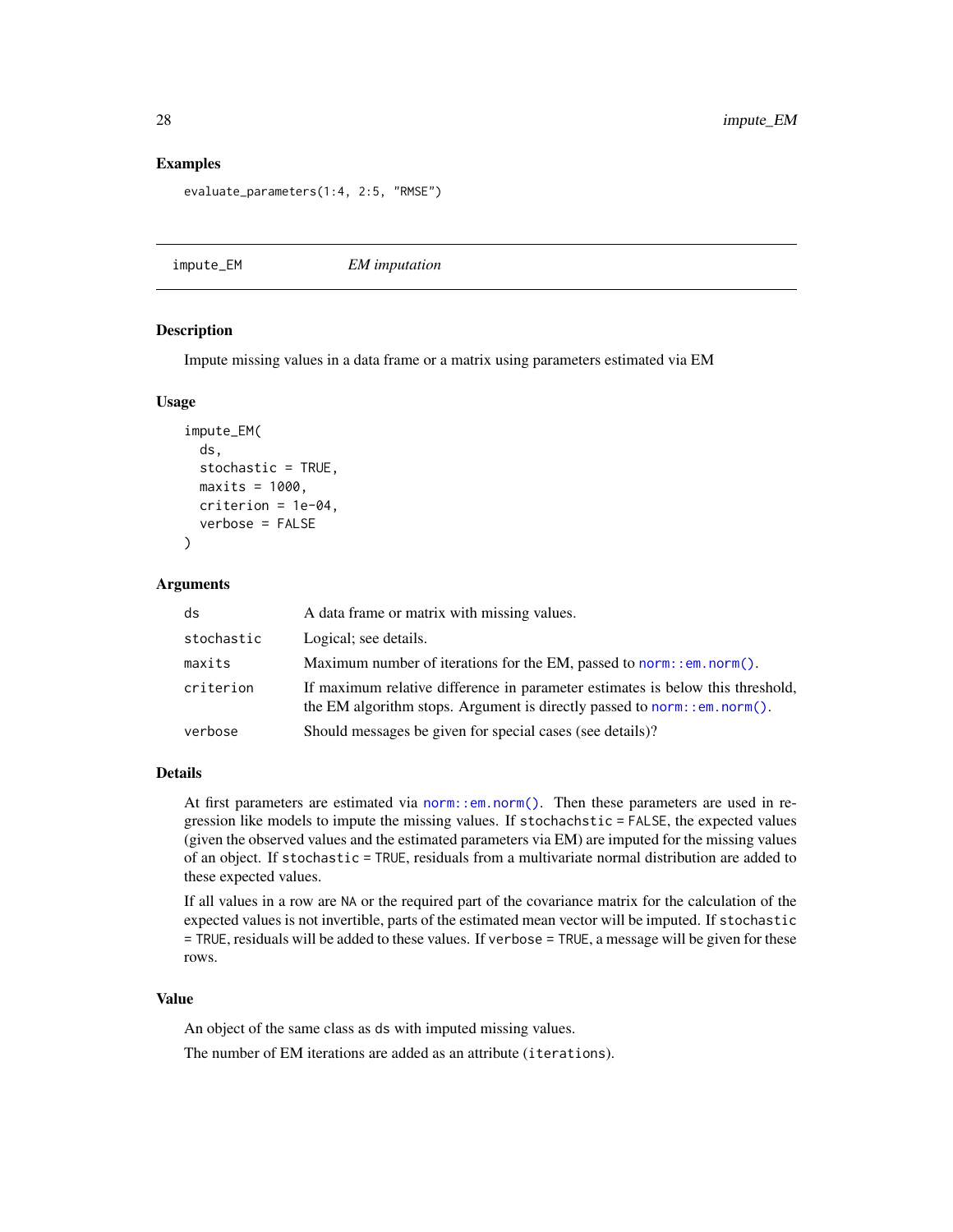# <span id="page-28-0"></span>See Also

- [norm::em.norm\(\)](#page-0-0), which estimates the parameters
- [impute\\_expected\\_values\(\)](#page-28-1), which calculates the imputation values

# Examples

```
ds_orig <- mvtnorm::rmvnorm(100, rep(0, 7))
ds_mis <- delete_MCAR(ds_orig, p = 0.2)
ds_imp <- impute_EM(ds_mis, stochastic = FALSE)
```
<span id="page-28-1"></span>impute\_expected\_values

*Impute expected values*

# Description

Impute the missing values with expected values given the observed values and estimated parameters assuming a multivariate normal distribution

# Usage

```
impute_expected_values(
  ds,
  mu,
 S,
  stochastic = FALSE,
 M = is.na(ds),
  verbose = FALSE
\mathcal{L}
```
# Arguments

| ds         | A data frame or matrix with missing values.                |
|------------|------------------------------------------------------------|
| mu         | Vector of means for the variables.                         |
| S          | Covariance matrix of the variables.                        |
| stochastic | Logical, should residuals be added to the expected values. |
| M          | Missing data indicator matrix.                             |
| verbose    | Should messages be given for special cases (see details)?  |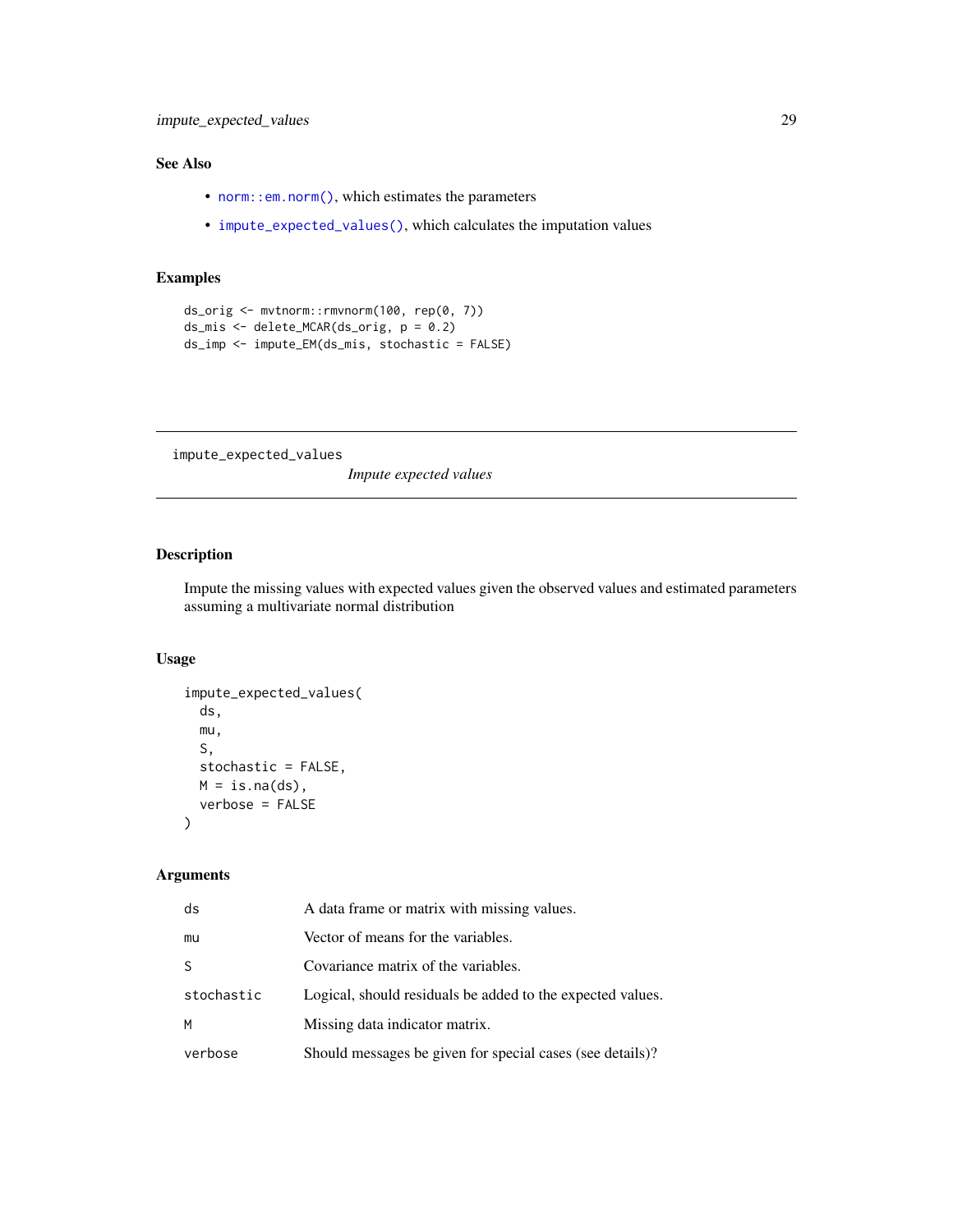# Details

Normally, this function is called by other imputation function and should not be called directly. The function imputes the missing values assuming a multivariate normal distribution. This is equivalent to imputing the least squares estimate of the missing values in some kind of way.

If no values is observed in a row or a relevant submatrix of the covariance matrix (S\_22) is not invertible, the missing values are imputed with (parts of) mu (plus a residuum, if stochastich = TRUE). If verbose = TRUE, these cases will be listed in a message. Otherwise, they will be imputed silently.

# Value

An object of the same class as ds with imputed missing values.

# Examples

```
ds_orig <- mvtnorm::rmvnorm(100, rep(0, 2))
ds_mis <- delete_MCAR(ds_orig, p = 0.2)
# impute using true parameters:
ds_imp \le impute_expected_values(ds_mis, mu = c(0, 0), diag(1, 2))
```
impute\_hot\_deck\_in\_classes

```
Hot deck imputation in imputation classes
```
#### Description

Impute missing values in a data frame or a matrix using a hot deck within imputation classes

#### Usage

```
impute_hot_deck_in_classes(
 ds,
  cols_class,
  type = "cols_seq",
  breaks = Inf,
  use_quantiles = FALSE,
 min_objs_in_class = 1,
 min\_obs\_comp = 0,
 min\_obs\_per\_col = 1,
 donor_limit = Inf,
  add_imputation_classes = FALSE
)
```
<span id="page-29-0"></span>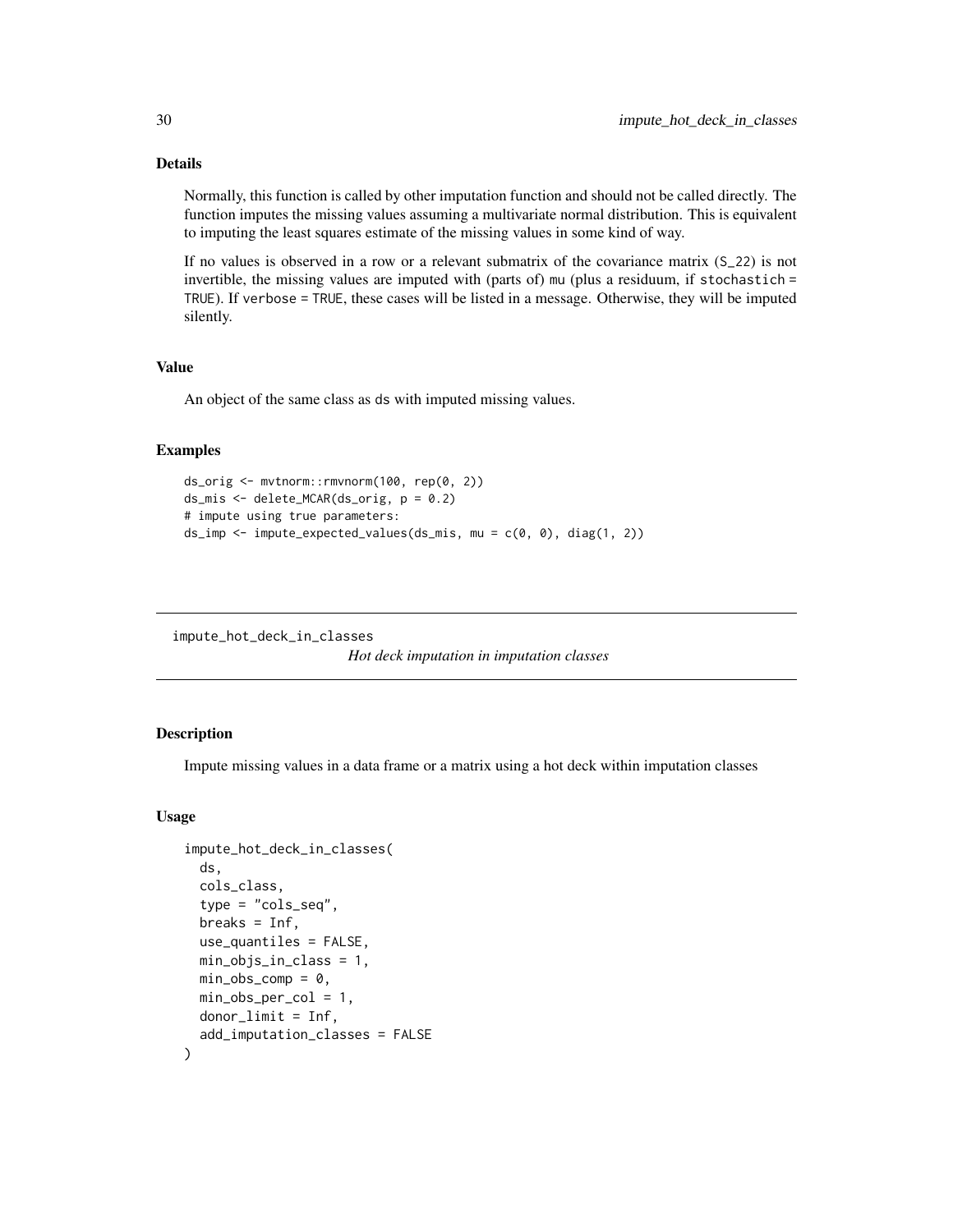#### <span id="page-30-0"></span>Arguments

| ds                     | A data frame or matrix with missing values.                                                                                                                                                                                                                         |  |
|------------------------|---------------------------------------------------------------------------------------------------------------------------------------------------------------------------------------------------------------------------------------------------------------------|--|
| cols_class             | Columns that are used for constructing the imputation classes.                                                                                                                                                                                                      |  |
| type                   | The type of hot deck (for details, see impute_sRHD()).                                                                                                                                                                                                              |  |
| breaks                 | Number of intervals / levels a column is broken into (see $cut()$ , which is used<br>internally for cutting numeric columns). If breaks = Inf (the default), every<br>unique value of a column can be in a separate class (if no other restrictions<br>apply).      |  |
| use_quantiles          | Should quantiles be used for cutting numeric vectors? Normally, cut() divides<br>the range of an vector into equal spaced intervals. If use_quantiles = TRUE,<br>the classes will be of roughly equal content.                                                      |  |
| min_objs_in_class      |                                                                                                                                                                                                                                                                     |  |
|                        | Minimum number of objects (rows) in an imputation class.                                                                                                                                                                                                            |  |
| min_obs_comp           | Minimum number of completely observed objects (rows) in an imputation class.                                                                                                                                                                                        |  |
| min_obs_per_col        |                                                                                                                                                                                                                                                                     |  |
|                        | Minimum number of observed values in every column of an imputation class.                                                                                                                                                                                           |  |
| donor_limit            | Minimum odds between incomplete and complete values in a column, if type =<br>cols_seq. If type = sim_comp, minimum odds between incomplete and com-<br>plete rows. For type = sim_part the donor limit option is not implemented and<br>donor_limit should be Inf. |  |
| add_imputation_classes |                                                                                                                                                                                                                                                                     |  |
|                        | Should imputation classes be added as attributes to the imputed dataset?                                                                                                                                                                                            |  |

# Details

This function is a combination of [impute\\_in\\_classes\(\)](#page-31-1) and [impute\\_sRHD\(\)](#page-42-1). It applies [impute\\_sRHD\(\)](#page-42-1) inside of imputation classes (adjustment cells), which are constructed via [impute\\_in\\_classes\(\)](#page-31-1). More details can be found in these two functions.

#### Value

An object of the same class as ds with imputed missing values.

#### References

Andridge, R.R. and Little, R.J.A. (2010), A Review of Hot Deck Imputation for Survey Nonresponse. International Statistical Review, 78: 40-64. doi:10.1111/j.1751-5823.2010.00103.x

# See Also

[impute\\_in\\_classes\(\)](#page-31-1), which is used for the construction of the imputation classes.

[impute\\_sRHD\(\)](#page-42-1), which is used for the imputation.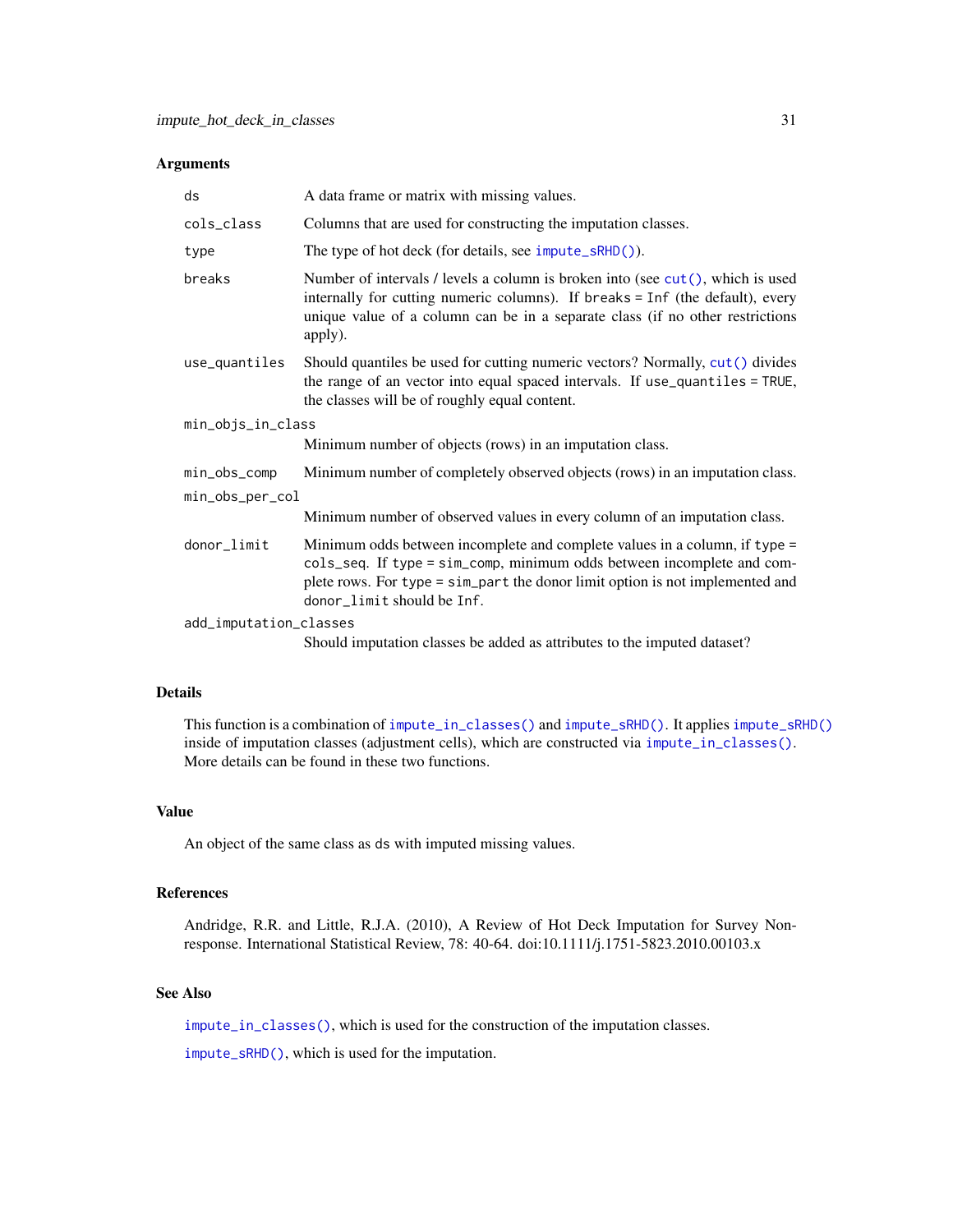# Examples

```
impute_hot_deck_in_classes(data.frame(
  X = c(rep("A", 10), rep("B", 10)),Y = c(rep(NA, 5), 106:120)
),
"X",
donor_limit = 1
\mathcal{L}
```
<span id="page-31-1"></span>impute\_in\_classes *Impute in classes*

# Description

Apply an imputation function inside imputation classes

# Usage

```
impute_in_classes(
  ds,
  cols_class,
  FUN,
 breaks = Inf,
 use_quantiles = FALSE,
 min_objs_in_class = 1,
 min\_obs\_comp = 0,
 min_obs_per_col = 1,
 donor_limit = Inf,
  dl_type = "cols_seq",
  add_imputation_classes = FALSE,
  ...
\mathcal{L}
```
# Arguments

| ds            | A data frame or matrix with missing values.                                                                                                                                                                                                                    |
|---------------|----------------------------------------------------------------------------------------------------------------------------------------------------------------------------------------------------------------------------------------------------------------|
| cols_class    | Columns that are used for constructing the imputation classes.                                                                                                                                                                                                 |
| <b>FUN</b>    | An imputation function that is applied to impute the missing values.                                                                                                                                                                                           |
| breaks        | Number of intervals / levels a column is broken into (see $cut()$ , which is used<br>internally for cutting numeric columns). If breaks = Inf (the default), every<br>unique value of a column can be in a separate class (if no other restrictions<br>apply). |
| use_quantiles | Should quantiles be used for cutting numeric vectors? Normally, cut () divides<br>the range of an vector into equal spaced intervals. If use_quantiles = TRUE,<br>the classes will be of roughly equal content.                                                |

<span id="page-31-0"></span>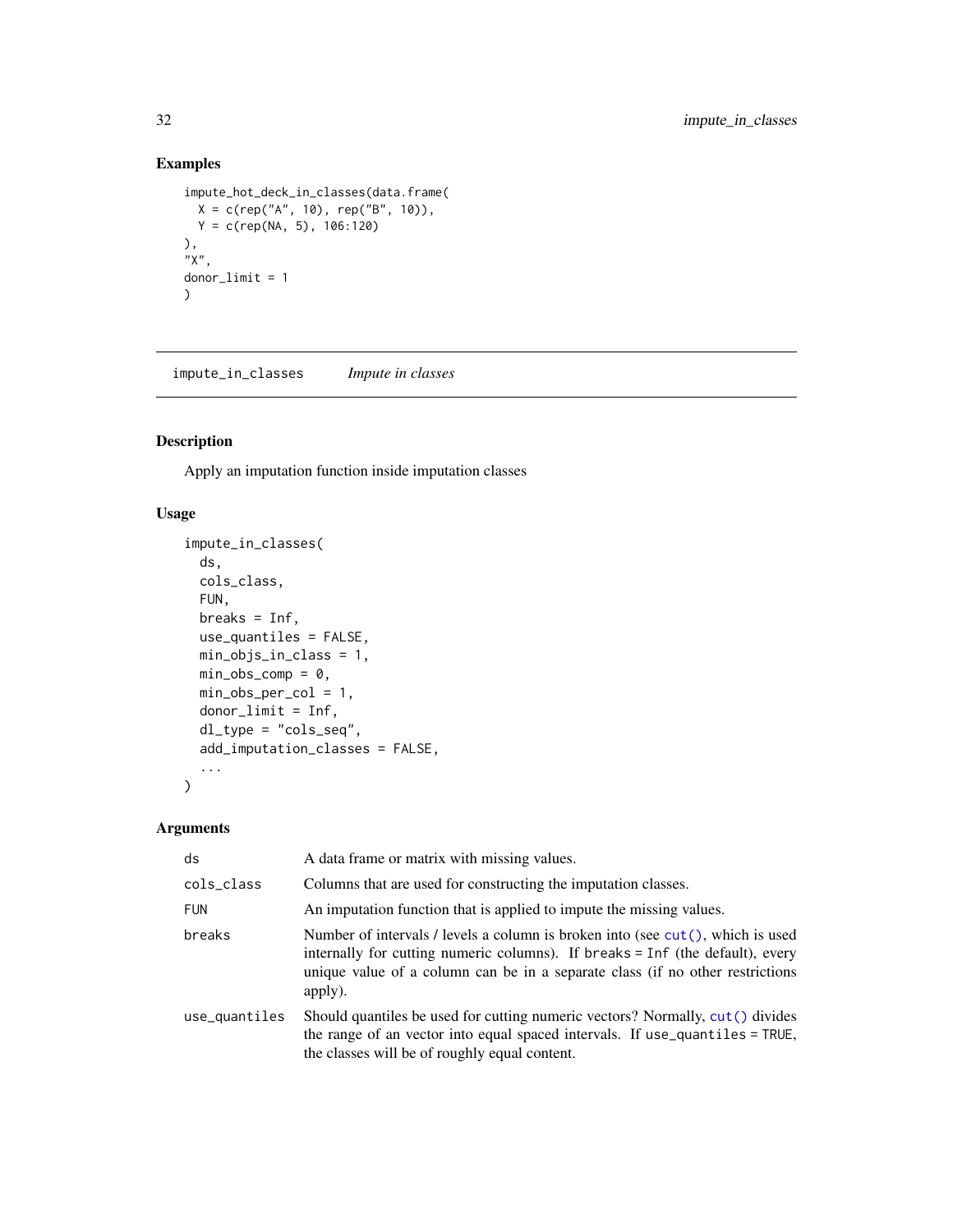<span id="page-32-0"></span>

| min_objs_in_class      |                                                                                                                                                                         |
|------------------------|-------------------------------------------------------------------------------------------------------------------------------------------------------------------------|
|                        | Minimum number of objects (rows) in an imputation class.                                                                                                                |
| min_obs_comp           | Minimum number of completely observed objects (rows) in an imputation class.                                                                                            |
| min_obs_per_col        |                                                                                                                                                                         |
|                        | Minimum number of observed values in every column of an imputation class.                                                                                               |
| donor_limit            | Minimum odds between incomplete and complete values in a column, if d1_type<br>= cols_seq. If dl_type = sim_comp, minimum odds between incomplete and<br>complete rows. |
| dl_type                | See donor limit.                                                                                                                                                        |
| add_imputation_classes |                                                                                                                                                                         |
|                        | Should imputation classes be added as attributes to the imputed dataset?                                                                                                |
| $\ddotsc$              | Arguments passed to FUN.                                                                                                                                                |
|                        |                                                                                                                                                                         |

#### Details

Imputation classes (sometimes also called adjustment cells) are build using cross-validation of all cols\_class. The classes are collapsed, if they do not satisfy all of the criteria defined by min\_objs\_in\_class, min\_obs\_comp, min\_obs\_per\_col and donor\_limit. Collapsing starts from the last value of cols\_class. Internally, a mixture of collapsing and early stopping is used for the construction of the classes.

# Value

An object of the same class as ds with imputed missing values.

#### References

Andridge, R.R. and Little, R.J.A. (2010), A Review of Hot Deck Imputation for Survey Nonresponse. International Statistical Review, 78: 40-64. doi:10.1111/j.1751-5823.2010.00103.x

# Examples

```
# Mean imputation in classes
impute_in_classes(data-frame(X = 1:5, Y = c(NA, 12:15)), "X",impute_mean,
 min_obs_per_col = 2
\mathcal{L}
```
<span id="page-32-1"></span>impute\_LS\_adaptive *LSimpute\_adaptive*

#### Description

Perform LSimpute\_adaptive as described by Bo et al. (2004)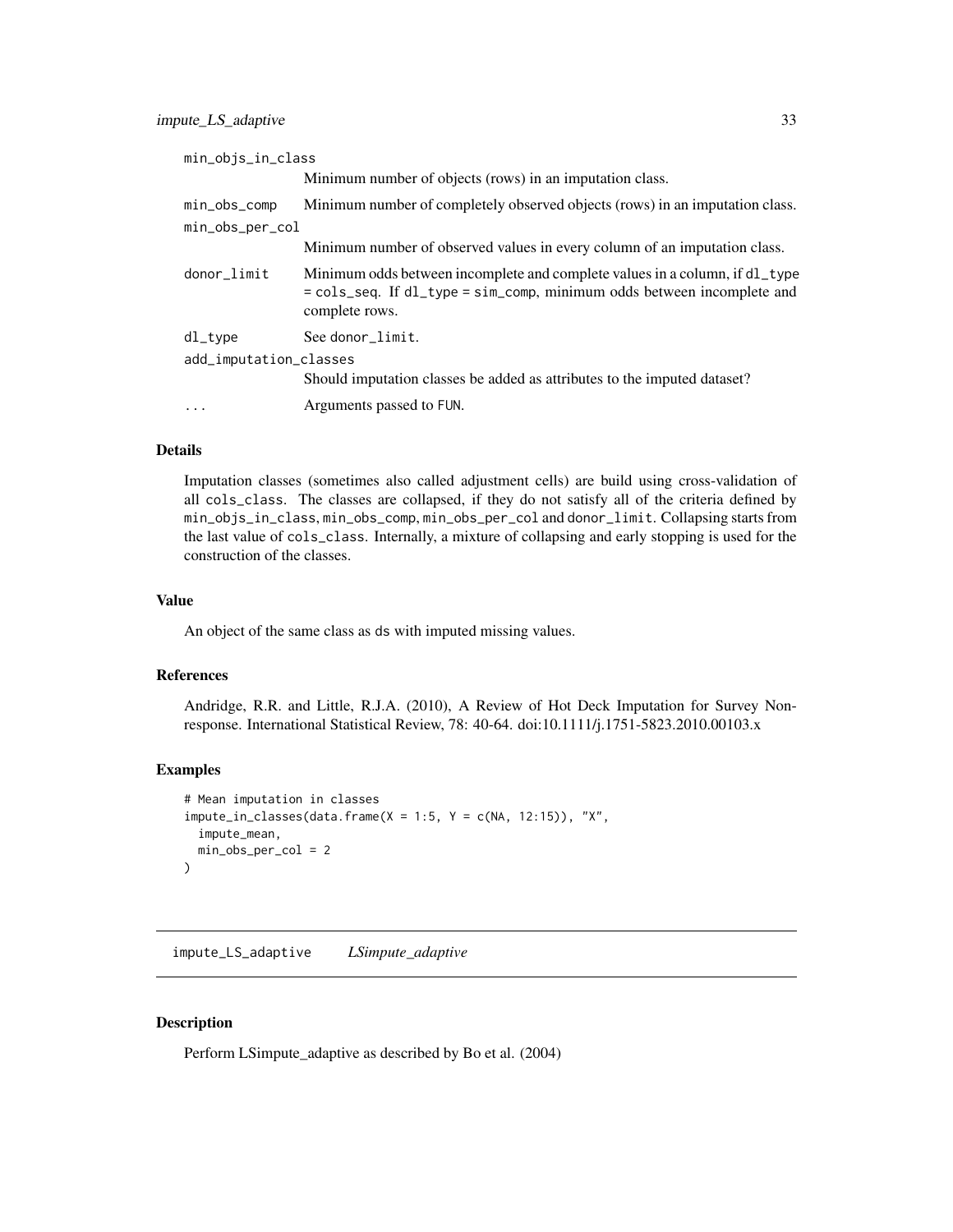#### Usage

```
impute_LS_adaptive(
  ds,
 k = 10,
 eps = 1e-06,
 min_common_obs = 5,
  r_{max\_min} = 100,
 p_{miss\_sim} = 0.05,warm_r_max = FALSE,verbose_gene = FALSE,
  verbose_array = FALSE,
  verbose_gene_p = FALSE,
  verbose_array_p = FALSE
\lambda
```
#### **Arguments**

| ds              | A data frame or matrix with missing values.                                                                                                                         |
|-----------------|---------------------------------------------------------------------------------------------------------------------------------------------------------------------|
| k               | Directly passed to impute_LS_gene().                                                                                                                                |
| eps             | Directly passed to impute_LS_gene().                                                                                                                                |
|                 | min_common_obs Directly passed to impute_LS_gene().                                                                                                                 |
| r_max_min       | Minimum number of nearest genes used for imputation. The default value (100)<br>corresponds to the choice of Bo et al. (2004).                                      |
| p_mis_sim       | Percentage of observed values that are set NA to estimate the mixing coefficient<br>p. The default value $(0.05)$ corresponds to the choice of Bo et al. $(2004)$ . |
| warn_r_max      | Should a warning be given, if r_max_min is set too high?                                                                                                            |
| verbose_gene    | Should impute_LS_gene() be verbose?                                                                                                                                 |
| verbose_array   | Should impute_LS_array() be verbose?                                                                                                                                |
| verbose_gene_p  | Should impute_LS_gene() be verbose while estimating $p$ ?                                                                                                           |
| verbose_array_p |                                                                                                                                                                     |
|                 | Should impute_LS_array() be verbose while estimating $p$ ?                                                                                                          |

#### Details

This function performs LSimpute\_adaptive as described by Bo et al. (2004).The function assumes that the genes are the rows of ds.

LSimpute\_adaptive combines imputation values from [impute\\_LS\\_gene\(\)](#page-37-1) and [impute\\_LS\\_array\(\)](#page-34-1) using a local (adaptive) approach for the mixing coefficient *p*.

If the dataset is too small or has too many missing values, there are some fallback systems implemented. First, if  $ncol(ds) \leq min_{common} \leq obs$  (normally, this should not the case!), values are imputed through [impute\\_LS\\_array\(\)](#page-34-1). Second, r\_max\_min is automatically adjusted, if it is too high. In this case, a warning will be given, if warn\_r\_max = TRUE. Third, if there are not enough observed values in a row (less than min\_common\_obs), the calculation of the mixing coefficient is not possible and missing values of these rows are imputed with the values from impute\_LS\_array().

<span id="page-33-0"></span>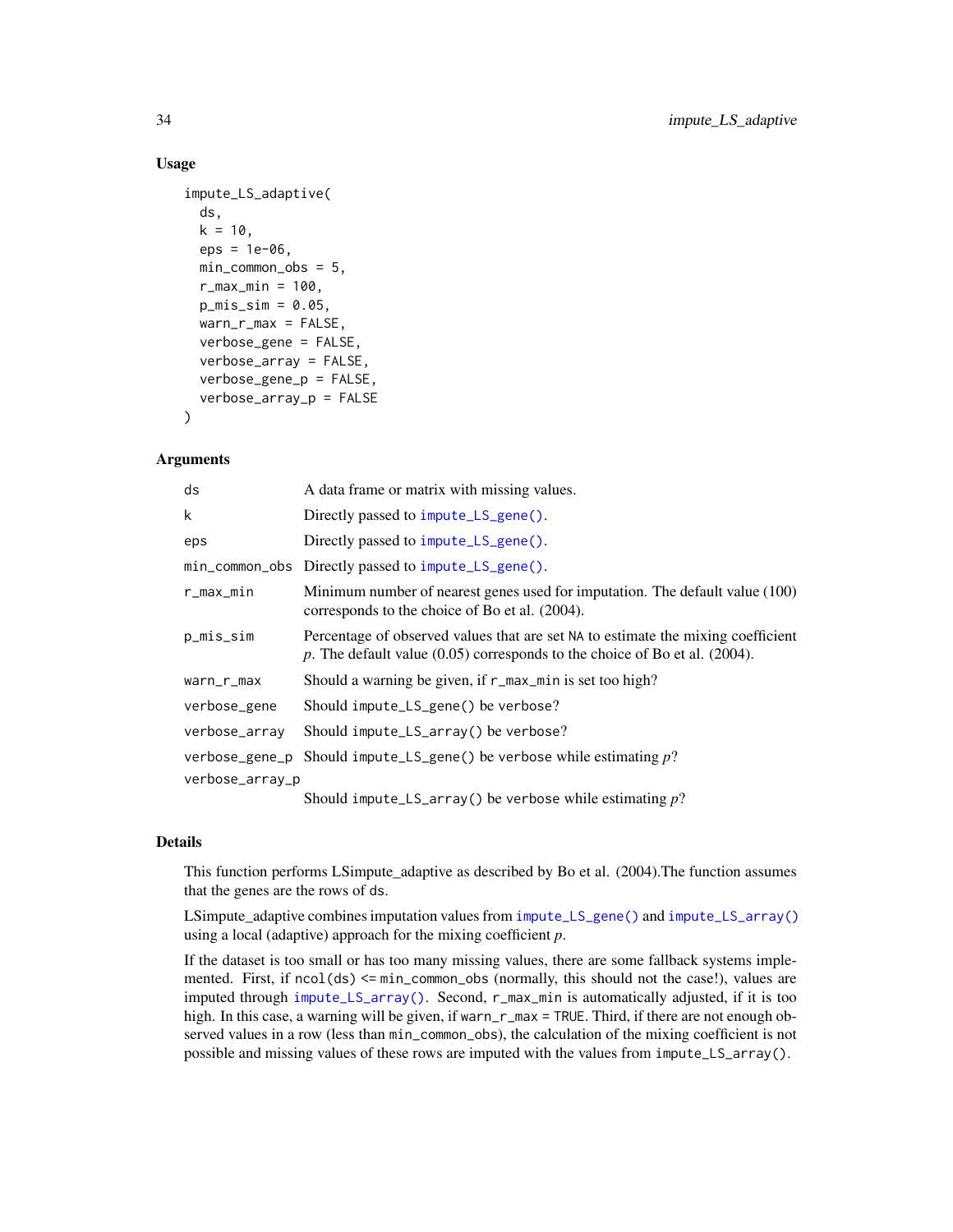<span id="page-34-0"></span>The amount of feedback given from impute\_LS\_gene() and impute\_LS\_array() is controlled via verbose\_gene, verbose\_array, verbose\_gene\_p and verbose\_array\_p. The last two control the amount of feedback while estimating *p* and the first two the amount of feedback during the estimation of the values that are mixed with *p*. Internally, the imputed dataset from impute\_LS\_gene() is passed on to impute\_LS\_array(). Therefore, all messages from impute\_LS\_gene() are truly from impute\_LS\_gene() and not a part of impute\_LS\_array(), which never calls impute\_LS\_gene() in this case. Furthermore, all messages from [impute\\_expected\\_values\(\)](#page-28-1) belong to impute\_LS\_array().

#### Value

An object of the same class as ds with imputed missing values.

#### References

Bo, T. H., Dysvik, B., & Jonassen, I. (2004). LSimpute: accurate estimation of missing values in microarray data with least squares methods. Nucleic acids research, 32(3), e34

#### See Also

Other LSimpute functions: [impute\\_LS\\_array\(](#page-34-1)), [impute\\_LS\\_combined\(](#page-36-1)), [impute\\_LS\\_gene\(](#page-37-1))

#### Examples

```
set.seed(123)
ds_mis <- delete_MCAR(mvtnorm::rmvnorm(100, rep(0, 10)), 0.1)
ds_imp <- impute_LS_adaptive(ds_mis)
```
<span id="page-34-1"></span>impute\_LS\_array *LSimpute\_array*

#### **Description**

Perform LSimpute\_array as described by Bo et al. (2004)

#### Usage

```
impute_LS_array(
  ds,
  k = 10,
  eps = 1e-06.
 min_common_obs = 5,
  ds_impute_LS_gene = NULL,
  verbose_gene = FALSE,
  verbose_expected_values = FALSE
)
```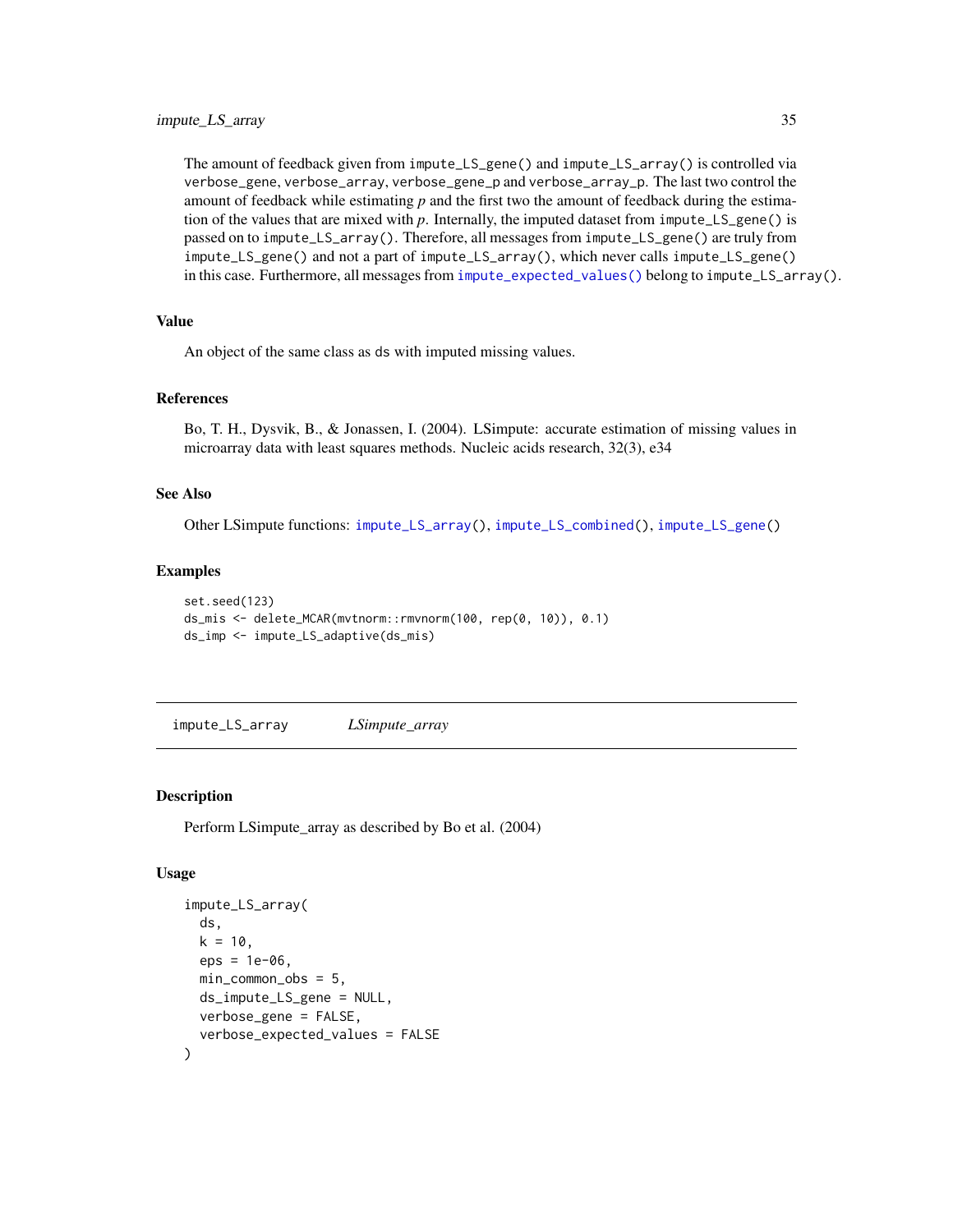#### Arguments

| ds                      | A data frame or matrix with missing values.                                              |
|-------------------------|------------------------------------------------------------------------------------------|
| k                       | Directly passed to impute_LS_gene().                                                     |
| eps                     | Directly passed to impute_LS_gene().                                                     |
|                         | min_common_obs Directly passed to impute_LS_gene().                                      |
| ds_impute_LS_gene       |                                                                                          |
|                         | Result of imputing ds with ds_impute_LS_gene(), if this already exists (see<br>details). |
| verbose_gene            | Should impute_LS_gene() be verbose?                                                      |
| verbose_expected_values |                                                                                          |
|                         | Should impute_expected_values() be verbose?                                              |

# Details

This function performs LSimpute\_array as described by Bo et al. (2004).The function assumes that the genes are the rows of ds.

The mean vector and covariance matrix for the imputation in LSimpute\_array is based on a imputed dataset from LSimpute\_gene. This dataset can be supplied directly via ds\_impute\_LS\_gene or will automatically be created with [impute\\_LS\\_gene\(\)](#page-37-1) (if ds\_impute\_LS\_gene is NULL). The imputation values are the expected values given the estimated parameters and the observed values. They are calculated via [impute\\_expected\\_values\(\)](#page-28-1). The amount of feedback from these two functions is controlled via verbose\_gene and verbose\_expected\_values. The values of these two arguments are passed on to the argument verbose from impute\_LS\_gene() and impute\_expected\_values().

#### Value

An object of the same class as ds with imputed missing values.

#### References

Bo, T. H., Dysvik, B., & Jonassen, I. (2004). LSimpute: accurate estimation of missing values in microarray data with least squares methods. Nucleic acids research, 32(3), e34

# See Also

Other LSimpute functions: [impute\\_LS\\_adaptive\(](#page-32-1)), [impute\\_LS\\_combined\(](#page-36-1)), [impute\\_LS\\_gene\(](#page-37-1))

# Examples

```
set.seed(123)
ds_mis <- delete_MCAR(mvtnorm::rmvnorm(100, rep(0, 10)), 0.1)
ds_imp <- impute_LS_array(ds_mis)
```
<span id="page-35-0"></span>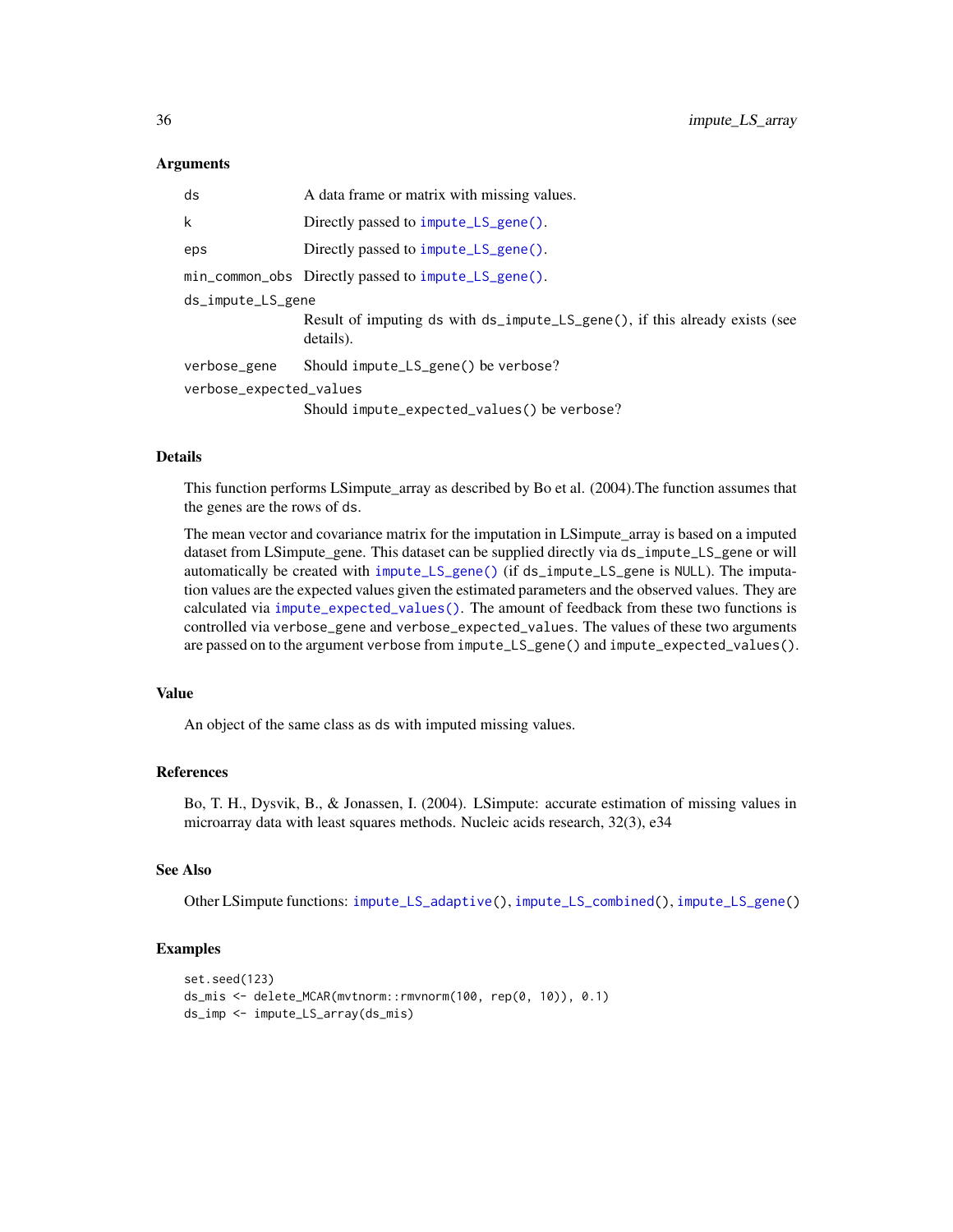#### <span id="page-36-1"></span><span id="page-36-0"></span>Description

Perform LSimpute\_combined as described by Bo et al. (2004)

### Usage

```
impute_LS_combined(
  ds,
  k = 10.
  eps = 1e-06,
  min_common_obs = 5,
  p_{miss\_sim} = 0.05,
  verbose_gene = FALSE,
  verbose_array = FALSE,
  verbose_gene_p = FALSE,
  verbose_array_p = FALSE
\mathcal{E}
```
#### Arguments

| ds              | A data frame or matrix with missing values.                                                                                                                         |
|-----------------|---------------------------------------------------------------------------------------------------------------------------------------------------------------------|
| k               | Directly passed to impute_LS_gene().                                                                                                                                |
| eps             | Directly passed to impute_LS_gene().                                                                                                                                |
|                 | min_common_obs Directly passed to impute_LS_gene().                                                                                                                 |
| p_mis_sim       | Percentage of observed values that are set NA to estimate the mixing coefficient<br>p. The default value $(0.05)$ corresponds to the choice of Bo et al. $(2004)$ . |
| verbose_gene    | Should impute_LS_gene() be verbose?                                                                                                                                 |
| verbose_array   | Should impute_ $LS$ _array() be verbose?                                                                                                                            |
| verbose_gene_p  | Should impute_LS_gene() be verbose while estimating $p$ ?                                                                                                           |
| verbose_array_p |                                                                                                                                                                     |
|                 |                                                                                                                                                                     |

#### Should impute\_LS\_array() be verbose while estimating *p*?

# Details

This function performs LSimpute\_combined as described by Bo et al. (2004).The function assumes that the genes are the rows of ds.

LSimpute\_combined combines imputation values from [impute\\_LS\\_gene\(\)](#page-37-1) and [impute\\_LS\\_array\(\)](#page-34-1) using a global approach for the mixing coefficient *p*. The amount of feedback given from these underlying functions is controlled via verbose\_gene, verbose\_array, verbose\_gene\_p, verbose\_array\_p. The last two control the amount of feedback while estimating *p* and the first two the amount of feedback during the estimation of the values that are mixed with *p*. Internally, the imputed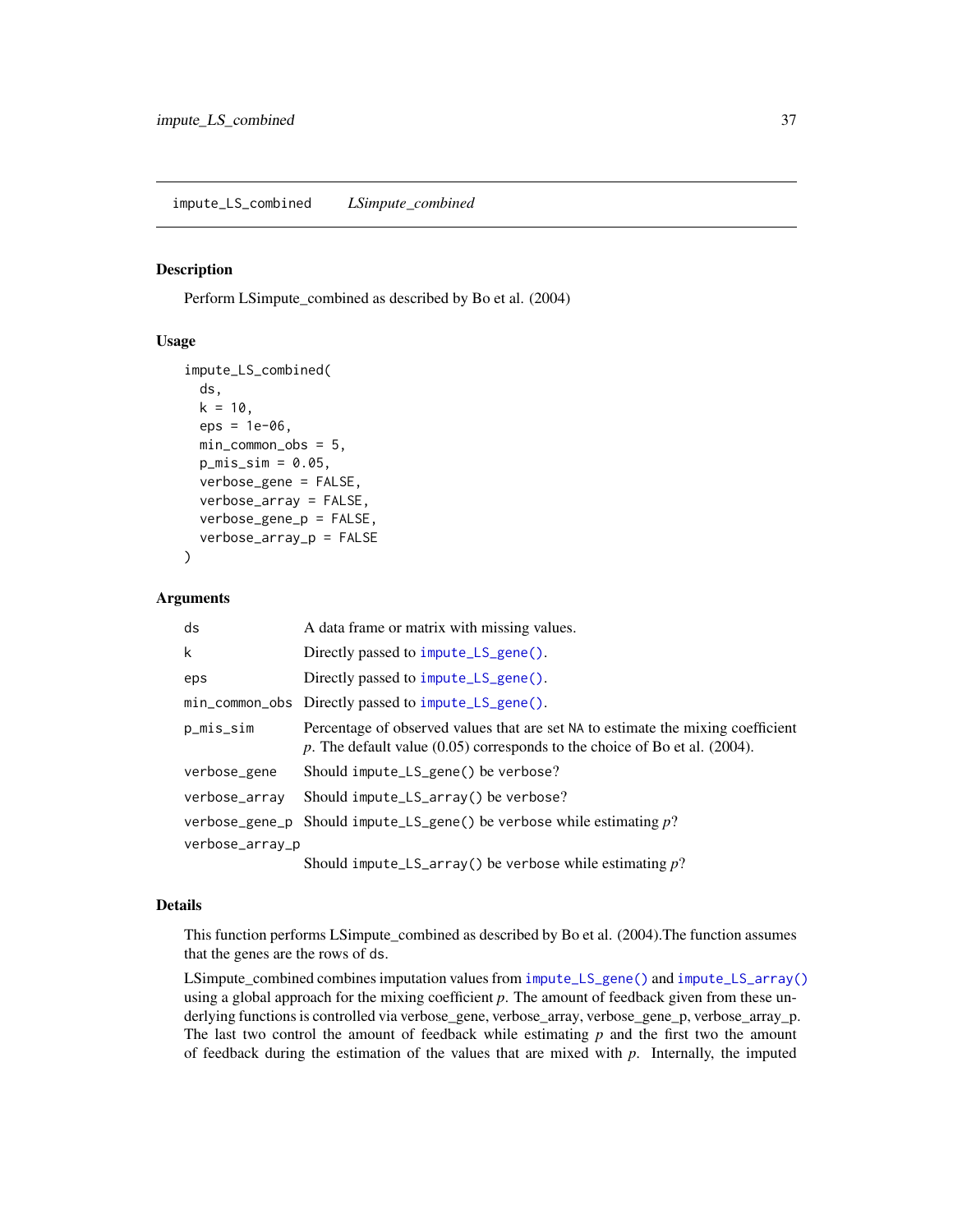dataset from impute\_LS\_gene() is passed on to impute\_LS\_array(). Therefore, all messages from impute\_LS\_gene() are truly from impute\_LS\_gene() and not a part of impute\_LS\_array(), which never calls impute\_LS\_gene() in this case. Furthermore, all messages from [impute\\_expected\\_values\(\)](#page-28-1) belong to impute\_LS\_array().

#### Value

An object of the same class as ds with imputed missing values.

# References

Bo, T. H., Dysvik, B., & Jonassen, I. (2004). LSimpute: accurate estimation of missing values in microarray data with least squares methods. Nucleic acids research, 32(3), e34

# See Also

Other LSimpute functions: [impute\\_LS\\_adaptive\(](#page-32-1)), [impute\\_LS\\_array\(](#page-34-1)), [impute\\_LS\\_gene\(](#page-37-1))

# Examples

```
set.seed(123)
ds_mis <- delete_MCAR(mvtnorm::rmvnorm(100, rep(0, 10)), 0.1)
ds_imp <- impute_LS_combined(ds_mis)
```
<span id="page-37-1"></span>impute\_LS\_gene *LSimpute\_gene*

### Description

Perform LSimpute\_gene as described by Bo et al. (2004)

#### Usage

```
impute_LS_gene(
  ds,
  k = 10.
  eps = 1e-06,
  min_{\text{common} \text{obs}} = 5,
  return_r_max = FALSE,
  verbose = FALSE
)
```
<span id="page-37-0"></span>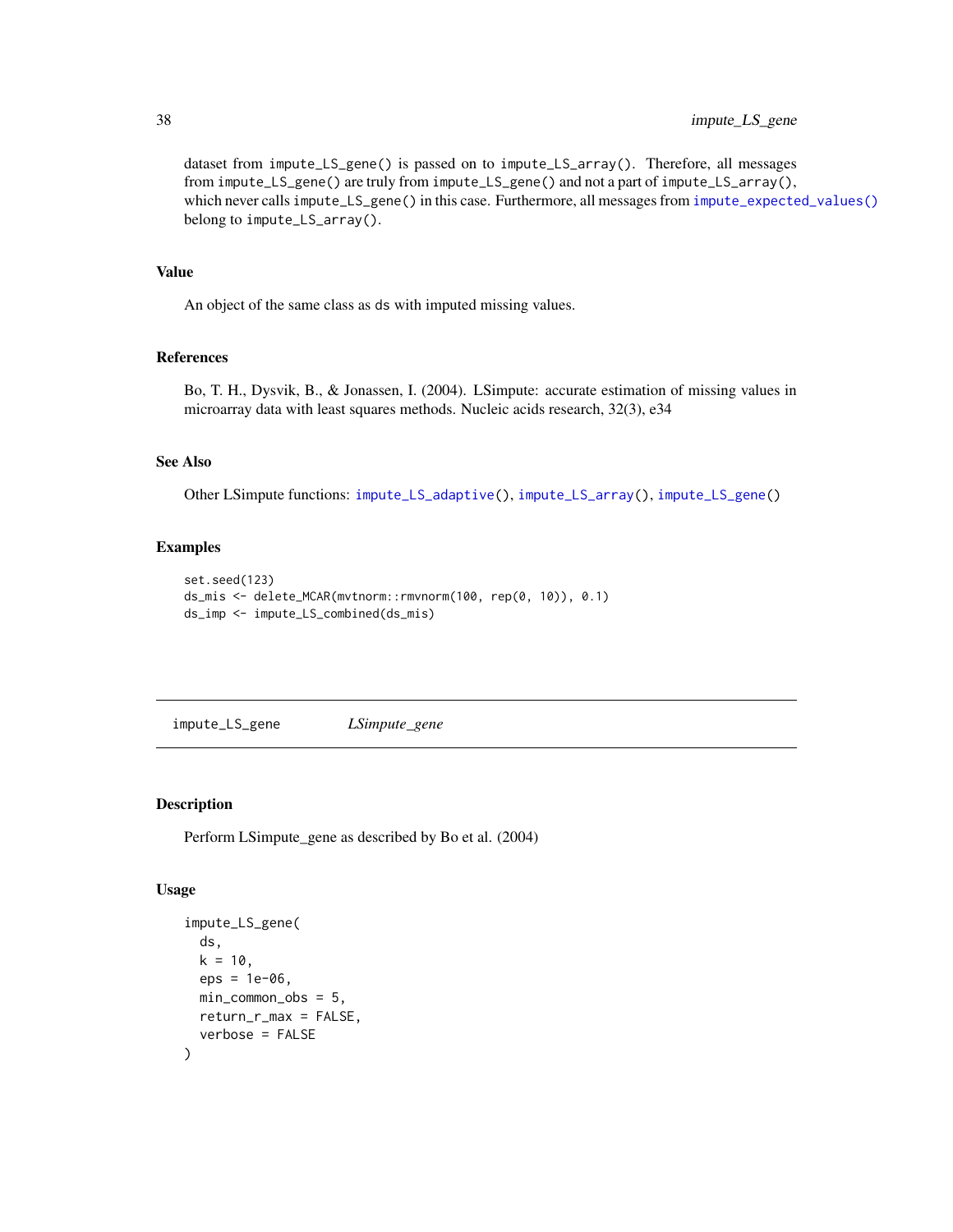#### <span id="page-38-0"></span>**Arguments**

| ds           | A data frame or matrix with missing values.                                                                                                             |
|--------------|---------------------------------------------------------------------------------------------------------------------------------------------------------|
| k            | Number of most correlated genes used for the imputation of a gene.                                                                                      |
| eps          | Used in the calculation of the weights (Bo et al. $(2004)$ used eps = 1e-6).                                                                            |
|              | min_common_obs A row can only take part in the imputation of another row, if both rows share at<br>least min_common_obs columns with no missing values. |
| return_r_max | [10] Logical; normally, this should be FALSE. TRUE is used inside of impute_LS_adaptive()<br>to speed up some computations.                             |
| verbose      | Should messages be given for special cases (see details)?                                                                                               |

#### Details

This function performs LSimpute\_gene as described by Bo et al. (2004).The function assumes that the genes are the rows of ds.

Bo et al. (2004) seem to have chosen min\_common\_obs = 5. However, they did not document this behavior. This value emerged from inspecting imputation results from the original jar-file, which is provided by Bo et al. (2004).

If there are less than min\_common\_obs observed values in a row and at least one observed value, the mean of the observed row values is imputed. If no value is observed in a row, the observed column means are imputed for the missing row values. This is the only known difference between this function and the original one from Bo et al. (2004). The original function would not impute such a row and return a dataset with missing values in this row. There is one more case that needs a special treatment: If no suitable row can be found to impute a row, the mean of the observed values is imputed, too. If verbose = TRUE, a message will be given for the encountered instances of the described special cases. If verbose = FALSE, the function will deal with theses cases silently.

#### Value

An object of the same class as ds with imputed missing values.

If return\_r\_max = TRUE, a list with the imputed dataset and  $r$ \_max.

#### References

Bo, T. H., Dysvik, B., & Jonassen, I. (2004). LSimpute: accurate estimation of missing values in microarray data with least squares methods. Nucleic acids research, 32(3), e34

# See Also

Other LSimpute functions: [impute\\_LS\\_adaptive\(](#page-32-1)), [impute\\_LS\\_array\(](#page-34-1)), [impute\\_LS\\_combined\(](#page-36-1))

#### Examples

```
set.seed(123)
ds_mis <- delete_MCAR(mvtnorm::rmvnorm(100, rep(0, 10)), 0.1)
ds_imp <- impute_LS_gene(ds_mis)
```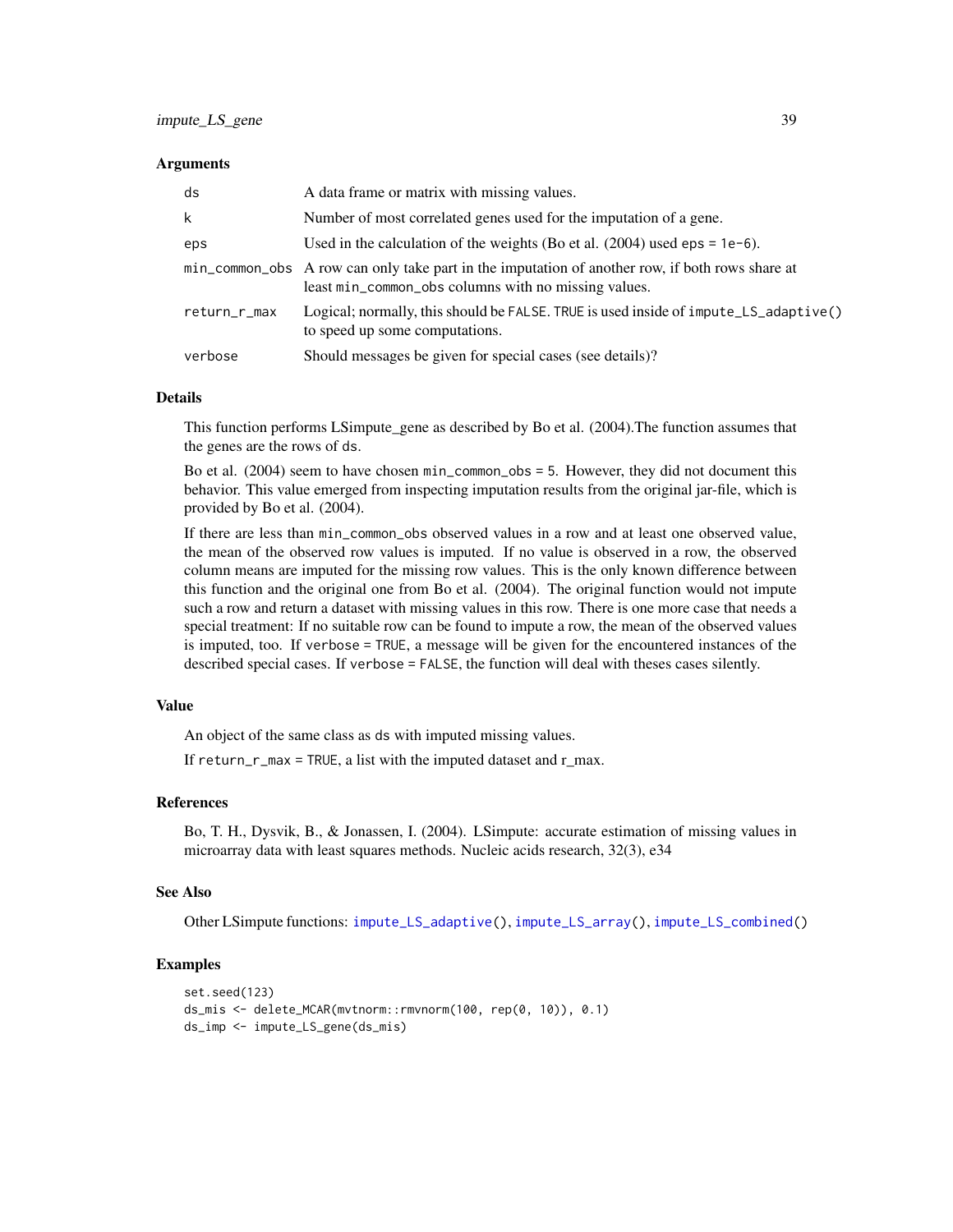<span id="page-39-1"></span><span id="page-39-0"></span>

#### Description

Impute an observed mean for the missing values

#### Usage

impute\_mean(ds, type = "columnwise")

#### Arguments

| ds   | A data frame or matrix with missing values.                                   |
|------|-------------------------------------------------------------------------------|
| type | One of: "columnwise", "rowwise", "total", "Two-Way" or "Winer" (see details). |

#### Details

For every missing value the mean of some observed values is imputed. The observed values to be used are specified via type. For example, type = "columnwise" (the default) imputes the mean of the observed values in a column for all missing values in the column. This is normally meant, if someone speaks of "imputing the mean" or "mean imputation".

Other options for type are: "rowwise", "total", "Winer" and "Two-way". The option "rowwise" imputes all missing values in a row with the mean of the observed values in the same row. "total" will impute every missing value with the mean of all observed values in ds. "Winer" imputes the mean of the rowwise and columnwise mean. Beland et al. (2016) called this method "Winer" and they attributed the method to Winer (1971). "Two-way" imputes the sum of rowwise and columnwise mean minus the total mean. This method was suggested by  $D.B$  Rubin to Bernaards  $\&$ Sijtsma, K. (2000).

#### Value

An object of the same class as ds with imputed missing values.

#### A Note for tibble users

If you use tibbles and an error like 'Lossy cast from 'value' double to integer' occurs, you will first need to convert all integer columns with missing values to double. Another solution is to convert the tibble with as.data.frame() to a data frame. The data frame will automatically convert integer columns to double columns, if needed.

#### References

Beland, S., Pichette, F., & Jolani, S. (2016). Impact on Cronbach's  $\alpha$  of simple treatment methods for missing data. *The Quantitative Methods for Psychology*, 12(1), 57-73.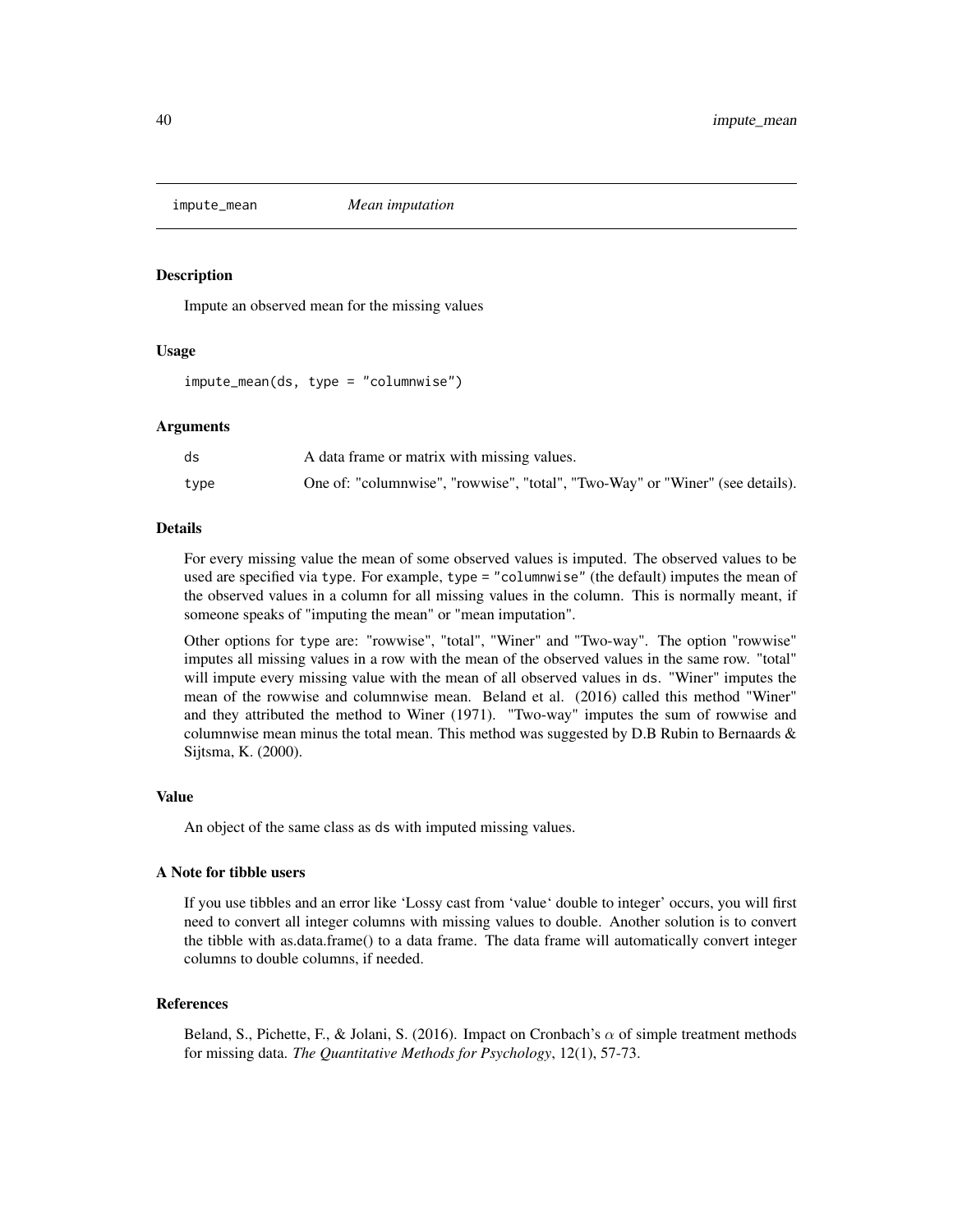<span id="page-40-0"></span>Bernaards, C. A., & Sijtsma, K. (2000). Influence of imputation and EM methods on factor analysis when item nonresponse in questionnaire data is nonignorable. *Multivariate Behavioral Research*, 35(3), 321-364.

Winer, B. J. (1971). *Statistical principles in experimental design (2ed ed.)* New York: McGraw-Hill

#### See Also

[apply\\_imputation](#page-1-1) the workhorse for this function.

Other location parameter imputation functions: [impute\\_median\(](#page-40-1)), [impute\\_mode\(](#page-41-1))

#### Examples

```
ds <- data.frame(X = 1:20, Y = 101:120)
ds_mis <- delete_MCAR(ds, 0.2)
ds_imp <- impute_mean(ds_mis)
# completely observed columns can be of any type:
ds_mis_char <- cbind(ds_mis, letters[1:20])
ds_imp_char <- impute_mean(ds_mis_char)
```
<span id="page-40-1"></span>impute\_median *Median imputation*

#### Description

Impute an observed median value for every missing value

#### Usage

```
impute_median(ds, type = "columnwise", ordered_low = FALSE)
```
#### Arguments

| ds          | A data frame or matrix with missing values.                                                               |
|-------------|-----------------------------------------------------------------------------------------------------------|
| type        | One of: "columnwise", "rowwise", "total", "Two-Way" or "Winer" (see details).                             |
| ordered_low | Logical; used for the calculation of the median from ordered factors (for details<br>see: median.factor). |

# Details

This function behaves exactly like [impute\\_mean](#page-39-1). The only difference is that it imputes a median instead of a mean. All types from [impute\\_mean](#page-39-1) are also implemented for impute\_median. They are documented in [impute\\_mean](#page-39-1) and [apply\\_imputation](#page-1-1). The function [median](#page-0-0) is used for the calculation of the median values for imputation.

#### Value

An object of the same class as ds with imputed missing values.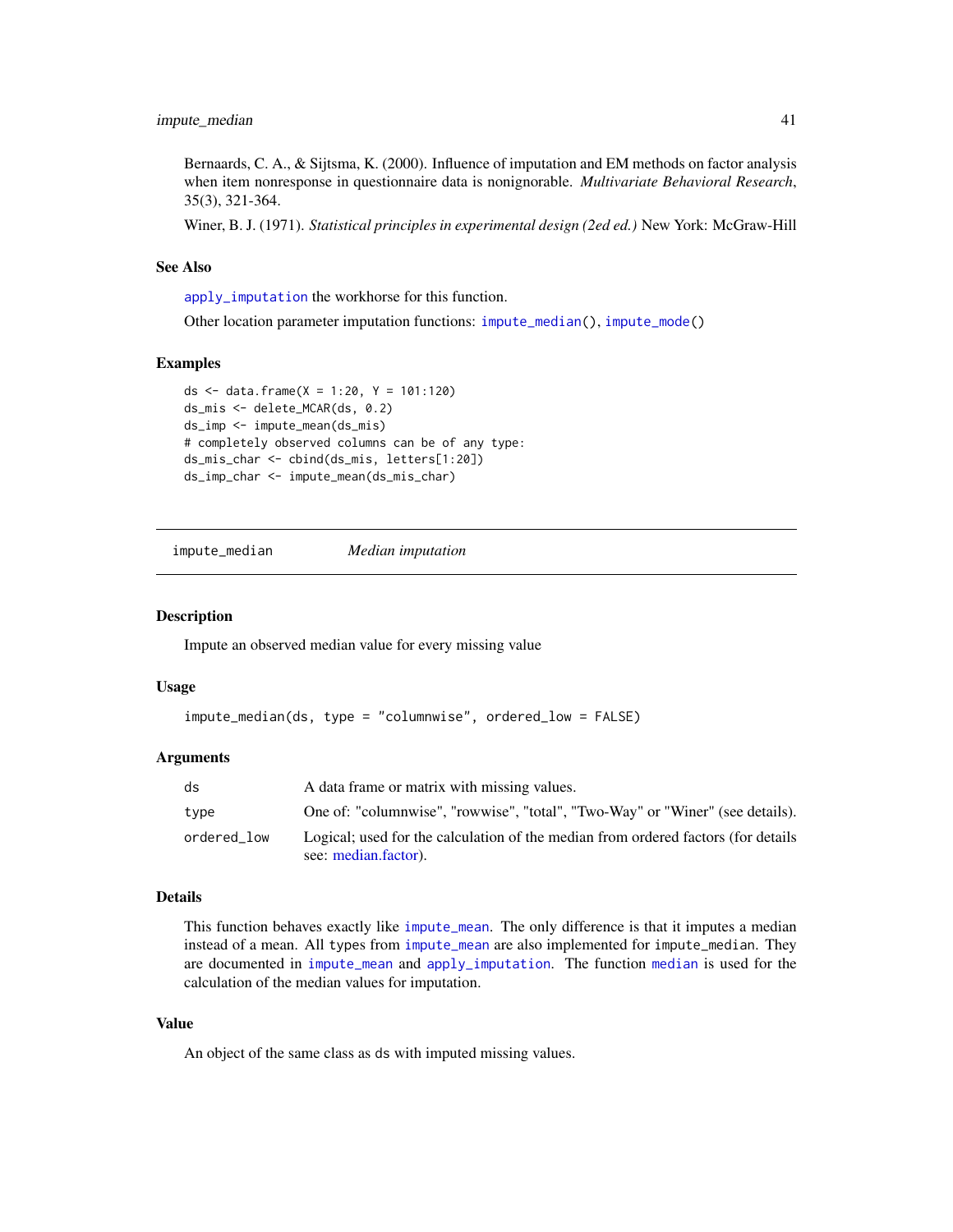#### <span id="page-41-0"></span>A Note for tibble users

If you use tibbles and an error like 'Lossy cast from 'value' double to integer' occurs, you will first need to convert all integer columns with missing values to double. Another solution is to convert the tibble with as.data.frame() to a data frame. The data frame will automatically convert integer columns to double columns, if needed.

#### References

Beland, S., Pichette, F., & Jolani, S. (2016). Impact on Cronbach's  $\alpha$  of simple treatment methods for missing data. *The Quantitative Methods for Psychology*, 12(1), 57-73.

# See Also

[apply\\_imputation](#page-1-1) the workhorse for this function.

```
median, median.factor
```
Other location parameter imputation functions: [impute\\_mean\(](#page-39-1)), [impute\\_mode\(](#page-41-1))

#### Examples

```
ds \le data.frame(X = 1:20, Y = ordered(LETTERS[1:20]))
ds_mis <- delete_MCAR(ds, 0.2)
ds_imp <- impute_median(ds_mis)
# completely observed columns can be of any type:
ds_mis_char <- cbind(ds_mis, letters[1:20])
ds_imp_char <- impute_median(ds_mis_char)
```
<span id="page-41-1"></span>impute\_mode *Mode imputation*

#### **Description**

Impute an observed mode value for every missing value

#### Usage

impute\_mode(ds, type = "columnwise")

#### Arguments

| ds   | A data frame or matrix with missing values.                                   |
|------|-------------------------------------------------------------------------------|
| type | One of: "columnwise", "rowwise", "total", "Two-Way" or "Winer" (see details). |

#### Details

This function behaves exactly like [impute\\_mean](#page-39-1). The only difference is that it imputes a mode instead of a mean. All types from [impute\\_mean](#page-39-1) are also implemented for impute\_mode. They are documented in [impute\\_mean](#page-39-1) and [apply\\_imputation](#page-1-1).

A mode value of a vector *x* is a most frequent value of *x*. If this value is not unique, the first occurring mode value in *x* will be used as imputation value.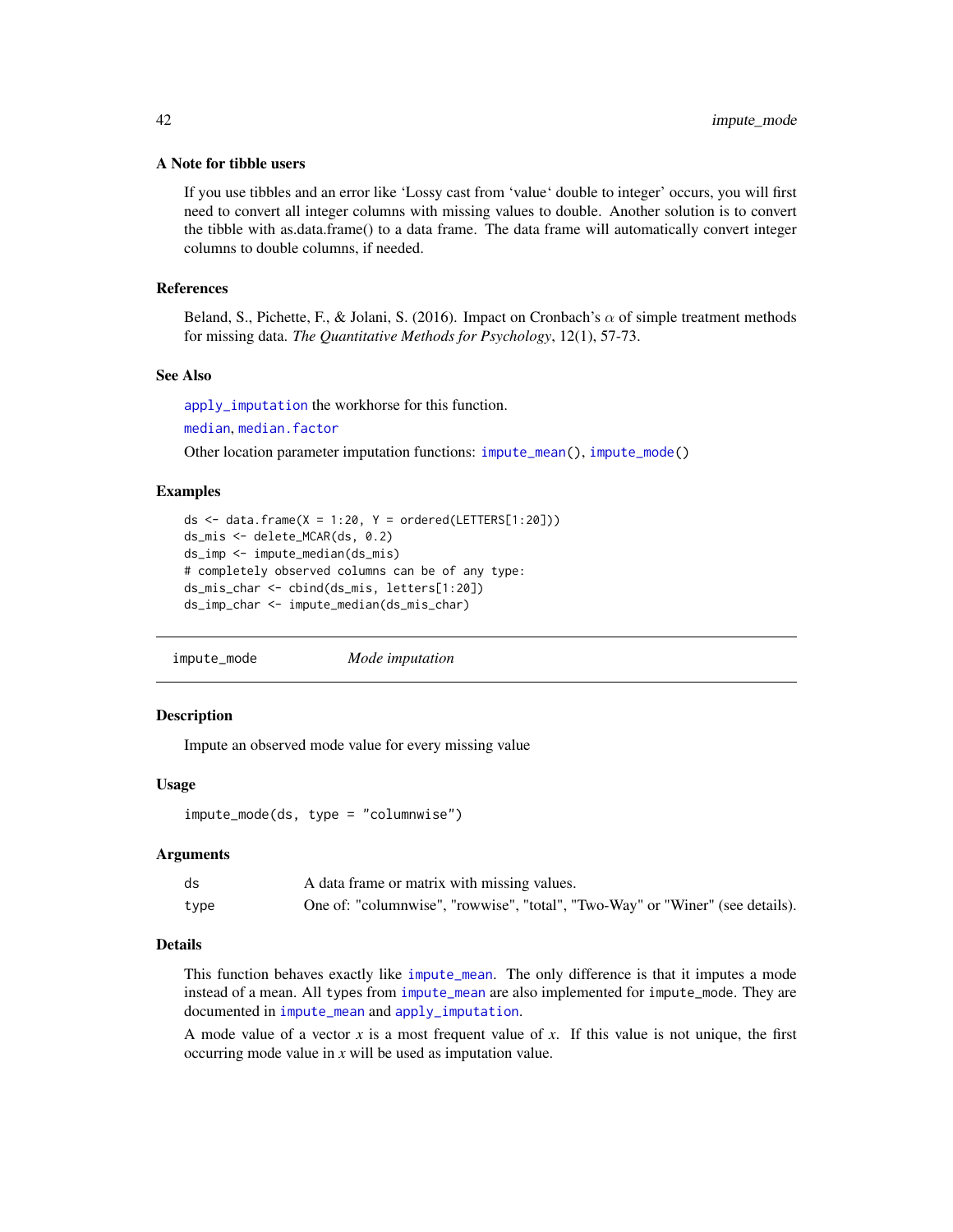# <span id="page-42-0"></span>impute\_sRHD 43

# Value

An object of the same class as ds with imputed missing values.

# References

Beland, S., Pichette, F., & Jolani, S. (2016). Impact on Cronbach's  $\alpha$  of simple treatment methods for missing data. *The Quantitative Methods for Psychology*, 12(1), 57-73.

#### See Also

[apply\\_imputation](#page-1-1) the workhorse for this function.

Other location parameter imputation functions: [impute\\_mean\(](#page-39-1)), [impute\\_median\(](#page-40-1))

# Examples

```
ds <- data.frame(X = c(1:12, rep(8, 8)), Y = 101:120)
ds_mis <- delete_MCAR(ds, 0.2)
ds_imp <- impute_mode(ds_mis)
```
<span id="page-42-1"></span>impute\_sRHD *Simple random hot deck imputation*

#### Description

Impute missing values in a data frame or a matrix using a simple random hot deck

#### Usage

impute\_sRHD(ds, type = "cols\_seq", donor\_limit = Inf)

# Arguments

| ds          | A data frame or matrix with missing values.                                                                                                                                                                                                                                                                                                                                                                                                                                                                                    |
|-------------|--------------------------------------------------------------------------------------------------------------------------------------------------------------------------------------------------------------------------------------------------------------------------------------------------------------------------------------------------------------------------------------------------------------------------------------------------------------------------------------------------------------------------------|
| type        | The type of hot deck; the default ("cols_seq") is a random hot deck that imputes<br>each column separately. Other choices are "sim_comp" and "sim_part". Both<br>impute all missing values in an object (row) simultaneously using a single donor<br>object. The difference between the two types is the choice of objects that can<br>act as donors. "sim_comp:" only completely observed objects can be donors.<br>"sim_part": all objects that have no missing values in the missing parts of a<br>recipient can be donors. |
| donor_limit | Numeric of length one or "min"; how many times an object can be a donor.<br>default is Inf (no restriction).                                                                                                                                                                                                                                                                                                                                                                                                                   |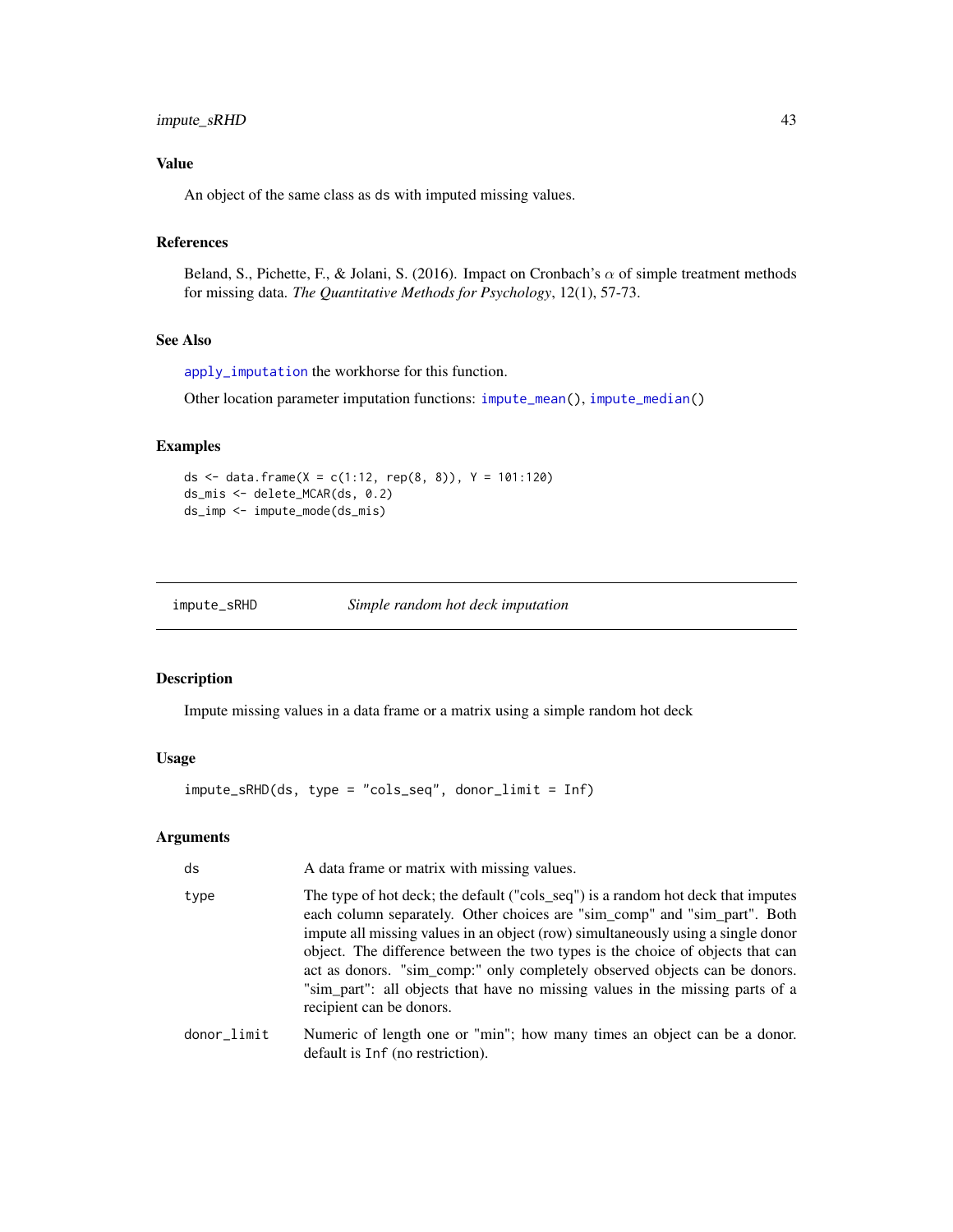#### Details

There are three types of simple random hot decks implemented. They can be selected via type:

- "cols\_seq" (the default): Each variable (column) is handled separately. If an object (row) has a missing value in a variable (column), then one of the observed values in the same variable is chosen randomly and the missing value is replaced with this chosen value. This is done for all missing values.
- "sim\_comp": All missing variables (columns) of an object are imputed together ("simultaneous"). For every object with missing values (such an object is called a recipient in hot deck terms), one complete object is chosen randomly and all missing values of the recipient are imputed with the values from the complete object. A complete object used for imputation is called a donor.
- "sim\_part": All missing variables (columns) of an object are imputed together ("simultaneous"). For every object with missing values (recipient) one donor is chosen. The donor must have observed values in all the variables that are missing in the recipient. The donor is allowed to have unobserved values in the non-missing parts of the recipient. So, in contrast to "sim\_comp", the donor can be partly incomplete.

The parameter donor\_limit controls how often an object can be a donor. This parameter is only implemented for types "cols\_seq" and "sim\_comp". If type = "sim\_part" and donor\_limit is not Inf, then an error will be thrown. For "sim\_comp" the default value (Inf) allows every object to be a donor for an infinite number of times (there is no restriction on the times an object can be a donor). If a numeric value less than Inf is chosen, then every object can be a donor at most donor\_limit times. For example donor\_limit = 1 ensures that every object donates at most one time. If there are only few complete objects and donor\_limit is set too low, then an imputation might not be possible with the chosen donor\_limit. In this case, the donor\_limit will be adjusted (see examples). Setting donor\_limit = "min" chooses automatically the minimum value for donor\_limit that allows imputation of all missing values. For type = "cols\_seq" the donor limit is applied for every column separately.

#### Value

An object of the same class as ds with imputed missing values.

# References

Andridge, R. R., & Little, R. J. (2010). A review of hot deck imputation for survey non-response. *International statistical review*, 78(1), 40-64.

#### Examples

```
ds <- data.frame(X = 1:20, Y = 101:120)
ds_mis <- delete_MCAR(ds, 0.2)
ds_imp <- impute_sRHD(ds_mis)
# Warning: donor limit to low
ds_mis_one_donor <- ds
ds_mis_one_donor[1:19, "X"] <- NA
impute_sRHD(ds_mis_one_donor, donor_limit = 3)
```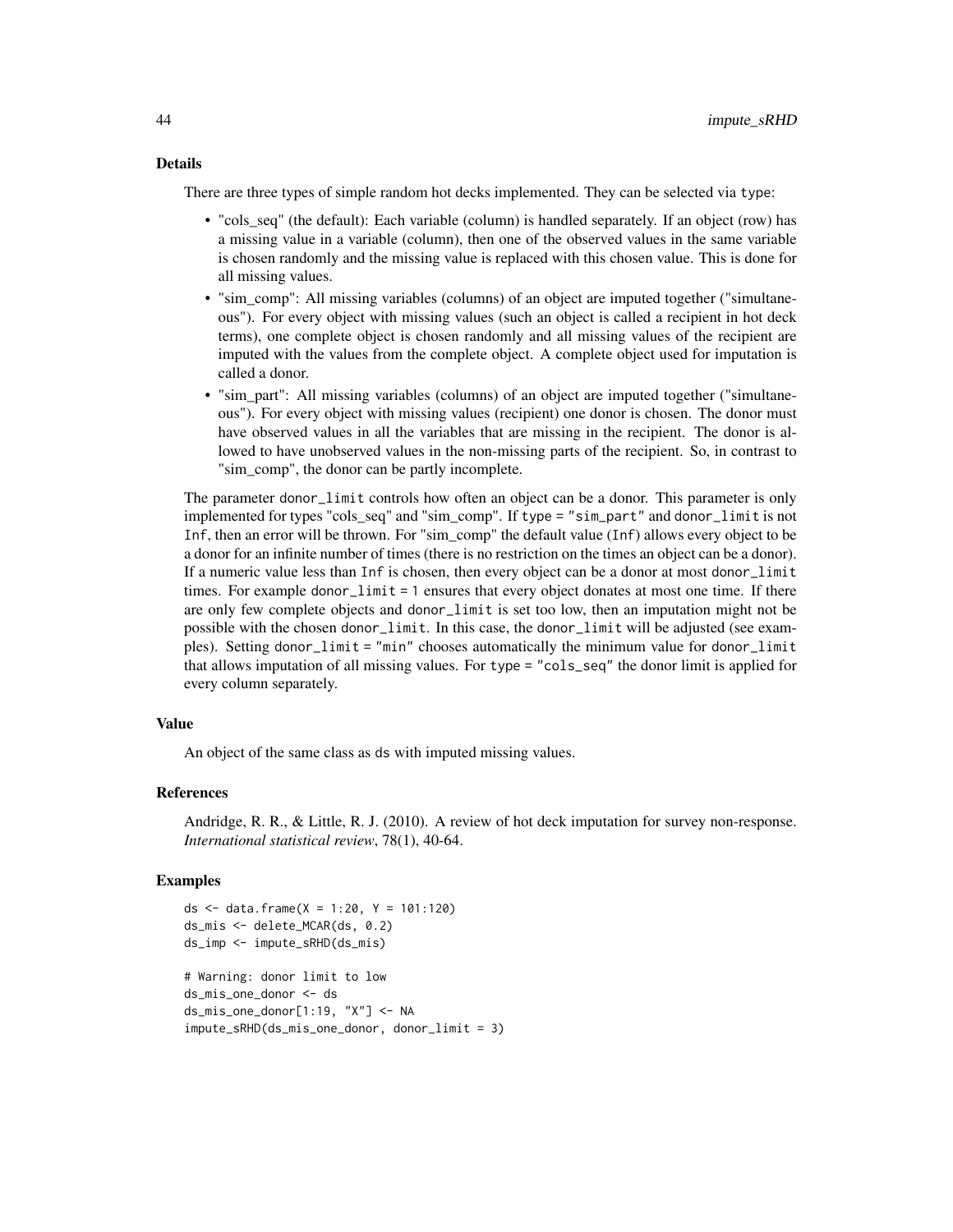<span id="page-44-1"></span><span id="page-44-0"></span>

#### Description

Compute the median of an ordered factor

#### Usage

## S3 method for class 'factor'  $median(x, na.rm = FALSE, ordered_low = FALSE, ...)$ 

#### Arguments

| X                 | An ordered factor (for unordered factors an error will be thrown).                                    |
|-------------------|-------------------------------------------------------------------------------------------------------|
| na.rm             | Logical; should NA be removed before computation?                                                     |
| ordered_low       | Logical; only used if the length of x is even and the two middle values are<br>unequal (see details). |
| $\cdot\cdot\cdot$ | Not used in this function.                                                                            |

# Details

Currently, the median for an ordered factor is not implemented in base R. This function is a remedy for this. It allows the computation of "a median" for ordered factors (see below) and overwrites the error message for unordered factors from [median.default](#page-0-0) (hence, the function name is median.factor and not median.ordered).

If the length of  $x$  is odd, then the median will be the middle value of the sorted list of elements from x. If the length of x is even and the two middle values of the sorted list of elements from x are equal, then the median is one of these (equal) middle values. The only problematic case is an even length x with unequal middle values. In this case, the median of a numeric vector is normally defined as the mean of the two middle values. However, for ordered factors the mean is not defined. The argument ordered\_low cures this problem. If ordered\_low = FALSE (the default), then the larger of the two middle values is returned (this value is called 'hi-median' in [mad](#page-0-0)). If ordered\_low = TRUE, then the smaller of the two middle values is returned (this value is called 'low-median' in [mad](#page-0-0)).

#### Value

a length-one factor

#### Examples

```
ord_factor_odd <- ordered(letters[1:5])
median(ord_factor_odd) # calls median.factor, if package is loaded
# If only base R is loaded, median.default will be called
# and will throw an error:
tryCatch(median.default(ord_factor_odd), error = function(e) e)
```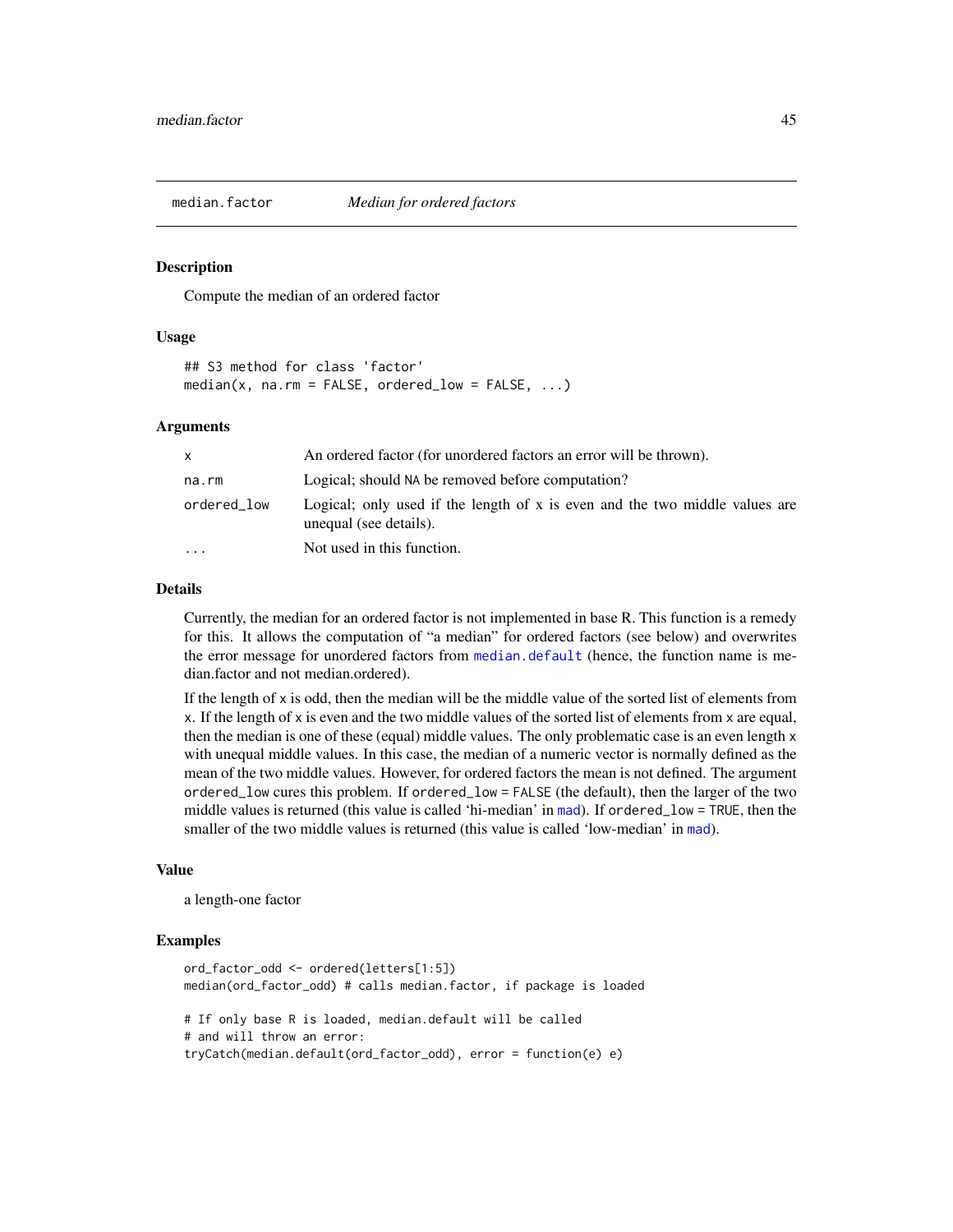```
ord_factor_even <- ordered(letters[1:4])
median(ord_factor_even, ordered_low = FALSE)
median(ord_factor_even, ordered_low = TRUE)
```